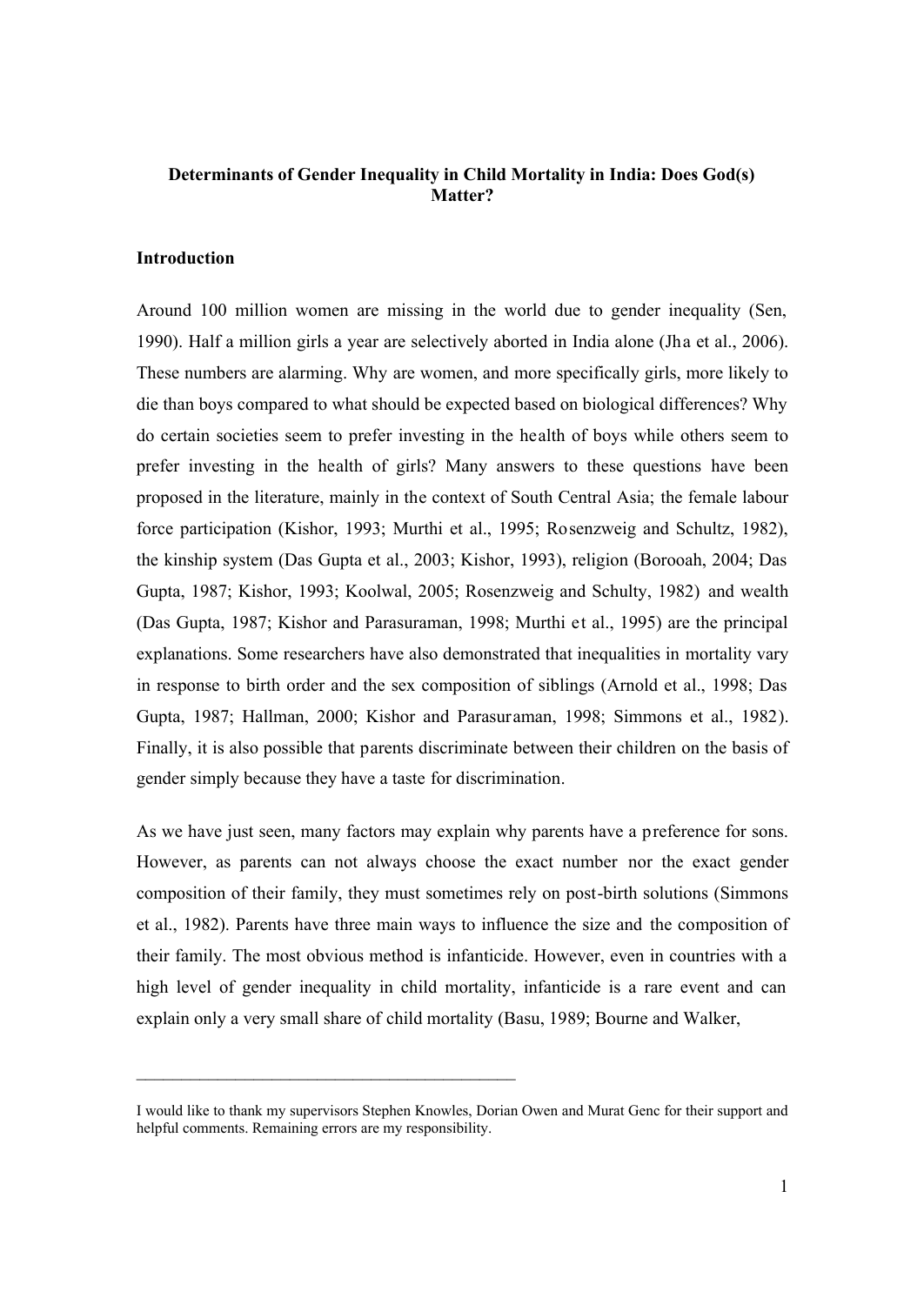1991). Chen et al. (1981) and Das Gupta (1987) argue that, rather than infanticide, it is inequality in food intake and access to health care that explains most gender inequality in child mortality.

This paper analyses the factors motivating parents to discriminate between their children with respect to five health-related variables; namely, if the child has survived until age one, the height-for-age z-score, the weight-for-age z-score, the number of vaccines received and whether or not parents have sought treatment or advice for diarrhoea in cases where the child has suffered from diarrhoea in the two weeks preceding the survey. The main focus of this article is on the role of religion in explaining these different measures of health inputs and outputs while controlling for a comprehensive set of explanatory variables that reflect other potential explanation for gender inequality.

Table 1 shows differences in son preference<sup>1</sup> across the different religious affiliations prevalent in India. The most prominent difference between religions is between Christianity, with the lowest level of son preference, and Sikhism, with the highest, while Buddhism, Hinduism and Islam have levels of son preference similar to each other. The sex-ratio of children less than six years old follows the same pattern. Christians have the most balanced sex-ratio, Sikhs have the worst, while Hindus and Muslims have sex-ratios between the Christians and the Sikhs. If we look at the relative rank of different religious affiliations by states, we notice that, on average, Christians occupy the second rank in terms of low level of sex-ratio while, again, Sikhs occupy the highest rank. Muslims, Hindus and Buddhists have sex-ratios similar to each other.

l

 $1$  Son preference is defined as the number of sons wanted as a proportion of the total number of children wanted by the mother. Data in Table 1 are averages for all mothers in the relevant religious group. The father's preference for sons is expected to also have an impact on gender inequality in child mortality. However, the DHS has not collected this information in India.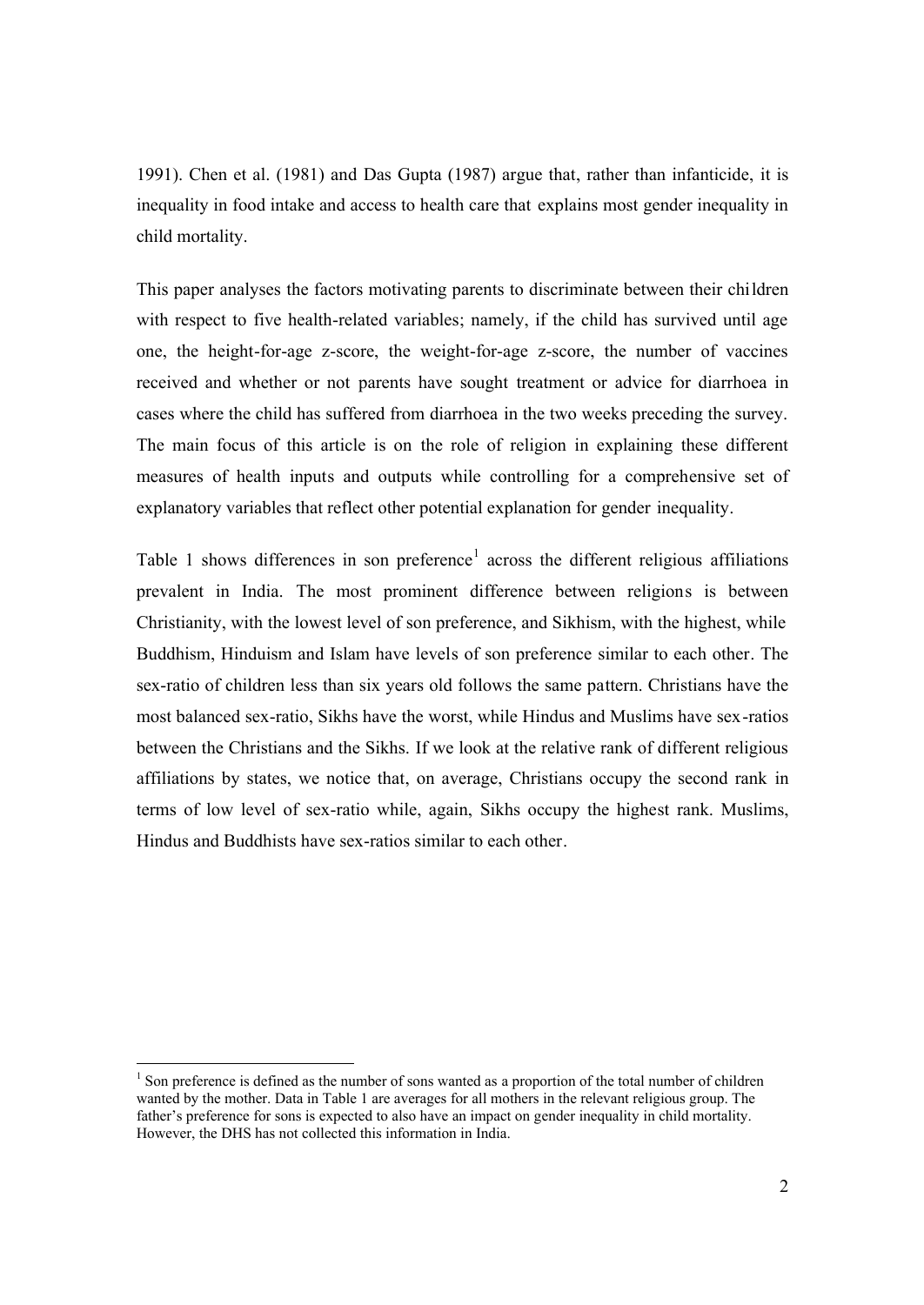| Table 1: Preference for Sons and Sex-ratio Average by Religious Affiliation |  |  |  |  |  |  |  |  |  |
|-----------------------------------------------------------------------------|--|--|--|--|--|--|--|--|--|
|                                                                             |  |  |  |  |  |  |  |  |  |

| Religion        | Preference<br>for sons | $Sex-ratio2$ | Rank by religion<br>with the highest sex- |
|-----------------|------------------------|--------------|-------------------------------------------|
|                 |                        |              | ratio in different                        |
|                 |                        |              | states                                    |
| Christian       | $0.5346***$            | 0.99         | 2                                         |
|                 |                        |              |                                           |
| Muslim          | $0.5643***$            | 1.07         | 5                                         |
| Hindu           | 0.5695                 | 1.07         | 5                                         |
| Sikh            | $0.5818***$            | 1.12         | 7.6                                       |
| <b>Buddhist</b> | $0.5535***$            | 1.04         | 6                                         |
| Atheist         | $0.5052***$            |              |                                           |

Even by looking simply at averages for states that are, either, predominantly Hindu, Muslim, Christian or Sikh, an ordering appears, even though in a slightly blurred way. Predominantly Christian states, with an average of 0.524, clearly have the lowest preference for sons, with the predominantly Muslim state, at 0.574, and the predominantly Sikh state, at 0.572 having the highest level, followed closely by predominantly Hindu states, at 0.561. The question I will try to answer is whether or not, holding all else constant, parents' religion has an impact on gender inequality faced by children. As I will discuss later, even though, at first sight, there is no major difference between religious groups in terms of gender inequality in health inputs and outputs of children under five years old, the difference in sex ratios between the different religious groups is marked and follows a similar pattern to the son preference expressed by the mother (see Table 1). This paper will try to determine whether or not religion has an impact on gender inequality in child mortality, nutritional outcomes and access to health care, henceforth referred to, generically, as gender inequality in child mortality. Furthermore, if the impact of religion is significant, I will measure the share of this difference that is due to difference in endowments between the religious groups and the share that is due to religion as such.

The originality of this paper relies on many aspects. First, this article studies the determinants of mortality by allowing each coefficient to vary according to the gender of

<sup>&</sup>lt;sup>2</sup> Preference for sons is measured using DHS data while the sex-ratio is measured using the Indian Census of 2002. The sex-ratio is the ratio of boys to girls of less than six years old.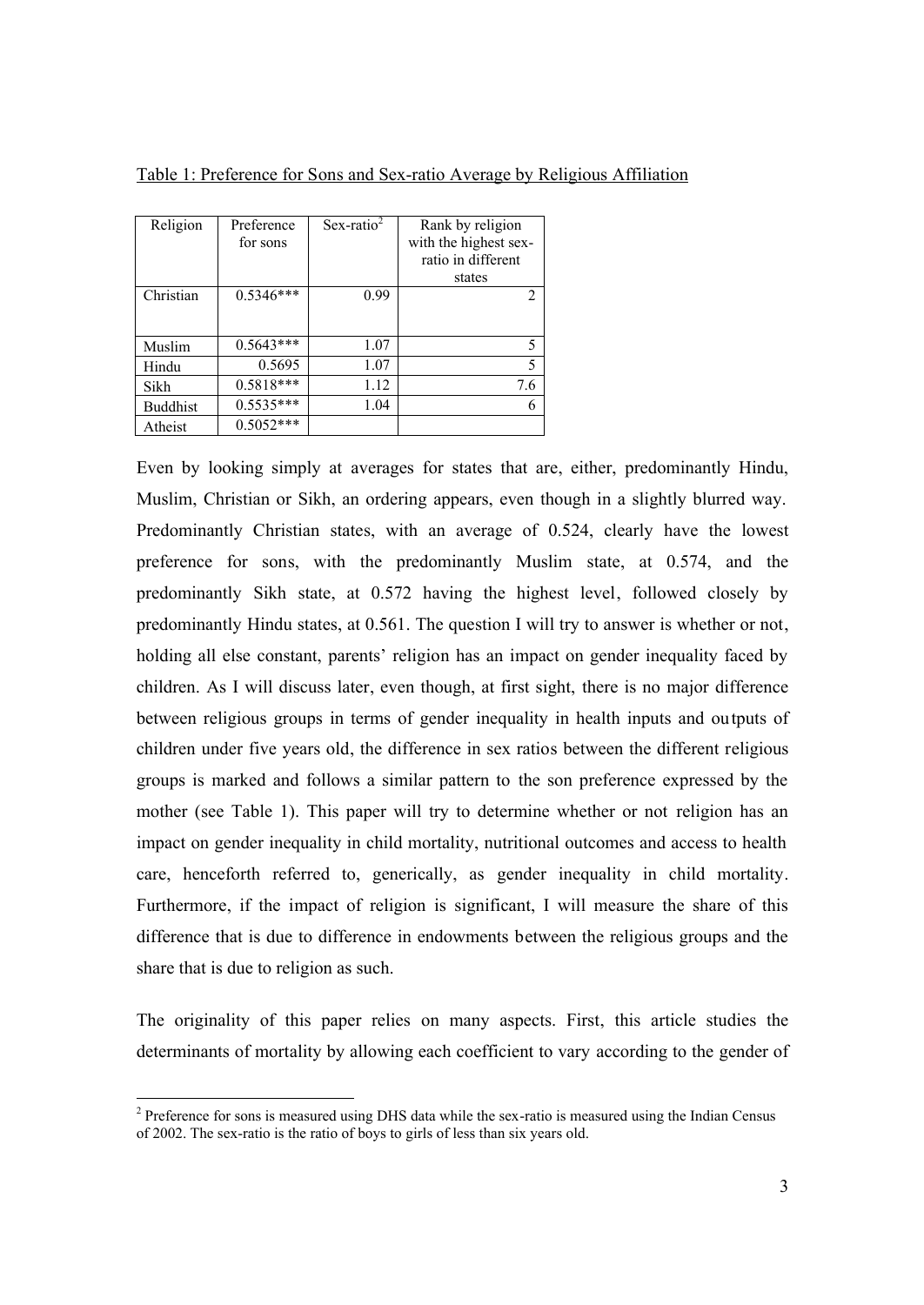the child, through the use of interaction terms. Moreover, the size of the database used also allows me to control for a wider range of variables than is usually the case in the literature, in particular a wider range of cultural variables. In addition, different techniques, such as model-based versus design-based approach, Heckman and Blinder-Oaxaca decomposition techniques are investigated alongside the traditional OLS, Logit and Poisson models. Furthermore, contrary to what is usually done in the literature, an extended discussion of the different elements found in the h oly books on gender inequality and the relative value of boys/girls is presented. This paper also includes extra control variables for Christianity, Sikhism and caste membership, rather than just Hinduism and Islam, the two prominent religious groups in India and, consequently, the two religions generally studied (Ahmed et al., 1998; Kishor, 1993; Rosenzweig and Schultz, 1982), as.

The remainder of this article is organized as follows. In section 2, I give an overview of the variables usually found in the literature explaining gender inequality in child mortality. In the third section, I summarize the main elements found on the worth of children, gender inequality and infanticide in Hinduism, Sikhism, Islam and Christianity. In the fourth section, I discuss the database used and present some descriptive statistics. In the fifth section, the empirical results are presented. Finally, in the last section, I conclude.

# **2. Background on Gender Inequality in Child Mortality, Nutritional Outcomes and Access to Health Care**

Five main explanations have been proposed in the literature to explain gender inequality in child mortality. These explanations are the economic system, the cultural system, the resource constraints faced by parents, selective discrimination and son preference. In the following section, after reviewing the five dependent variables in more detail, the different categories of explanatory variables are presented one by one, starting with a short theoretical explanation and followed by some empirical evidence from the literature.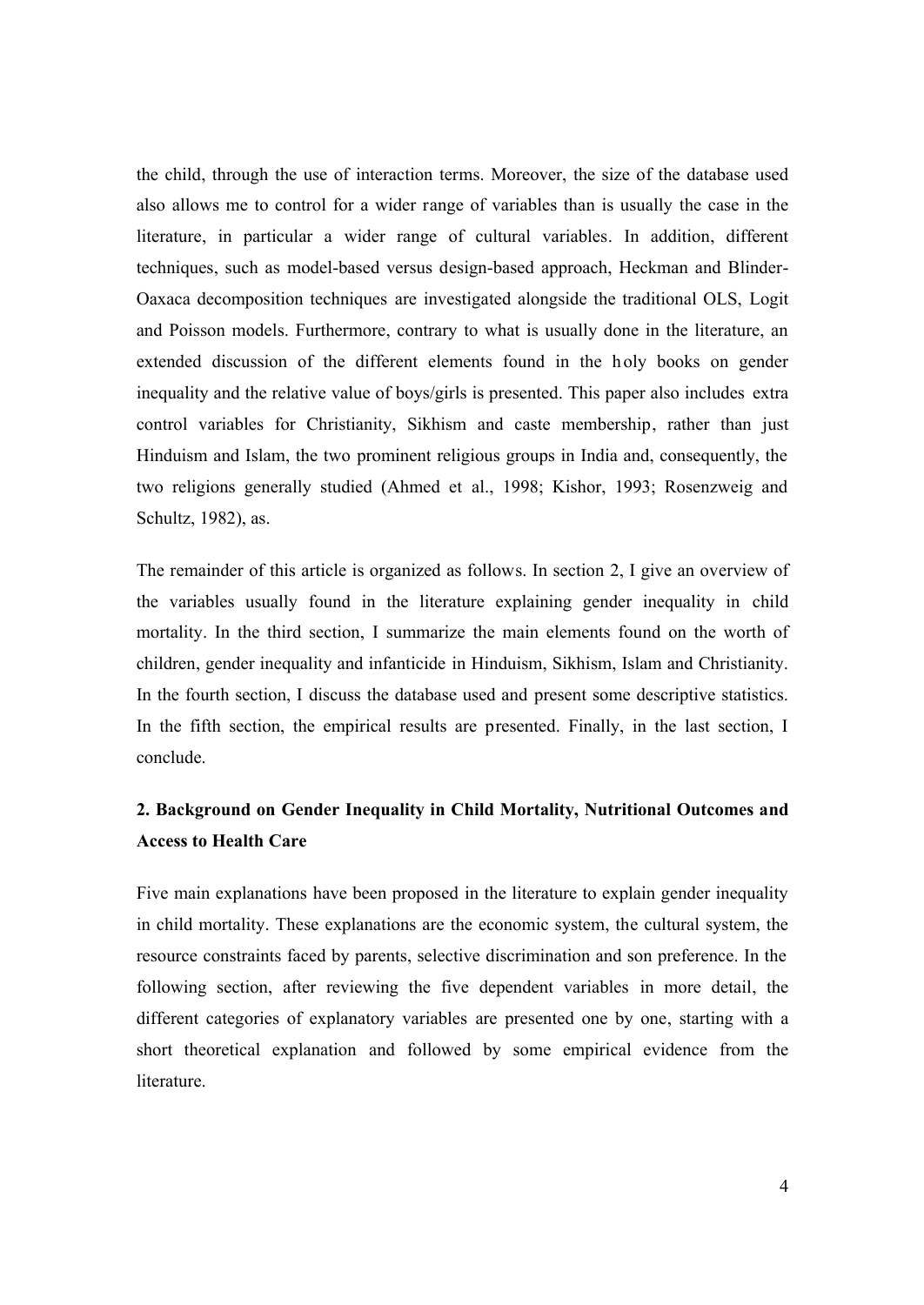### Dependent Variables

This paper focuses on infant mortality because, for biological reasons, boys are more likely than girls to die in infancy, while during childhood (one to five years old) both boys and girls face the same mortality risk. Given the difference in relative risk between boys and girls for these two age groups, analysing them separately is advisable for ease of interpretation. Moreover, given that the majority of child death occurs during the first year of life, focusing on infant mortality allows me to have more observations of children who did not survive.

In terms of nutritional outcomes, two measures have been chosen: the height-for-age zscore, a measure of long-term nutritional status (i.e. that which is not influenced by recent episodes of illness); and the weight-for-age z-score, a measure summarizing the heightfor-age and the weight-for-height z-scores (the latter being a measure of short-term nutritional outcomes). The WHO reference group is used to calculate the height-for-age and weight-for-height z-scores (WHO, 2006). This reference group is preferable to the generally used USA reference group, found in the DHS database, as it includes children of different races.

Two measures of health care are used in this analysis. First, the number of vaccines received by a child. This sample is restricted to children between two and five years old, as all vaccines included in the questionnaire are supposed to be given before the age of two. Second, whether or not parents have sought treatment or advice for diarrhoea, if the child has suffered from diarrhoea in the two weeks preceding the survey. One drawback of this latter measure is that diarrhoea is often better treated at home with oral rehydration salts (ORS) than by seeking the help of a professional (Rao et al., 1998). However, as we are interested in the willingness to provide differential care by gender and not on the efficiency of care given, treatment for diarrhoea is still an appropriate measure to consider.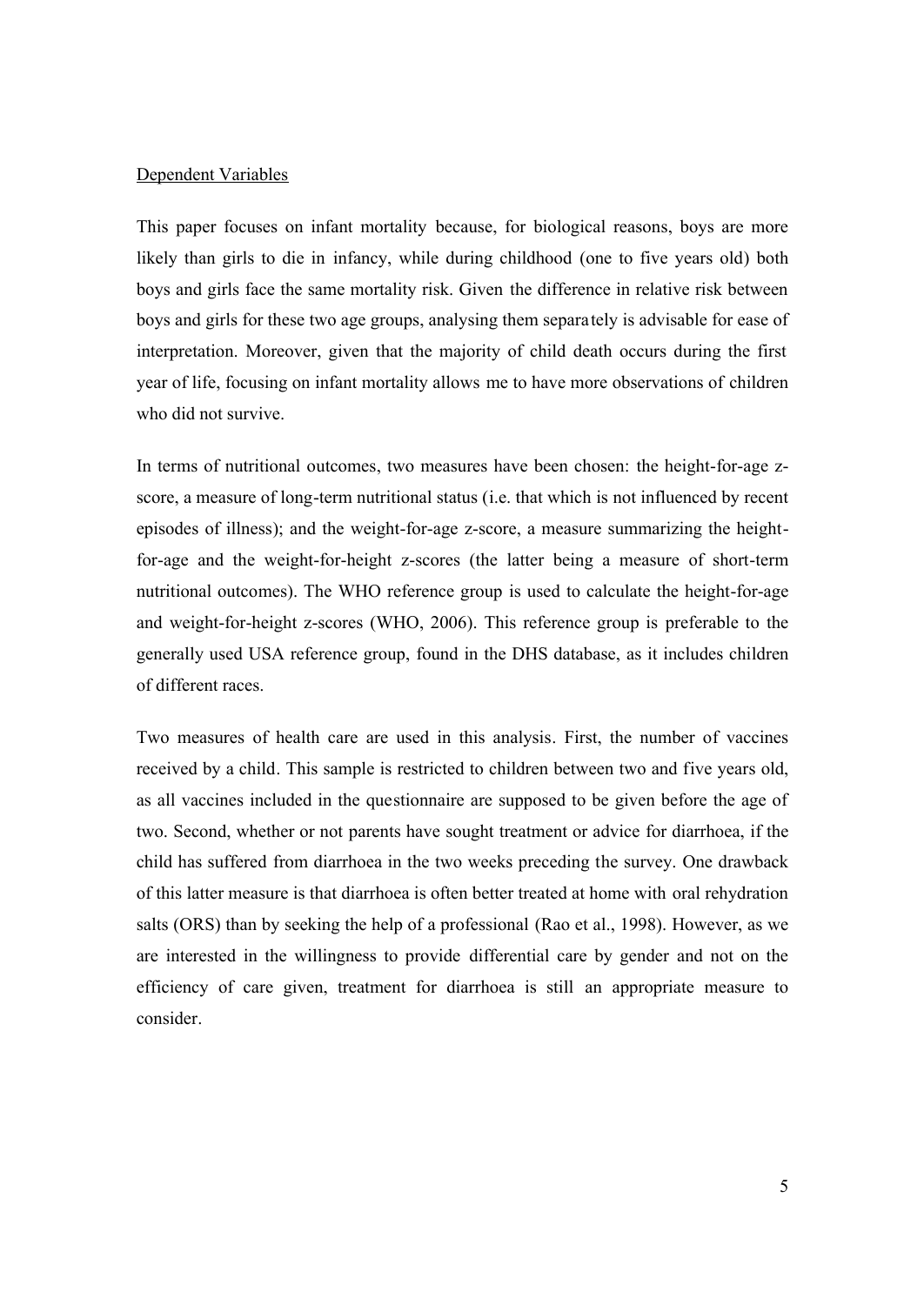### Economic System

As an economist, the first possible explanation that comes into mind to explain gender inequality in child mortality is the fact that girls, in some societies, are worth less in economic term than boys. The economic explanation is quite straightforward. If girls are not likely to work, either as adults or as children, and are not able to actively participate in home production, their economic return is less than that of boys. As a consequence, based only on economic criteria, it is rational to prefer to have sons only. In addition to controlling for variables directly measuring female labour force participation, the GDP per capita provides a more general measure of the importance of women in the labour force. The rational behind this variable is based on Boserup's analysis (1970). She states that as women are kept out of the labour market, the average wage increases to a higher level than if women were allowed to enter the market. In parallel, as the market economy system conditions households to depend more heavily on money, the pressure on women to enter the labour market keeps increasing. The government will also have incentives to provide more education and training activities for women in order to encourage them to enter the labour market. The participation of women in the labour market will in turn encourage them to seek more equality within households. In other words, after the economy reaches a certain threshold, economic development should foster more gender equality. Moreover, GDP per capita can also relieve the resource constraint faced by the household. This point will be discussed further later.<sup>3</sup>

The conclusions reached by the literature on the impact of the economic system on gender inequality in child mortality vary from one article to the other. For example, Das Gupta (1987) and Filmer et al. (1998) conclude that GDP per capita has no significant impact on gender inequality in health-related variables of children aged under five. However, when one focuses on the aspects of economic development that foster female emancipation (e.g., female labour force participation), instead of looking at general

 $3$  The variable used to measure the different economics systems are: the GSDP per capita (GDP, GDP2), the percentage of women working in a state (WORKREG), the relative wage of male and female prevalent in the state of residence (INDEXWAGE) and, an index of freedom of movement (INDEXMOB).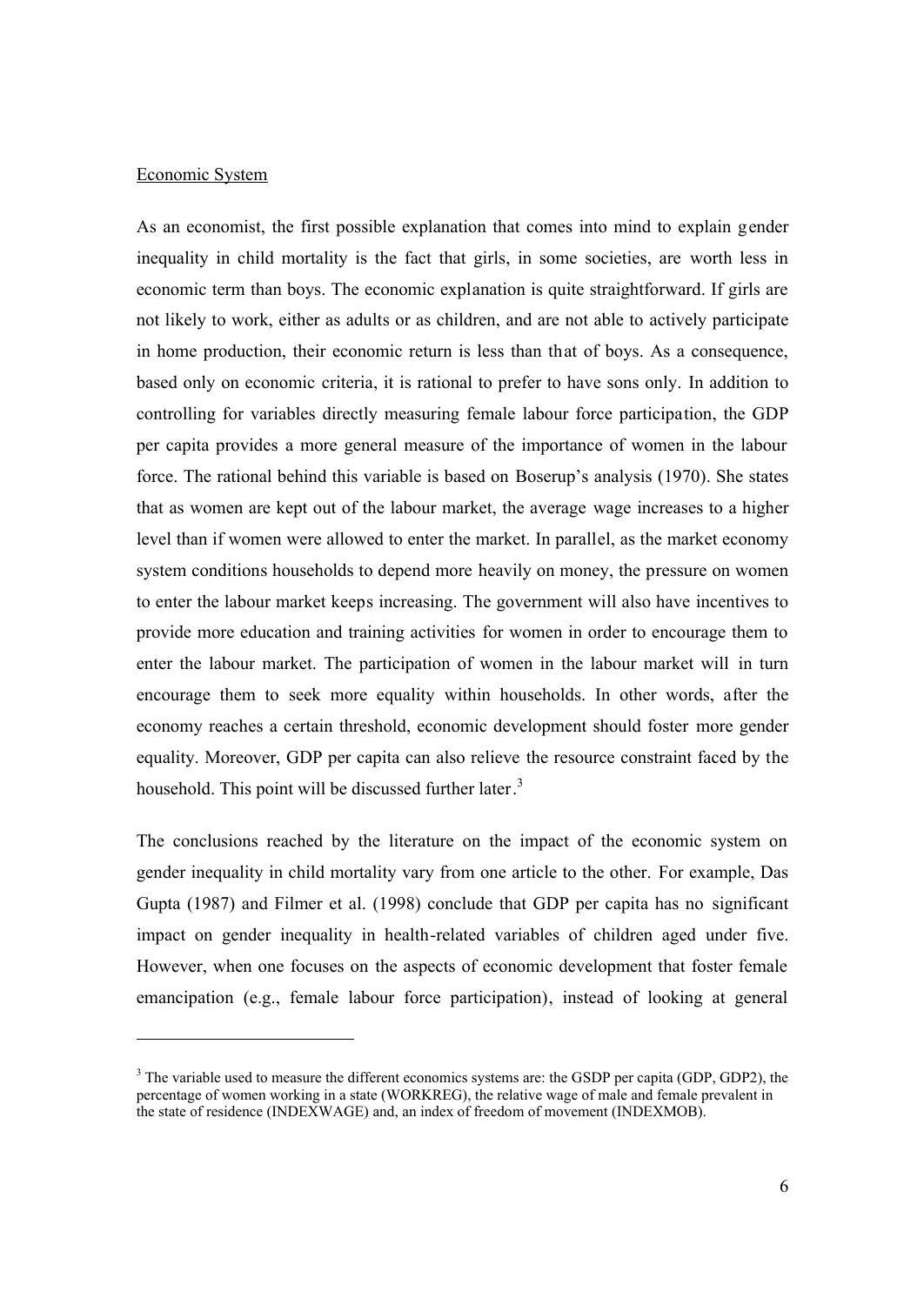measures of economic development (GDP per capita), one generally concludes that it has a positive impact on gender equality faced by children less than five years old. For example, Rosenzweig and Schultz (1982), Kishor (1993) and Murthi et al. (1995) conclude that in India in 1981, increased female labour force participation reduces gender inequality in child mortality. However, this reduction in inequality is not due to an improvement in female child survival rates but, rather, due to a smaller increase in the relative odds of dying of girls compared to boys. This result is confirmed in a study by Kishor and Parasuraman (1998). This quotation from Murthi et al. summarizes well the conclusions reached by the literature:

> It is striking that, while the variables directly related to women's agency (specifically, the female literacy rate and female labor force participation) have a strong and statistically significant negative impact on female disadvantage, those relating to the society's general level of economic development and modernization (e.g., poverty, urbanization, male literacy, and medical facilities) do nothing to improve the relative survival chances of girls vis-à-vis boys. (Murthi et al., 1995: 770)

### Cultural System

l

Children can provide non-economic, as well as economic, returns to their parents. Cultural and religious worth are certainly two of the most important returns of this kind. In the case of cultural worth, the kinship system has been documented to have an important impact on the relative worth of boys and girls. For example, the practice of endogamy [exogamy<sup>4</sup>] increases [decreases] girls' relative worth as they are more [less] likely to stay in the same house/village than their parents once adults. They are, consequently, more [less] likely to support their parents either financially or emotionally than their brothers (Kishor, 1993).

Although religious worth is often mentioned in the literature, no study has so far tried to discuss, in detail, why some religions might ascribe different worth to boys and girls. As

<sup>4</sup> Exogamy implies that the bride and the groom are not related to each other. For example, in this type of kinship system, cousin marriage is not allowed or, at least, is rare. The practice of exogamy implies that women [men] are "transitory components" of the lineage. As daughters [sons], they will leave their families after their marriage. As wives [husbands], they are an outside element of the family.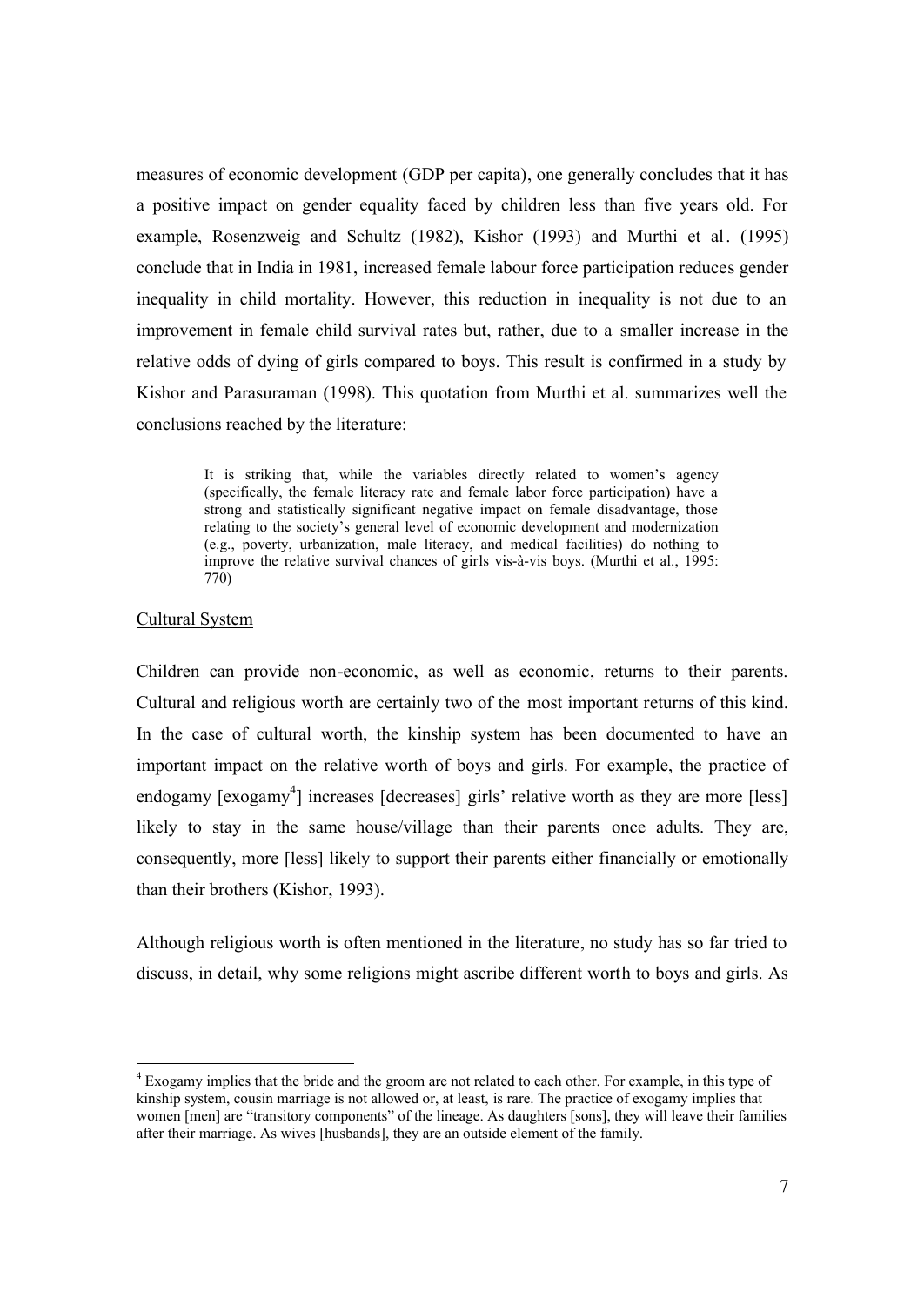the main religions in India are Hinduism, Islam, Christianity and Sikhism, I will discuss in more detail these four religions in the following section.<sup>5</sup>

Very few empirical studies have been conducted on the impact of the cultural system on gender inequality in child mortality. Generally, these studies use cultural factors to explain the otherwise unexplained part of gender inequalities (e.g., Das Gupta et al., 2003). The only study that I am aware of that tests empirically, in a multivariate analysis, the impact of cultural systems on gender inequality in child mortality is by Kishor (1993). In this study, Kishor uses three different variables as proxies for kinship systems: the prevalence of exogamy,<sup>6</sup> the children/women ratio and an early marriage ratio.<sup>7</sup> The first two variables have the expected signs and are statistically significant, whereas the early marriage ratio is not statistically significant in explaining gender inequality in child mortality. Hence, there is a clear need in the literature for more research on the cultural aspect of gender inequality in child mortality. In addition to controlling for a wider range of variables than Kishor, this article looks at the individual probability of dying, while Kishor was interested at the sex-ratios at the district level.

### Resource Constraints

Even if parents are not willing to discriminate against any of their children they might be constrained to do so given their limited resources. Financial resources are obviously necessary in order to provide child care. However, the time available for child care, the household environment, the level of access to medical care facilities, the parents' knowledge about childrearing and the scarring effect, i.e. the death of an older sibling

l <sup>5</sup> In terms of the cultural system, the explanatory variables are: the prevalence of endogamy in the state of residence (ENDOGAMYREG) and an index of freedom from violence (INDEXVIOLENCE), the level of preference for son in the state of residence (PREFMOTREG), the mother's religion (MUSLIM, BUDDHIST, HINDU, OTHERREL and ATHEE), the child's caste (SCHCASTE, SCHTRIBE, BWDCASTE) and the religion of the majority in the state of residence (MUSLIMREG, HINDUREG,

SIKHREG).

<sup>&</sup>lt;sup>6</sup> To measure the prevalence of exogamy, Kishor uses the fact that, in India, men migrate generally for economic reasons whereas females do so mainly for marriage (Premi, 1979, cited in Kishor, 1993; Libbee and Sopher, 1975, cited in Kishor, 1993). She then constructs the ratio of female migration/female nonmigration to male migration/male non-migration.

 $<sup>7</sup>$  Another important aspect of gender-differentiated kinship systems is the high fertility level and the low</sup> age at marriage (Dyson and Moore, 1983, cited in Kishor, 1993). The two other measures of kinship systems used by Kishor are then:  $1/$  the children/women ratio: Children<sub>0-10</sub>/women<sub>15-35</sub> and  $2/$  the early marriage ratio: married females<sub>15-20</sub>/unmarried females<sub>15-20</sub>.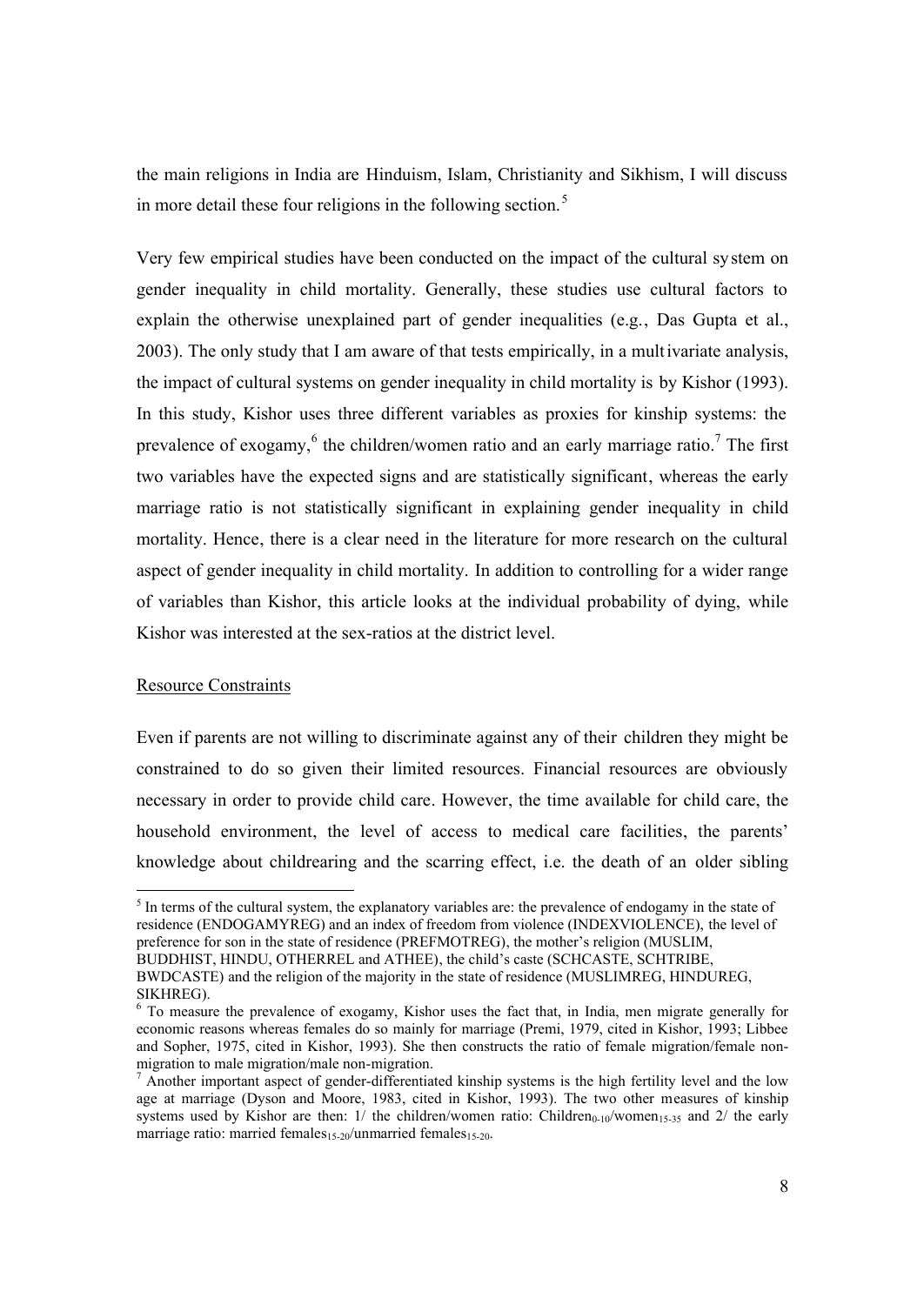during childhood, are all other important resources in "child production" (See for example: Arulampalam and Bhalotra, 2006; Jensen and Ahlburg, 2002; Kishor and Parasuraman, 1998; Maitra and Pal, 2007; Murthi *et al.*, 1995).

Two arguments may be used to explain the relationship between resource constraints and gender inequalities in child mortality, nutritional outcomes and access to health c are. The first is certainly the most straightforward: people lacking resources are more likely to discriminate as their resource constraint is more binding. With limited resources, they must choose a limited number of children that will receive adequate care. They will then give priority to their favourite children (Das Gupta, 1987). However, some authors believe that a minimum level of resources is necessary before being able to discriminate against some children. For example, at low levels of economic development, parents do not have access to resources allowing them to increase their children's odds of survival or to educate them, and therefore cannot discriminate via the provision of these resources between their children (Jensen and Ahlburg, 1999). It may also be argued that, in certain societies, more resources allow the family to protect more heavily the family's honour by limiting women's mobility and, even, by secluding them (Chen, 1995, cited in World Bank, 2003). Seclusion may have two different impacts on gender inequality in child mortality. First, seclusion reduces women's worth as they are not allowed to participate actively in the labour market. Secondly, seclusion may limit their access to health care and increase their risk of infection. 8

The empirical results, like the theory, do not reach any clear conclusions. Some articles conclude that resources decrease gender inequality (Financial: Preston, 1976, cited in Berik and Bilginsoy, 2000), have no impact (Financial: Kishor and Parasuman, 1998; Medical care: Sauerborn et al.; 1996; Education: Murthi et al., 1995; Simmons et al., 1982; Bourne and Walker, 1991), or increase gender inequality (Financial: Bairagi, 1986;

<sup>8</sup>A wide variety of variables measuring the resource constraints faced by parents are used in my model: a wealth index (Z\_WEALTHINDEX), if a flood has happened in the state of residence during the first year of life of the child (FLOOD), if the household is living in a rural or an urban area (RURAL), the distance to a health facility (HEALTHFACI), the ratio of children of less than five years old to 'adult equivalent' (COMPET), dummy variables controlling for whether the mother is working at home (HOMEMOT2) or if she is working outside the home (HOMEMOT3), the mother's age at the birth of the index child (AGEATBIRTH), mother's education (EDUCMOT), father's education (EDUCFAT), if the mother has received prenatal care (PRENATCAR) and if an older sibling has died during childhood (SCARRING).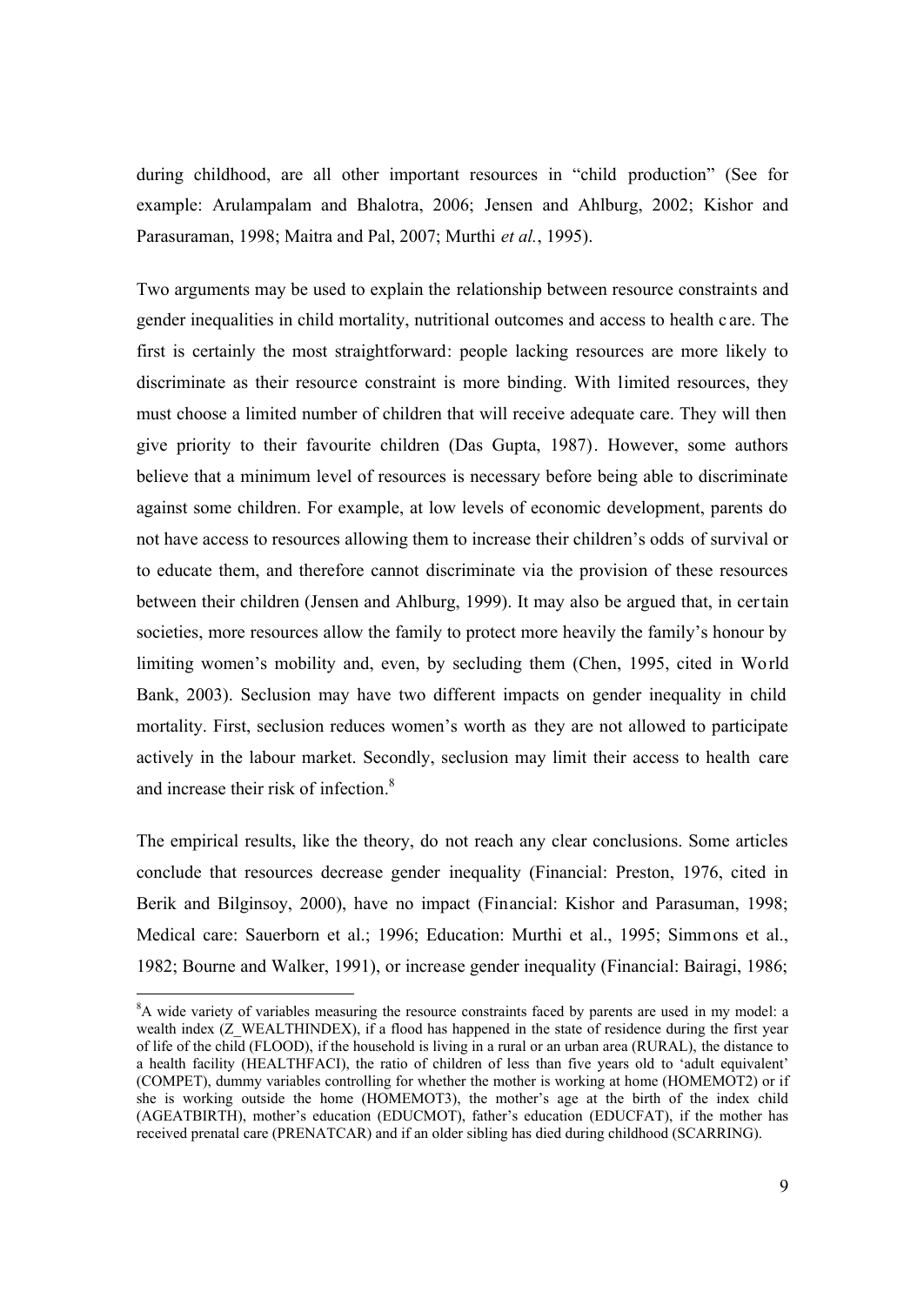Medical care: Murthi et al., 1995; Chen et al., 1981; Education: Kishor and Parasuraman, 1998).

### Selective Discrimination

Even if parents might be more willing to have sons than daughters, they may de sire to have daughters as well, but to have fewer daughters than sons. Consequently, as first pointed out by Das Gupta (1987), parents may apply selective discrimination between their children, with some children of either gender more at risk of dying due to the s ex composition of their older siblings. Once parents have achieved their optimal gender composition of children, extra children, or children not wanted at the time of birth, are likely to have less care taken of them.<sup>9</sup> The impact is, however, likely to be stronger for girls.

Das Gupta's theory is not challenged in the literature as most studies, if not all, c onfirm her results (e.g., Arnold et al., 1998; Hallman, 2000; Kishor and Parasuraman, 1998; Simmons et al., 1982)

### Son Preference and Power Balance

Independent of the reasons previously mentioned, parents may simply have a preference for sons [daughters].

The literature generally concludes that both parents express, and are able to implement, their preference for a specific gender composition of their family. For example, Simmons et al. (1982), in a study on rural Uttar Pradesh, India, find that the preference expressed by parents for having another child of a specific sex has an impact on the likelihood of a child surviving. Their measure of preference has, however, an important limitation.<sup>10</sup>

  $9$  In terms of selective discrimination, the gender of the child is controlled for (FEMALE), as is the gender composition of siblings (NO\_SON\_ONE\_DAU, ONE\_SON\_NO\_DAU, NO\_SON\_TWO\_DAU, ONE\_SON\_ONE\_DAU, TWO\_SON\_NO\_DAU, ONLY\_SON, ONLY\_DAU and

ATLEAT ONE EACH), if the child was wanted at the time of the birth (NOTWANTED) and the total number of children wanted by the mother (NUMBCHILDMOT).

<sup>&</sup>lt;sup>10</sup> Their measure of preference is based on a question about the desired number of children of each sex conditional on the number of children of each gender they already have: "How many additional children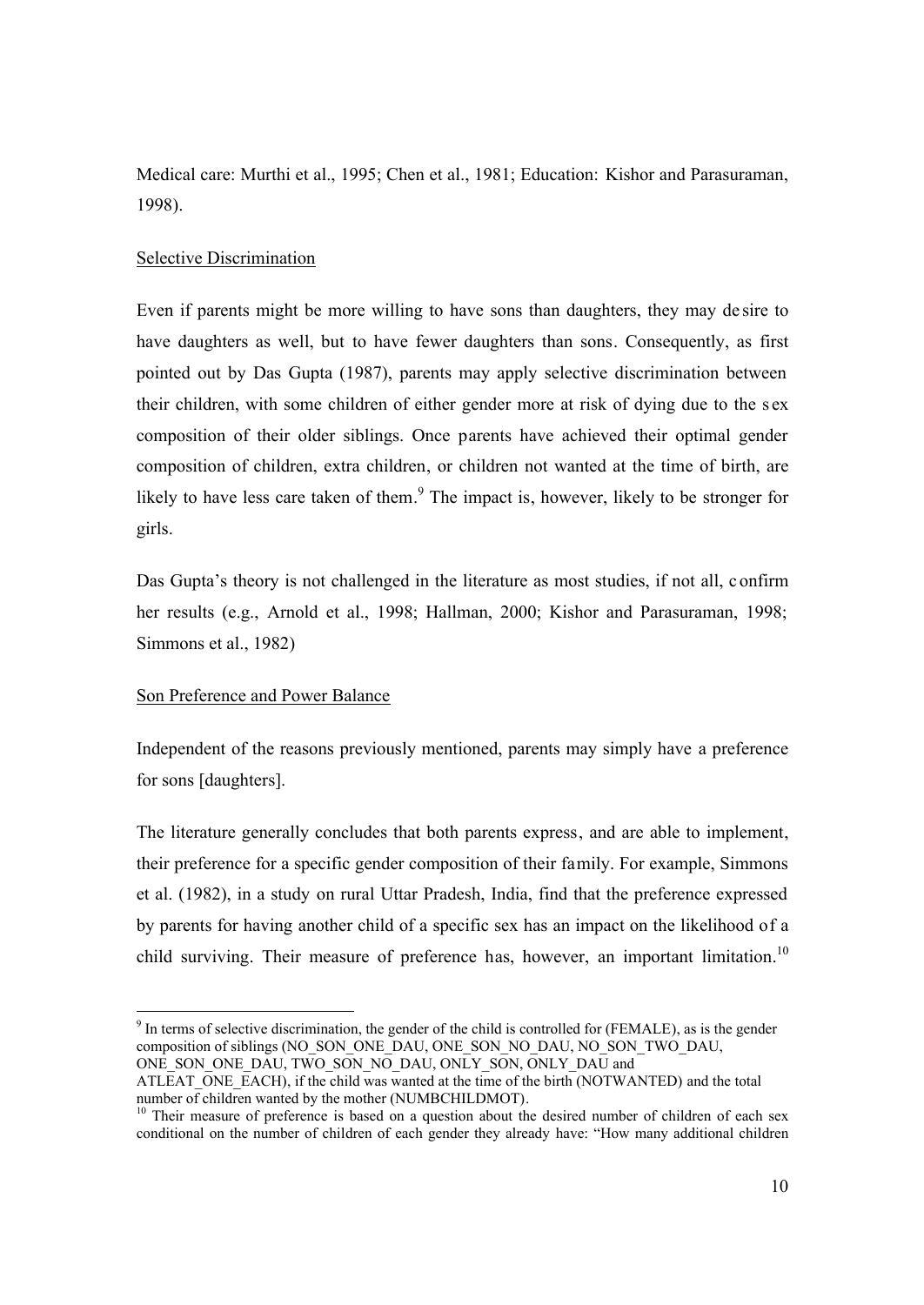Simmons et al. conclude that the impact of preference is more strongly felt by girls than by boys, i.e. that unwanted girls are more like to die than unwanted boys, everything else constant.

Independent of the reasons why parents might be willing to discriminate between their children, it is possible that mothers have different preferences from their husbands. If this is the case, the power balance inside the household will determine whose preferences are implemented.<sup>11</sup> Many studies have concluded that women display more altruistic behaviours than men. For example, if women control a higher amount of revenue, they will increase expenditure most benefiting the children, such as nutrition, health care and clothes more than men (e.g.: Duflo, 2003; Durrant and Sathar, 2000). Consequently, more power in women's hands is expected to have a positive impact on gender equality. The opposite might, however, be true as, in India, mothers might rely more heavily than fathers on their sons to enhance their status and to support them during old age. Unfortunately, the data do not allow me to test this latter hypothesis.

The literature points toward female empowerment having a positive impact on gender equality. For example, Kishor and Parasuraman (1998) find that children's odds of dying follow different patterns, conditional on their mother's type of work. When mothers are working at home, which is poorly empowering, their working status has a negative impact only on girls. Conversely, when mothers are working for cash outside the home their working status has a negative impact only on boys.

Hossain et al. (2000, cited in Durrant and Sather, 2000) find that, in rural Bangladesh, women's autonomy, decision-making authority and mobility outside the village, all reduce child mortality, especially for girls. Similar results are found by Kishor (1995, cited in Durrant and Sathar, 2000) in a study in Egypt. However, Jejeebhoy (1998, cited in Durrant and Sather, 2000) conclude that mother's mobility is not a significant determinant of the risk of dying before one year old, except in the case of Tamil Nadu.

<sup>(</sup>sons, daughters) do you want?". Consequently, parents do not have the possibility of choosing a smaller number of children of each sex than they already have.

 $11$  Preference for sons is controlled for (PREFMOT) alongside a variable measuring the capacity to implement these preferences, namely, the gender of the household head (SEXHEAD), the age difference between the father and the mother (FATMOTAGEDIF) and the mother's age at first birth (MOTAGE).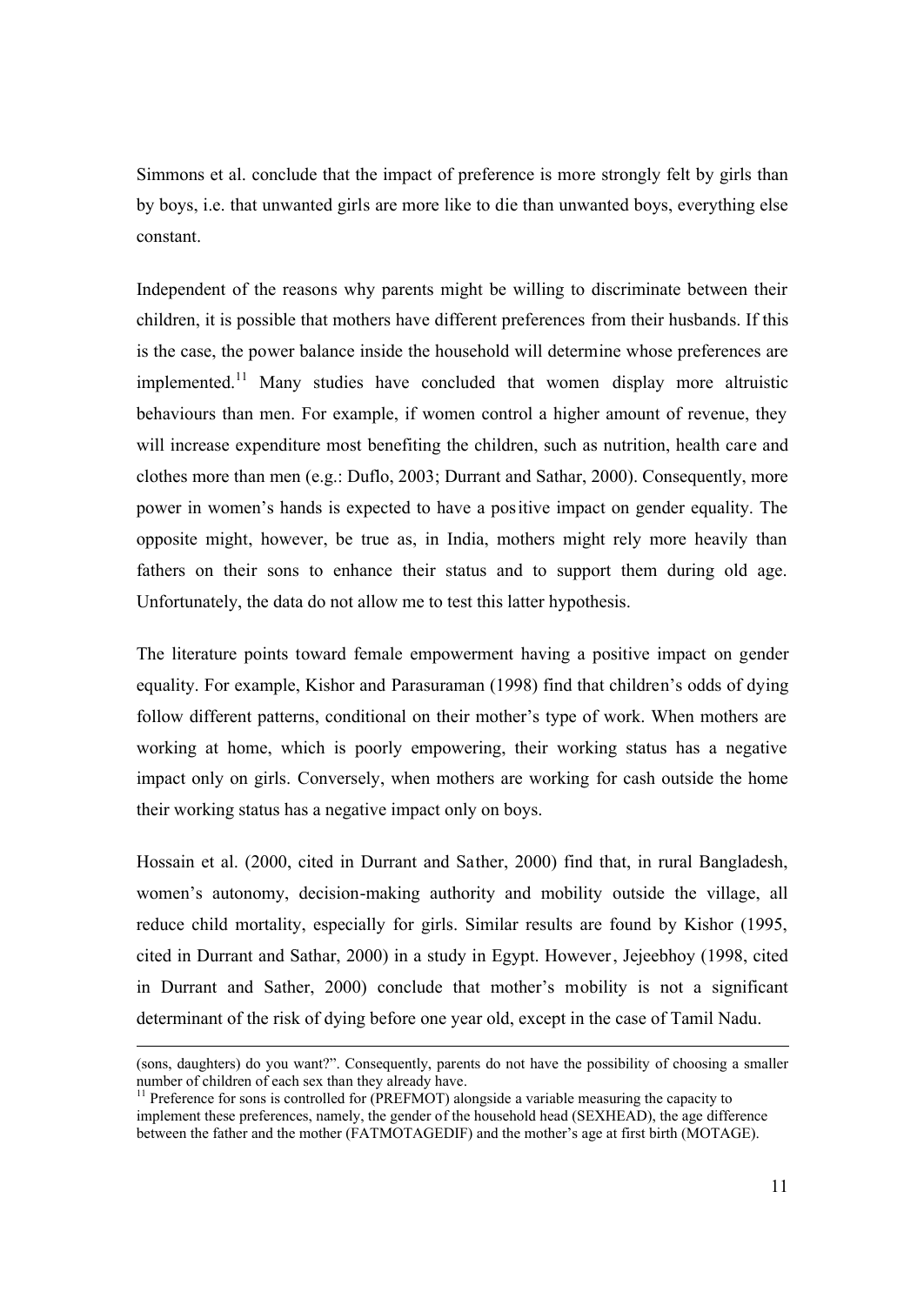Finally, control variables taking into account the environmental and genetic endowment are included in all regressions.<sup>12</sup>

### **3. Background on Religion, Children's Worth, Gender Inequality and Infanticide**

### State of the Literature

As previously discussed, religion is often mentioned as a potential factor influencing gender inequality in child mortality. The literature, however, generally focuses on only two religions, Islam and Hinduism, and neglects justifying on theoretical grounds why these two religions are assumed to encourage parents to gender discriminate between their children. Moreover, the literature does not reach a clear conclusion on the impact of religion on gender inequality in child mortality.

For example, Koolwal (2005) includes Hinduism in his list of independent variables when explaining son preference in Nepal. However, he presents no justification for this inclusion. Moreover, most of the coefficients on his Hinduism dummy are not statistically significant. In the same way, Rosenzweigh and Schultz (1982) and Kishor (1993) find no difference in gender inequality in child mortality between Muslims and non-Muslims in India. Similarly Ahmed et al. (1998) conclude that there is no difference between Muslims and non-Muslims concerning the relative risk of neo-natal mortality between boys and girls in Bangladesh. It is, however, important to note that for these three studies the reference group is all other religions. Their results might consequently be blurred by such a generalisation.

Das Gupta (1987) goes further in her analysis. She argues that one of the explanations behind differences in the sex ratio between Indian states is the proportion of certain castes and religious groups in these states. Das Gupta points toward the Jats, i.e. the peasants, and the Rajputs, i.e. the landowners, two Indian castes, and the Sikhs, as groups discriminating the most against women. However, she limits her explanation of which

l  $12$  I.e., age of the child (AGE), the weight at birth (WEIGHTBIRTH), child is a twin (TWIN), mother's BMI (BMIMOT), mother's height (MOTHEIGHT), mother had a terminated birth in the past (TERMINATED), mother has received tetanus injection (TETANUS), birth spacing (INTERV\_BEF\_12, INTERV\_12\_24) and access to a toilet or latrine (TOILET).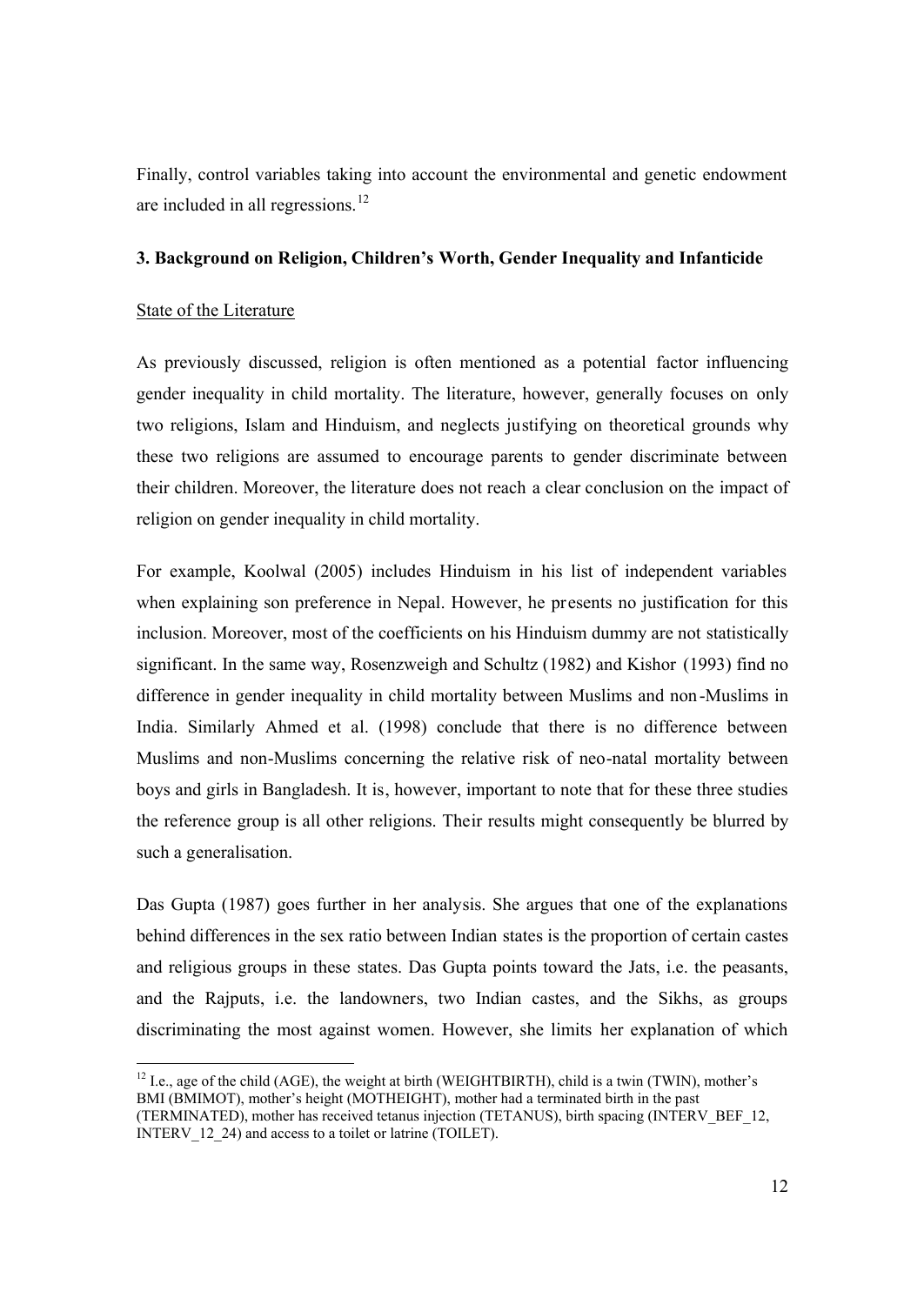customs and beliefs serve as the basis for discriminating heavily against girls in the Jats community to the patrilineal and exogamous system prevailing in this group. She also emphasizes the fact that Jats' daughters are severely limited in their capacity to help their parents during old age as custom forces fathers and brothers to give to their daughters/sisters on specific occasions, but also forces them to refuse any gifts their daughters/sisters might offer them. Even if her argument appears convincing, she does not empirically test it. However, by focusing her analysis on castes, instead of Hinduism in general, she acknowledges the variety of beliefs found within Hinduism, a fact that is neglected by most studies I am aware of. One other interesting exception in the literature is Borooah (2004) who concludes that, in India in 1994, Dalits, i.e. the untouchable castes and the scheduled tribes, and Muslims have a higher level of gender inequality which respect to vaccination than Hindus.

It is odd that even though religion is often mentioned as an important determinant of women's status, there is very little published work explaining what its impact should be, on theoretical grounds, on gender inequality in child mortality. I will attempt to fill this gap in the literature in the following section.

#### Holy Books, Gender Inequality and Infanticide

As previously mentioned, the main religions practiced in India are: Hinduism (82.04%), Islam (12.58%), Christianity (2.54%) and Sikhism (1.60%). All these religions have expressed opinions or divine commands on the way children shall be treated, the relative worth of men and women and on infanticide per se. However, all these religions are composed of many sects or sub-groups, each having slightly different opinions about the meaning/interpretation of their respective scriptures. What will be presented in the following paragraphs is consequently a mere generalization and should be taken as such. I try, however, to point out both the 'positive' and 'negative' aspects of each of these religions on children's worth, gender equality and infanticide.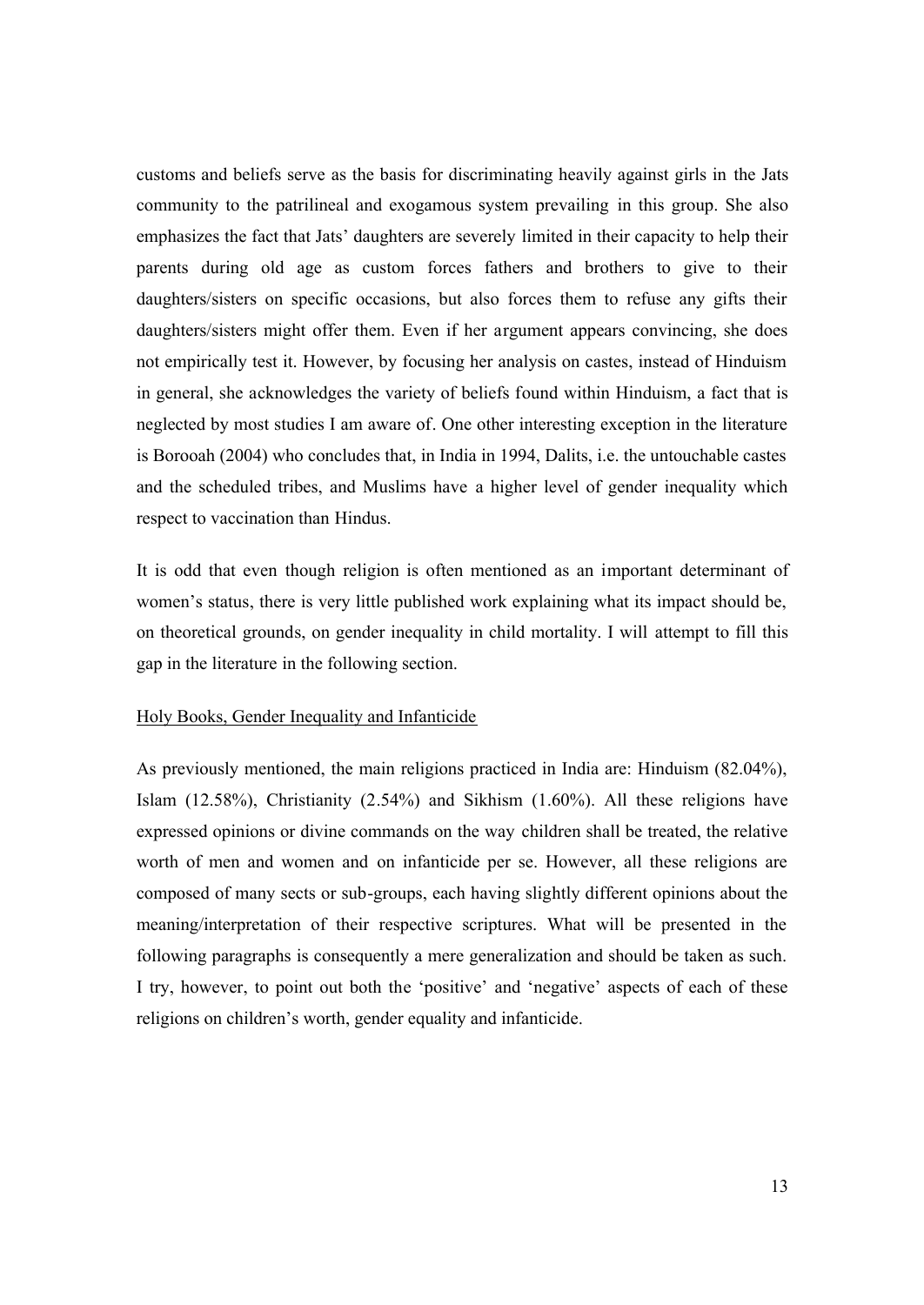### *Hinduism*

Hindu's scriptures are composed of, but are not limited to the Vedas and their commentaries, the Epics (the Mahabharata and the Ramayana), the Puranas and Manu (lawgiver). The influence of the Vedas on everyday life is relatively insignificant, being mainly used for some rituals, like marriage. Everyday life is, however, much more influenced by the Epics and the Puranas.

Contrary to the three monotheistic religions, which believe that God has no gender but in which the believers often picture God as a male, Hindus believe in gods and goddesses or, more precisely, in mainstream Hinduism, on God taking different forms, male and female. Interestingly, goddesses are generally considered to be nurturing and loving figures. However, they are mainly associated with Shiva, the destroyer. Even though Hindus believe in goddesses, men and women do not perform the same rites and do not have the same involvement in religious life, with women's religious duties related exclusively to the household.

As for all the religions we will discuss, the image of women varies from one text to another. In Hinduism, women are often seen as a danger to men. For example:

It is the nature of women from the beginning of creation that they become attached to persons in affluence but leave them in adversity. In their attachments they are unstable like lightning, in snapping affection they are sharp as weapons, and in evil they are quick as the wind, or the winged bird. (Ramayana: 326)

However, Hindus also perceive women as something extremely valuable that need to be taken care of and offered gifts (e.g.: Manu: 47). In exchange for the gifts and care received, women's duty is to obey their father, brothers, husband and sons:

The man to whom her father or, with her father's consent, her brother gives her away—she should obey him when he is alive and not to be unfaithful to him when he is dead.  $(\ldots)$ Though he may be bereft of virtue, given to lust, and totally devoid of good qualities, a good woman shall always worship her husband like a god. For women, there is no independent sacrifice vow, or fast; a woman will be exalted in heaven by the mere fact that she has obediently served her husband. (…) Just like these celibates, a good woman, though she be sonless, will go to heaven when she steadfastly adheres to the celibate life after her husband's death. (Manu: 97) $^{13}$ 

<sup>13</sup> Other e.g. are: Ramayana : 169 and Ramayana : 215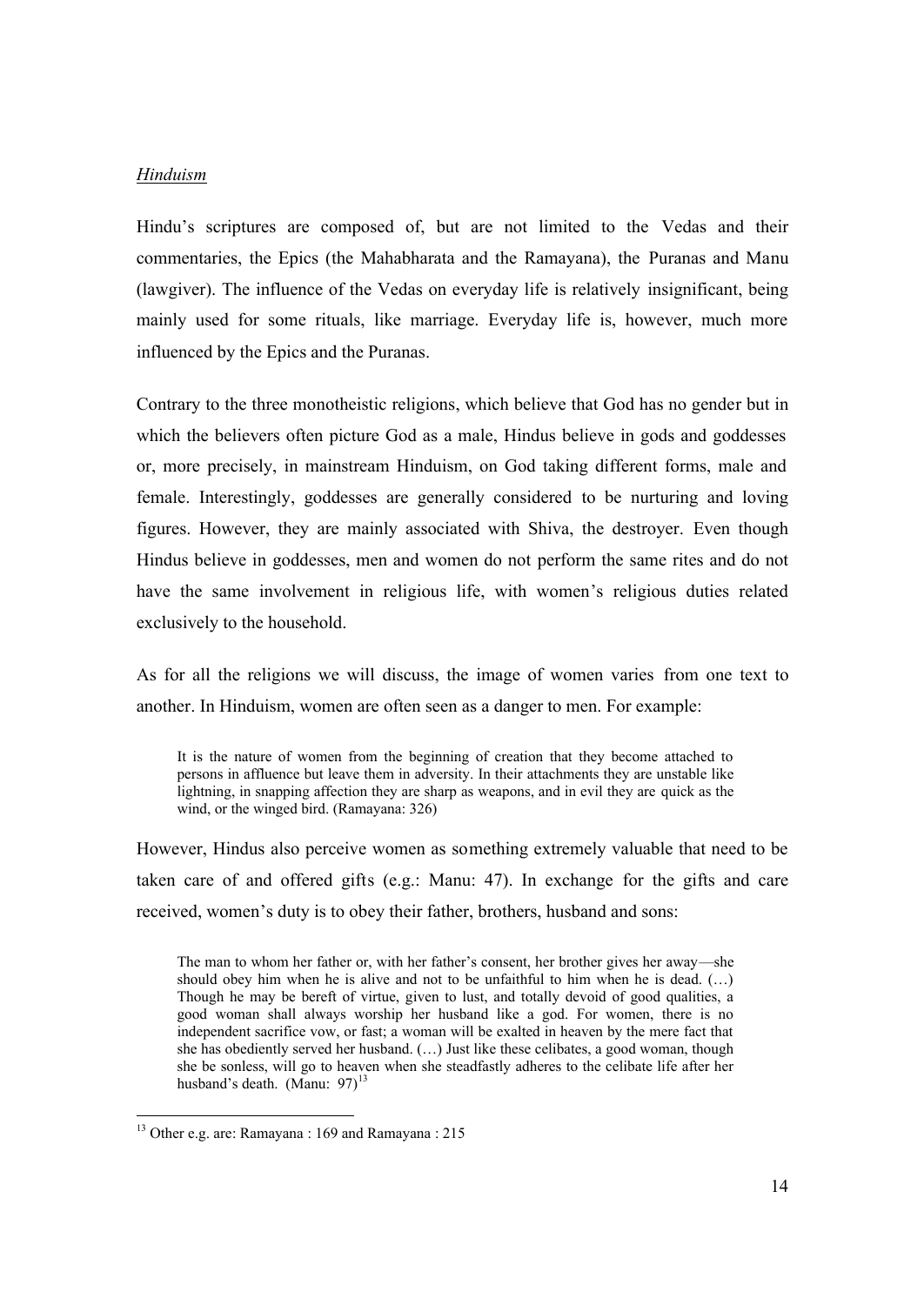In a way, women are almost considered as their husbands' property: "Wife, son, and slave—all these three, tradition tells us, are without property. Whatever they may earn becomes the property of the man to whom they belong." (Manu: 153). Husbands also have the right to beat their wives (Manu: 145).

It is however interesting to note that, even if women are often perceived as being of little worth, Hindus venerate their mothers. For example: "The teacher is ten times greater than the tutor, the father is a hundred times greater than the teacher; but the mother is a thousand times greater than the father." (Manu: 34). Motherhood is such an important duty for women that a man is right to marry another wife if his wife does not fulfil her duty of bearing him sons:

When a wife drinks liquor or is dishonest, cantankerous, sick, vicious, or wasteful, she may be superseded at any time by marriage to another wife. A barren wife may be superseded in the eighth year; a wife whose children die, in the tenth; a wife who bears girls, in the eleventh; but a foul-mouthed wife, at once. If a wife is sickly but affectionate and rich in virtue, he may marry a wife to supersede her with her consent; she should never be treated with disrespect. (Manu:  $160$ )<sup>14</sup>

The main reason for this importance given to a son is that a son is necessary to ensure a good afterlife:

Only after he has studied the Vedas according to rule, fathered sons in keeping with the Law, and offered sacrifices according to his ability, should a man set his mind on renunciation; if a twice-born seeks renunciation without studying the Vedas, without fathering sons, and without offering sacrifices, he will proceed downward. (Manu: 100-101)

However, daughters also have a role to play in their parents' religious achievements: "At an ancestral offering, three things confer purity: daughter's son, goat-wool blanket, and sesame seeds; and three things are commended: purification, absence of anger, and do ing things unhurriedly." (Manu: 60). Moreover, different substitutes for the religious need to have a son exist: a daughter can become a female-son, a son can be adopted, and, finally, nephews and cowife's sons can serve as substitutes for sons (Manu: 164-165, 168)

In addition to the religious advantage/necessity of having a son, it is also financially advantageous to have a son. When someone reaches old age, his/her son will take care of him/her:

<sup>&</sup>lt;sup>14</sup> Many other extracts state the importance of a son (e.g. Ramayana: 19; Ramayana: 26).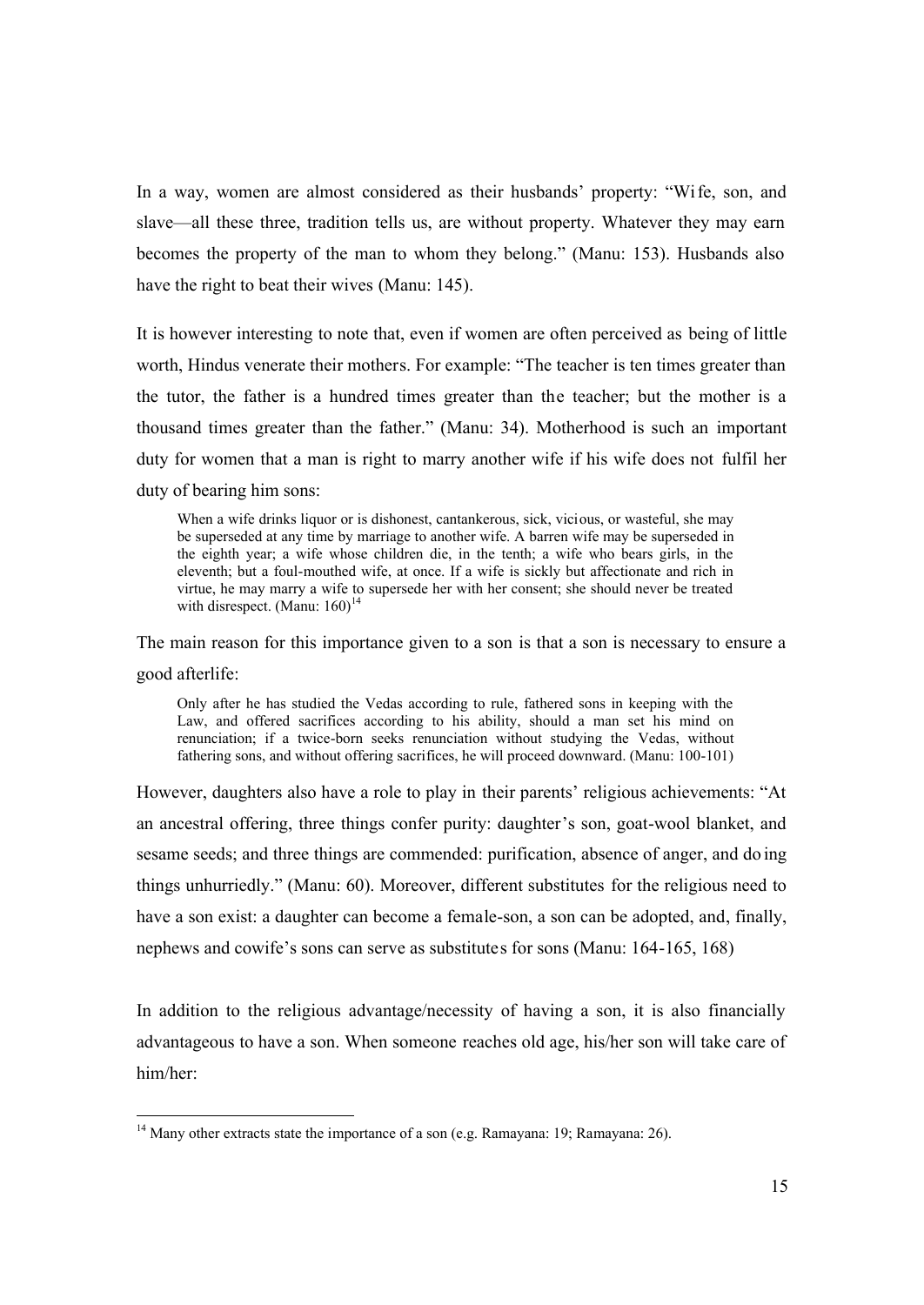When a twice-born man has followed the ten-point Law with a collected mind, learned the Vedanta according to rule, and freed himself from debt, he may retire. Casting off the inherent evil of rites by retiring from all ritual activities, being self-controlled, and reciting the Veda, he should live at ease under the care of his son. (Manu: 105)

One other reason why parents might prefer to have a son is the practice of dowry. Bride price is clearly forbidden by Hinduism (e.g.: Manu: 47) but dowry, of important worth, is seen as highly respectable. For example after marrying his daughters to Rama and Lakshmana, Janaka, a highly respected figure in the Ramayana, gives lavish dowries (Ramayana: 95).

Even if it seems clear that Hinduism increases the cost of having daughters, while also decreasing their worth relative to boys, infanticide is strictly forbidden by Hindu's scriptures: "One must not live together with people who have killed children, women, (…) even if they have been purified in accordance with the Law." (Manu: 205)

### *Sikhism*

Sikhism is a Hinduist movement founded at the end of the  $15<sup>th</sup>$  century. The main sources for this section will be the Adi Grant, considered as the Eternal Guru, and the Sikh Rahitnamas, the manuals explaining the Sikhs' duties.

The way Sikh scriptures portray women varies greatly over time but also within the same book. Women are sometimes seen as less valuable than men. For example, the Adi Granth says: "One who worships the Great Goddess Maya (i.e. the attraction toward the material life) will be reincarnated as a woman, and not a man." (Adi Granth: 874). However, in other extracts, women are perceived as the equal of men: "Women and men, all the men and women, all came from the One Primal Lord God." (Adi Granth: 983). Nonetheless, before the publication of the Sikh Rahit Maryada, the most recent Rahitnama, Sikhism was clearly pro-male.

In terms of the relative worth of sons and daughters, it is often specified in the Rahit Namas that it is not acceptable for a Sikh to murder his daughter or to associate with someone committing this type of crime.<sup>15</sup> However, the importance given to this sin

<sup>&</sup>lt;sup>15</sup> For e.g. Chaupa Singh Rahit-nama, 12, 286 and 359; Sikh Rahit Maryada, article 16.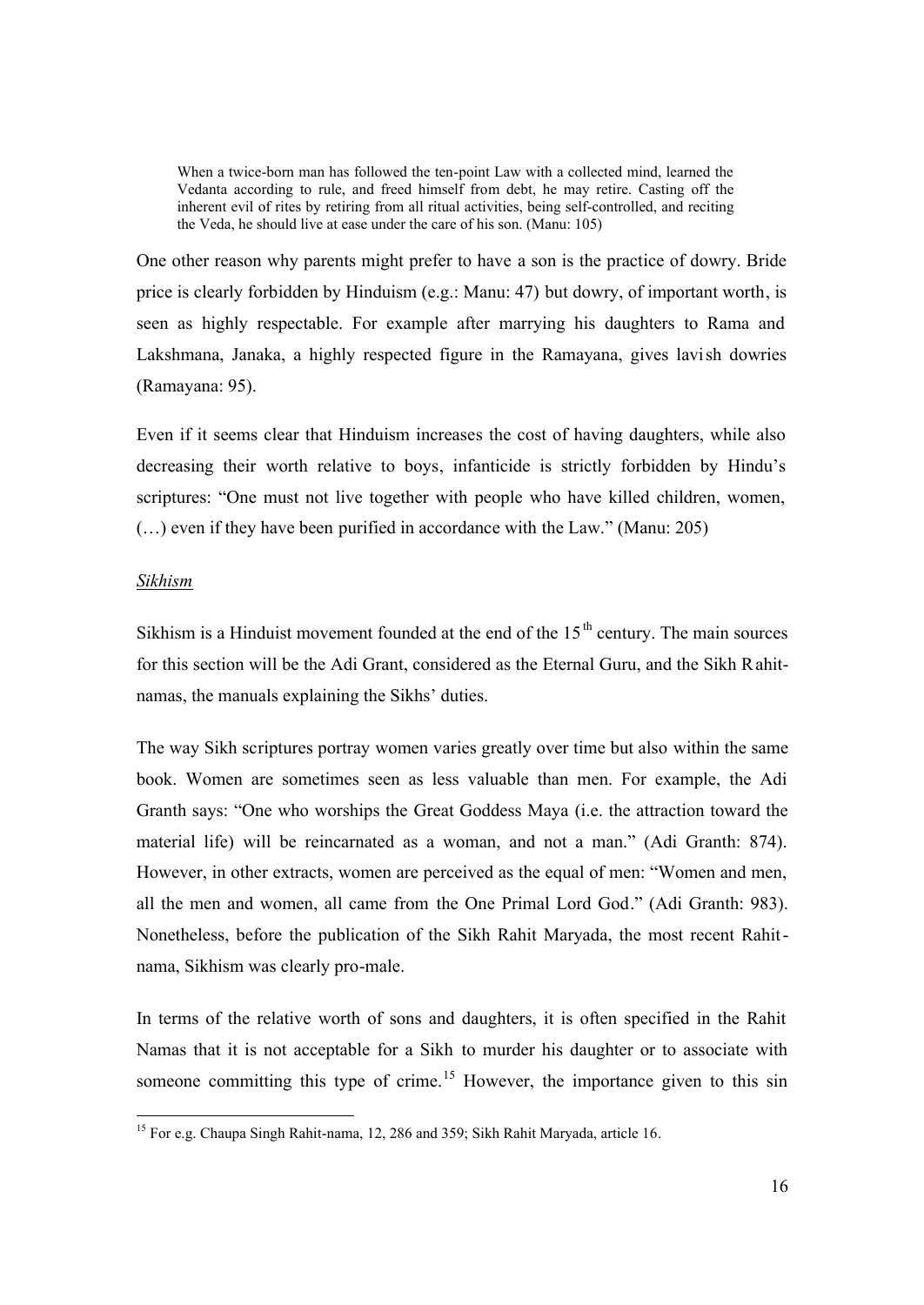varies from one Rahit Nama to another. For some, killing a daughter is one of the four major sins, alongside cutting someone's kes (hair), and will lead to terrible punishment after death.<sup>16</sup> However, for other Rahit Nama, killing a daughter is a minor sin that can be forgiven by giving  $1\frac{1}{4}$  rupees (Daya Singh Rahit-nama).<sup>17</sup>

If anyone has taken [khalsa] initiation and then engages in gambling, thieving, or drinking alcohol he too should receive a tanakhah of 25 rupees. (…) Those who undergo the tonsure ceremony (bhadani), killers of daughters, the followers of Dhir Mal, the masands, the followers of Ram Rai, or those who use colour prepared from red ochre or the kusumbha flower should all pay a tanakhah of a rupee and a quarter. (Daya Singh Rahit-name, 52 and 62, in McLeod, 2003, p. 317-319)

Even if a Sikh is not allowed to kill his daughter, the birth of a son is often seen as a happier event than the birth of a girl.<sup>18</sup> Exceptions, however, exist.<sup>19</sup>

It is however worth mentioning that Sikh scriptures state clearly that a son can be of more support to his aging parents than a daughter: "The mother nourishes the foetus in the womb, hoping for a son, who will grow and earn and give her money to enjoy herself." (Adi Granth, p.165-166). A son is also seen as important in some religious rituals. For example, even though, in Sikh Rahit Maryada, having a son is no longer absolutely required in the funeral ceremony, as other relatives and even friends can light the pyre, a son is still seen as the most likely to be in charge of this duty (Sikh Rahit Maryada, article XIX).

It is also interesting to contrast the relative cost of marrying a daughter for Hindus and for Sikhs. It is often believed that some of the most important reasons why Hindu parents are reluctant to have daughters are the difficulty and the cost of getting them married, in addition to the strict rules forbidding gifts from a married daughter to her parents. For Sikhs, as for Hindus, some specific rules on the caste from which a partner can be chosen govern Sikh weddings. Moreover, failing to marry a daughter in the appropriate way or accepting a bride price will lead the believer to end up in Hell (Tanakha -nama Attributed

<sup>&</sup>lt;sup>16</sup> For e.g., Prahilad Rai Rahit-nama, Prahilad Rai Rahit-nama, 20, in McLeod, 2003; Daya Singh Rahitnama, 28, in McLeod, 2003: 315.

<sup>17</sup> Desa Singh Rahit-nama, 8, in McLeod, 2003: 296; Guramat Prakash Bhag Sanskar, in McLeod, 2003, p.369; Sikh Rahit Marayada, in McLeod, 2003: 296.<br><sup>18</sup> Deep Single Did is N

 $8$  Desa Singh Rahit Nama, 57, in McLeod, 2003: 301.

<sup>19</sup> For e.g., Nirankari Hukam-nama, in McLeod, 2003: 348-349.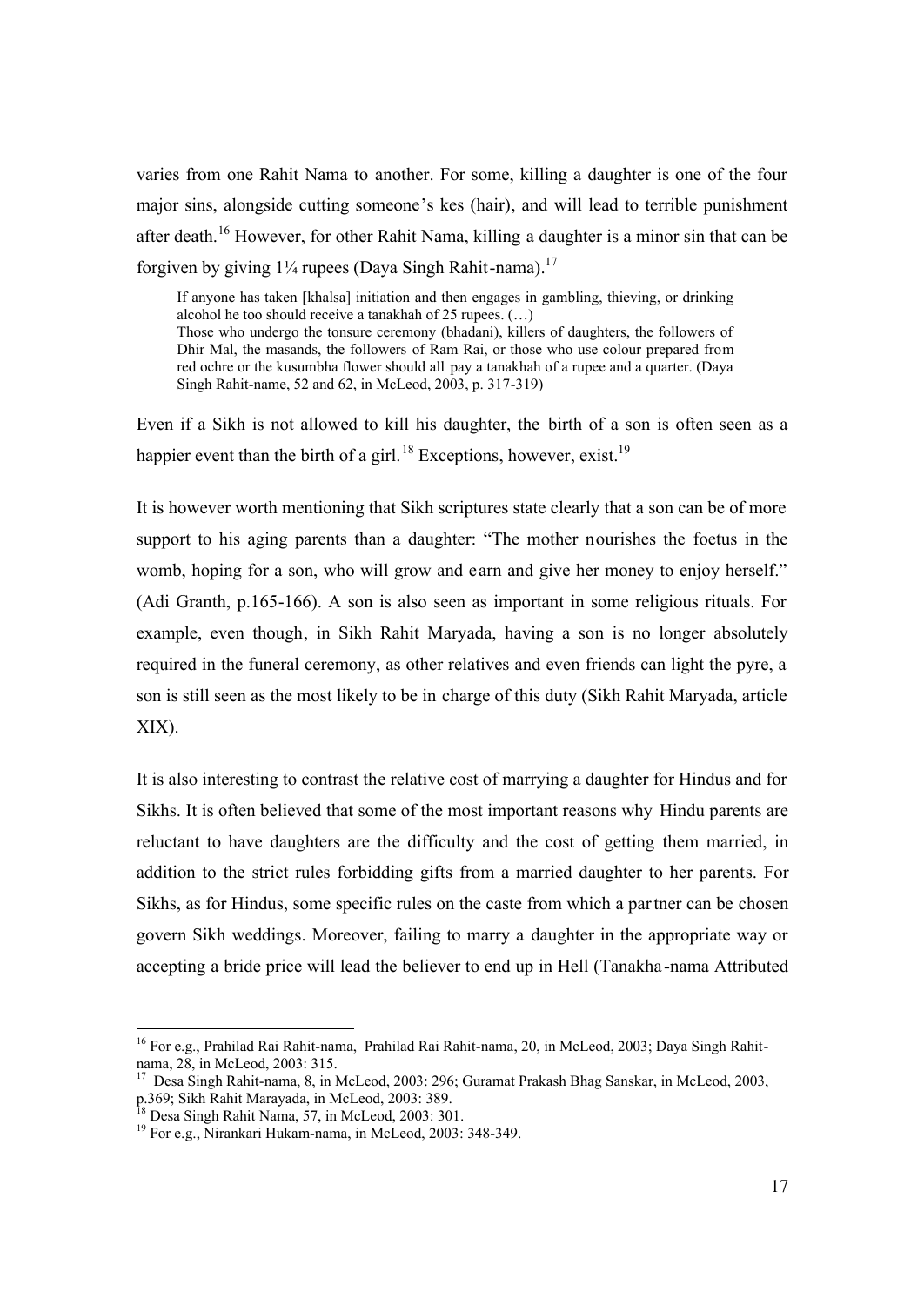to Nand Lal, 19-20, in McLeod, 2003:  $281$ <sup>20</sup> However, in terms of dowry, it is clear that Sikhs should not give or receive a monetary dowry either for their son or their daughter (e.g. Sikh Rahit Marayada, article XVIII; Nirankari Hukam-nama, in McLeod, 2003: 348). However, non-monetary dowry is often allowed and can be of significant worth. Finally, in opposition to Hindu practice, a girl's parents can accept food from their daughter once married, opening the door to more exchanges between parents and their married daughters (Sikh Rahit Marayada, article XVIII).

### *Islam*

Islam was founded by the Prophet Muhammad, in what is now Saudi Arabia, during the seventh century of this era. Islam's scriptures are composed of two main sources, namely, the Koran and the Hadiths. The Koran is the words of God as revealed to Muhammad. The Hadiths are the words and life of the Prophet Muhammad.

Most of the Koran is addressed to men. Women are generally mentioned as wives, widows or daughters but are seldom addressed as believers. For example, women do not have the obligation to pray on Friday (Awde, 2000). Moreover, women are generally considered to be inferior to men. In several places the Koran states that two women are worth only one man, for inheritance and as a witness (e.g. Koran, The Cow, 282: 63). However, the Koran also includes women as believers in some verses (e.g. Koran, The Believer, 40: 485). Moreover, in many exegeses, women are considered to be responsible for their own choices. For example, if they decide to be a nonbeliever, even having a rightful husband will not save them from hell (Stowasser, 1994).

Many of the women mentioned in the Koran are virtuous woman, generally mothers. Examples of them are: Zulaykha who bore many children to Joseph; Asya who adopted Moise as a son; Mary who bore Jesus; Khadija who bore all, save one, of Muhammad's children; and, finally, Fatima, Muhammad's daughter, who bore him two grand-sons (Stowasser, 1994). This extract from the Hadiths illustrates well that respect towards mothers is not limited only to the few characters I have just mentioned:

 $20$  The approved way is with a Sikh who is not cutting his kes. Yam means Hell.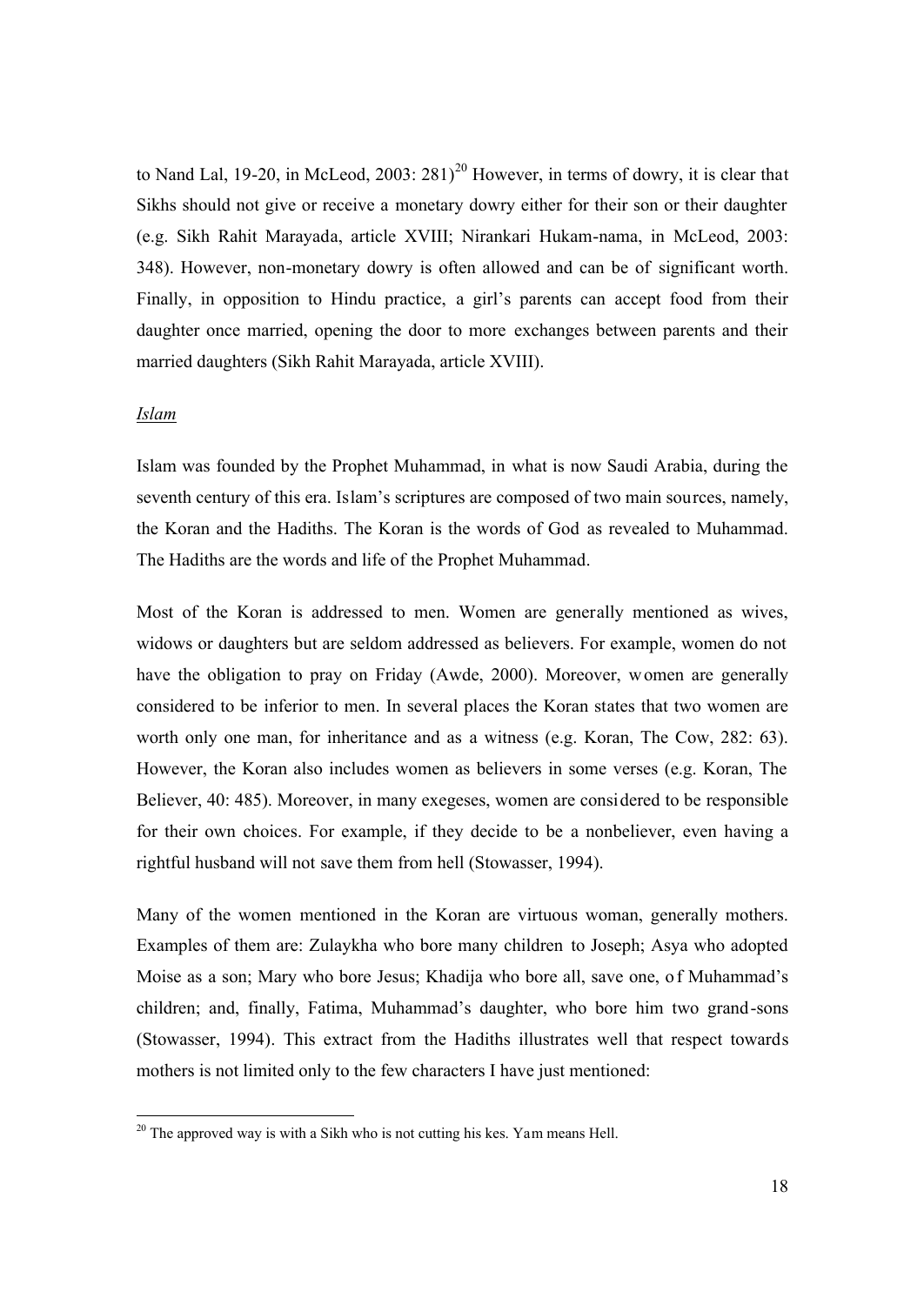*"A man came to the Prophet and asked him: "Who is most entitled to the best of my companionship?" "Your mother," came the reply. "And then who?" "Your mother," repeated the Prophet. "And then who?" "Your mother," said the Prophet for the third time. "And then who?" persisted the man. "Your father."(Awde, 2000, 8/2)*

In terms of freedom of movement, the Koran encourages women to be secluded in the house which, in turn, limits their capacity to participate actively in economic and political life (Koran, The Clan, 33: 432; Stowasser, 1994) and, consequently, to offer financial support to their aging parents.

In Islam, the birth of a child is seen as a blessing from God. God is also the one deciding the gender of the child (Koran, Counsel, 49). Consequently, the Koran strongly disapproves of the practice of female infanticide, which was a widespread practice in Mecca at the time of the revelation.<sup>21</sup> The killing of young children is such an important issue in the Koran that women's and men's oaths of allegiance include an extract on infanticide as a sin (Koran, She that is to be examined, 12: 580-581).

It is also clearly stated in the Koran that the believer should not worry that one extra child will be a burden for the household as Allah promises to provide for them all (Koran, Surah Cattle, 152: 154). However, even though the birth of a child is considered to be a blessing from God, independent of gender, daughters seem to be less worthy than boys. For example,

*And Allah hath given you wives of your own kind, and hath given you, from your wives, sons and grandsons, and hath made provision of good things for you. Is it then in vanity that they believe and in the grace of Allah that they disbelieve? (Koran, The Bee, 72:. 275)*

## *Christianity*

Christianity was founded by Jesus Christ at the beginning of the first century. Christianity relies on two holy books, the Old Testament and the New Testament.

<sup>21</sup> For e.g., *Koran, The Bee, 58-59: 273-274.*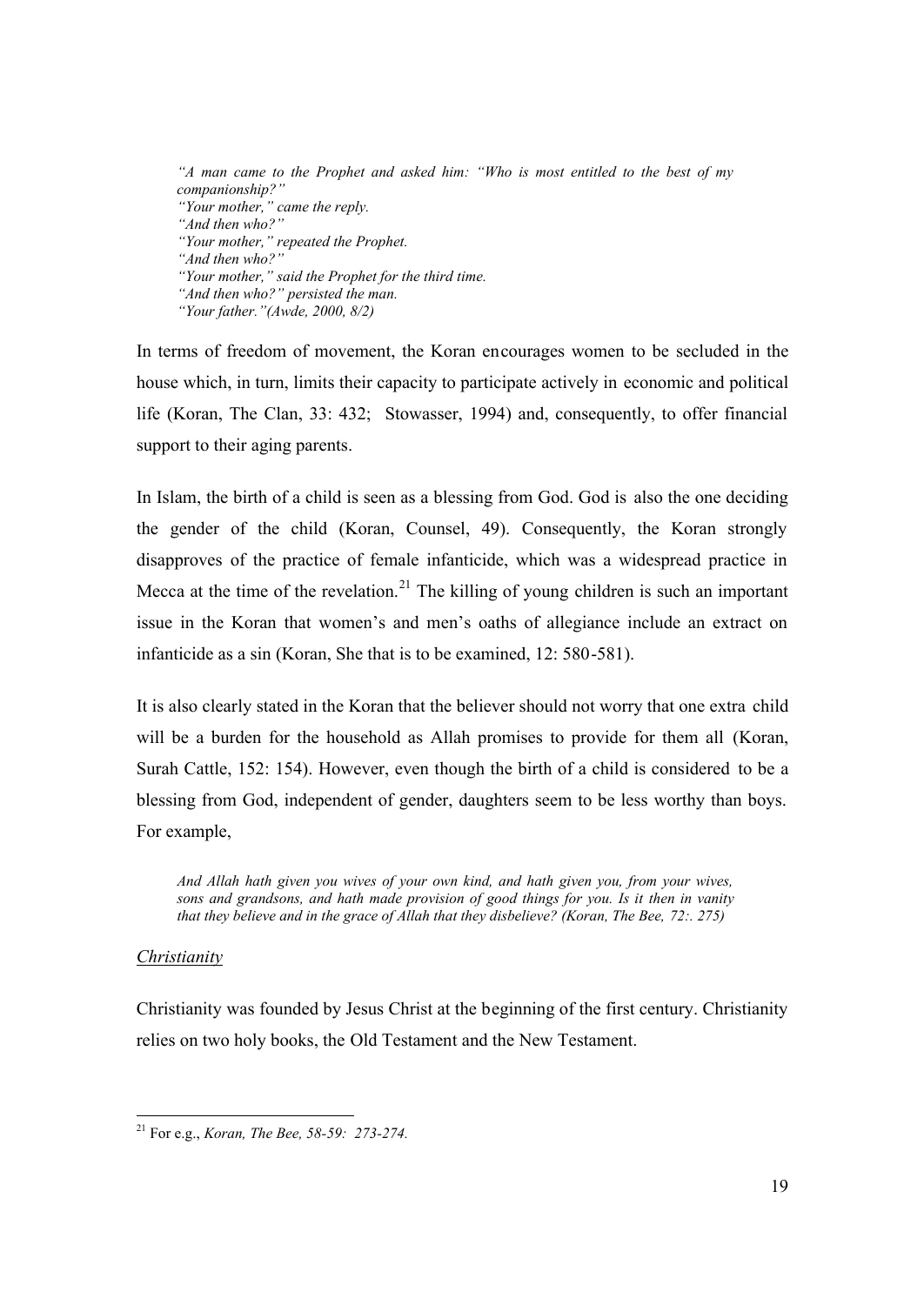In contrast to the religions we have previously discussed, the relative worth of children is rarely mentioned in the two holy books of Christianity. Indeed, Christianity is often believed to be a religion promoting equality between all human beings. Many extracts confirm this idea. For example, in Galatians, it is stated explicitly that there is no difference between males and females: "There is neither Jew nor Greek, there is neither bond nor free, there is neither male nor female: for ye are all one in Christ Jesus." (New Testament, Galatians, 4: 28). However, some elements in the two Testaments are clearly sexist, men being often considered as superior to women. The creation story (Old Testament, Genesis 2) is a good example, as well as the first sin story. Many other extracts relate similar ideas. For example, in Ephesians, the husband-wife relation is compared to the God-human relation:

Wives, submit yourselves unto your own husbands, as unto the Lord. For the husband is the head of the wife, even as Christ is the head of the church: and he is the saviour of the body. Therefore as the church is the subject unto Christ, so let the wives be to their own husbands in every thing. Husbands, love your wives, even as Christ also loved the church, and gave himself for it; (New Testament, Ephesians 5, 22-25)

Moreover, virgins and married women are considered to be unable to take important decisions without the agreement of the man responsible for her, whether her father or her husband. Only widows are considered to have enough self-judgment to take an oath. (Old Testament, Numbers 30, 2-9)

Children, in general, are seen to be a blessing from God, in both the Old and the New Testaments. For example: "Thy wife shall be as a fruitful vine by the sides of thine house: thy children like olive plants round about thy table." (Old Testament, Psalms, 128, 3)

Quite often both male and female children are treated equally in Christian holy books. It is, however, not always the case. For example, in the case of impurity after giving birth, the Old Testament states clearly that the period of impurity is two times longer after the birth of a girl (Old Testament, Leviticus 12).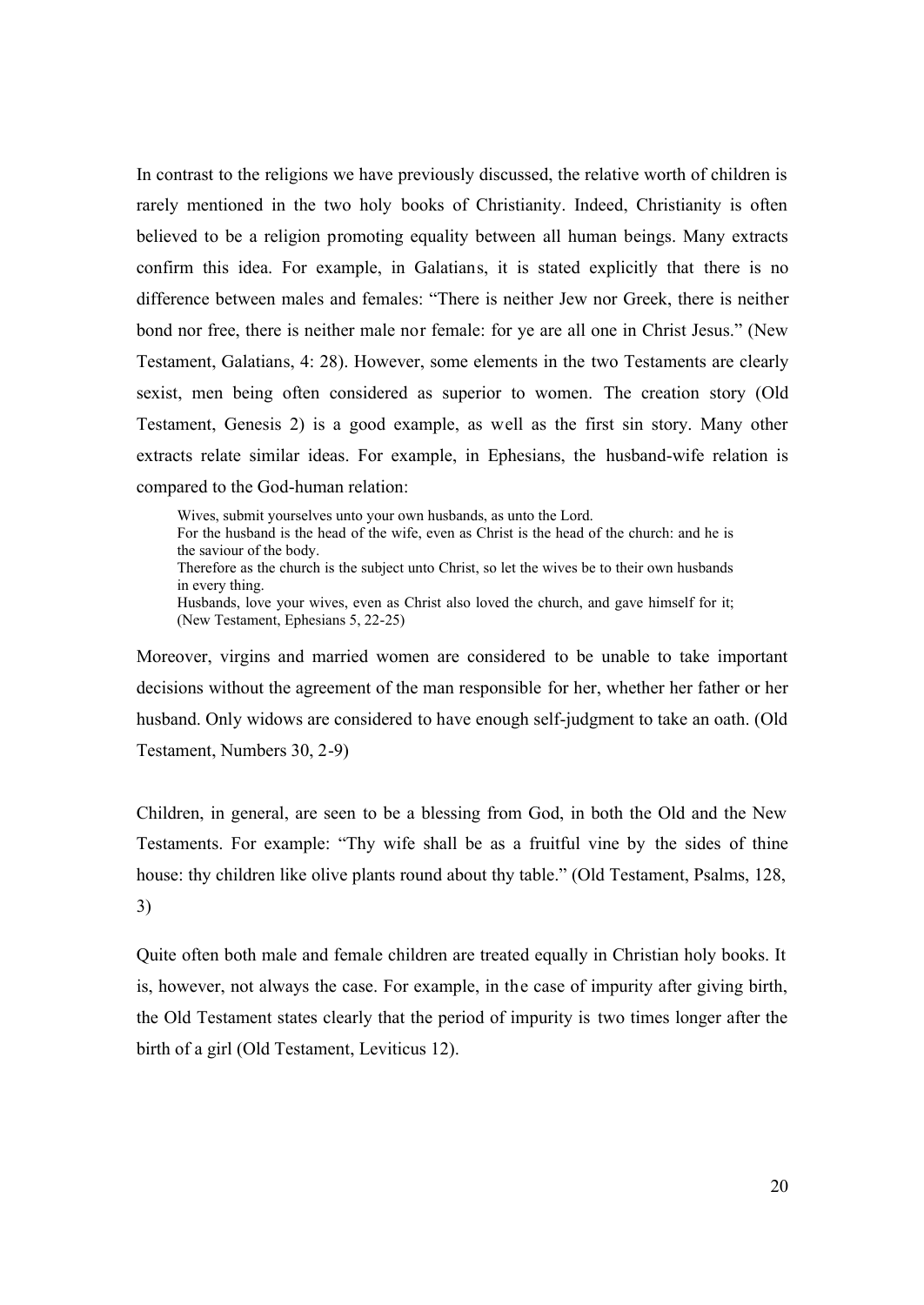# Finally, Christianity, as for all other religions we have discussed, is clearly against child sacrifice:<sup>22</sup>

Ahaz was twenty years old when he began to reign, and he reigned sixteen years in Jerusalem: but he did not that which was right in the sight of the Lord, like David his father: For he walked in the ways of the kings of Israel, and made also molen images for Baalim. Moreover he burnt incense in the valley of the son of Himmom, and burnt his children in the fire, after the abominations of the heathen whom the Lord had cast out before the children of Israel. (Old Testament, II Chronicles, 28, 1-3).

#### Summary

As we have just seen, all the religions studied, Hinduism, Sikhism, Islam and Christianity, have positive and negative comments about women. All four religions also consider boys to be more valuable in some extracts but, in other extracts, consider girls to be equally valuable and as a gift from God(s). It is consequently difficult on theoretical grounds, based uniquely on the scriptures of these different religions, to order them in promoting more or less equal treatment of children by gender. There seem to be, however, more extracts decreasing the worth of daughters in Hinduism and in Sikhism than in Islam and in Christianity. It is also clear that all these religions are clearly against infanticide, but with Sikhism expressing at least in one extract a more tolerant view of infanticide than the other religion.

### **4. Data and Descriptive Statistics**

#### Data

l

In order to test the model empirically, I mainly use data from the Demographic and Health Survey (DHS). The DHS is a USAID project promoting and developing knowledge on health issues in developing countries.<sup>23</sup> Other databases used are: the Directorate of Economics & Statistics of respective State Governments (2007), Census

 $22$  Other e.g. are Old Testament, II Chronicles, 33, 6; Old Testament, Jeremiah, 19,5; Old Testament, Psalm, 106, 37-38.

<sup>&</sup>lt;sup>23</sup> Questionnaires specific to every country can be found on the Demographic and Health Survey web page at www.measuredhs.com.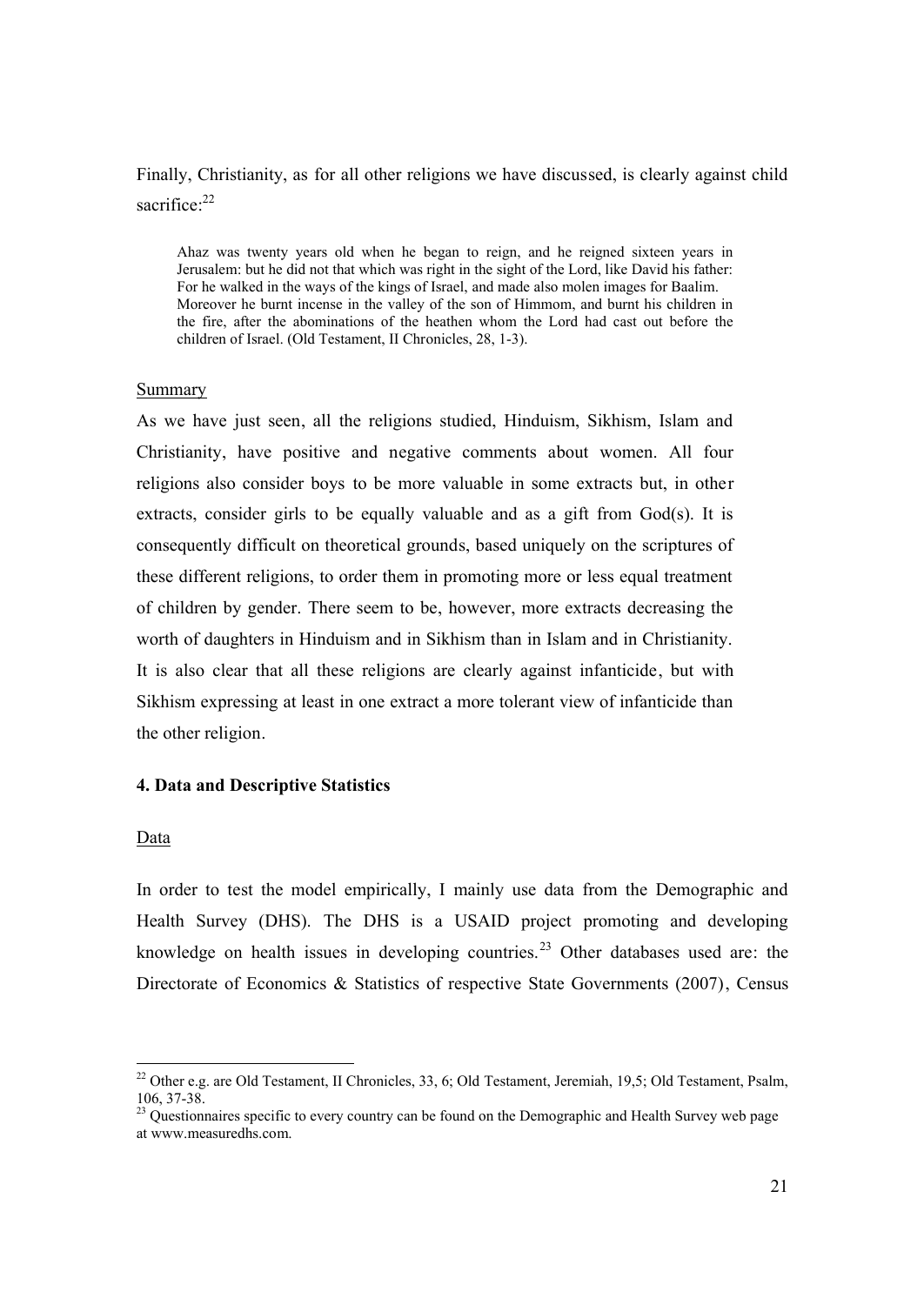India (2001) and Manghani (2004). A list of the variables used in this analysis is provided in Annex A.

The DHS interviewed 90,303 women in India between 1998 and 2000. These women provided information about 33,026 children aged under five years at the time of the survey. Every state of India was covered by the survey.

One of the important characteristic of this database is the use of a non-random technique to select the respondents. More precisely, strata, cluster and probability weights have been used and need to be accounted for in order to obtain representative statistics of the population. However, in the case of regression analysis, the decision as to whether to use probability weights or not will depend on the research question. I will discuss this issue in more detail in the estimation strategy section.

## Descriptive statistics

As shown in Table 2, in India, boys are as likely as girls to die before reaching the age of one. However, for this age group, given biological differences only, boys are more likely to die. There is, consequently, some evidence that non-biological explanations reduce girls' relative likelihood of surviving beyond infancy compared to boys.

In terms of nutritional outcomes, girls are less likely than boys to have height-for-age or weight-for-age z-scores of less than two standard deviations below the reference group. However, in terms of access to health care, girls are less likely to receive vaccines and treatment for diarrhoea than are boys. These simple descriptive statistics seem to show that it is not so much inequality in nutritional inputs that drives gender inequality in child mortality but, rather, inequality in access to health care.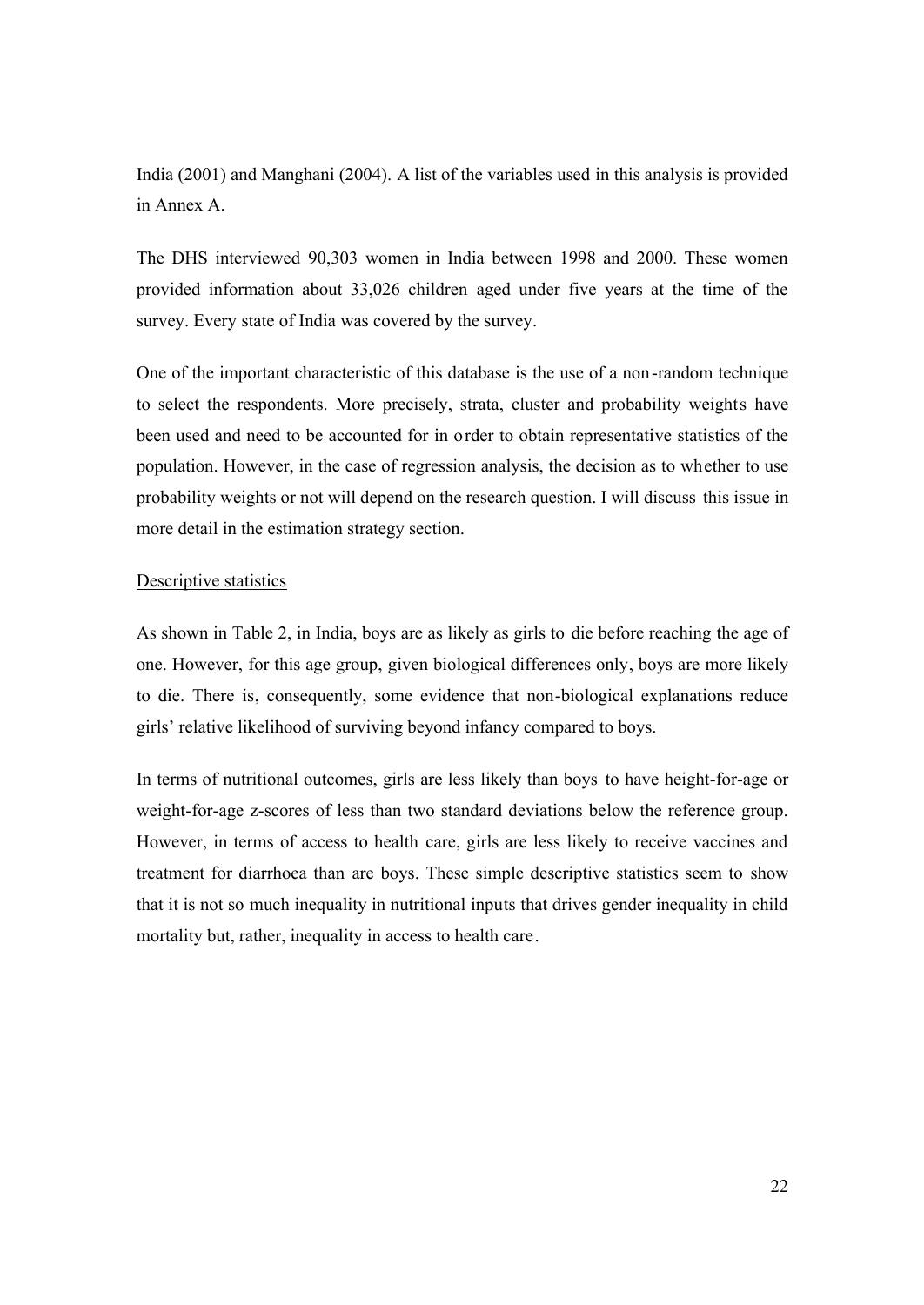|                             | <b>Boys</b> | Girls    | Ratio      |
|-----------------------------|-------------|----------|------------|
|                             |             |          | boys/girls |
| Infant mortality            | $5.7\%$     | $5.5\%$  | 1.036      |
| Height-for-age<2 s.e.       | 49.9%       | 48.4%    | $1.031***$ |
| Weight-for-age $\leq$ 2s.e. | 41.9%       | $40.2\%$ | $1.042**$  |
| Vaccination                 | 5.87        | 5.66     | $1.037***$ |
| Treatment for diarrhoea     | 71.1%       | 68.6%    | $1.036**$  |

Table 2: Gender Inequality in Child Mortality, Nutritional Outcomes and Access to Health Care

Author's calculation based on DHS data. Significant at 0.10, \*\* significant at 0.05, \*\*\* significant at 0.01

When the data are disaggregated by religious affiliation, no clear results emerge (table 3). All religions seem to discriminate against girls in terms of infant survival, with Muslim girls having slightly better prospects of survival until age one than other girls and Sikh girls having the worst prospects. Christian and Hindu girls are more likely to have better nutritional outcomes that the other religious groups. The former have higher weight-forage and height-for-age z-scores than boys, while the latter have higher height-for-age zscore than boys. However, in terms of access to health care, Hindu girls are less likely to receive vaccinations than Hindu boys. Christian and Muslim girls are less likely to receive treatment for diarrhoea than boys of the same religious groups. The opposite is, however, true for Buddhist and atheist children. In other words, each religion, with the exception of Sikhism, is at least for one of these variables measuring health inputs and outputs, correlated with better prospects for girls than other religions. It is, however, also true that all these religions are also positively correlated with more gender inequality for at least one of these variables. To summarize, no clear results emerge when looking simply at percentages by religious groups.

It is, however, interesting to note that, while looking at both genders at the same time, some religious groups seem to perform much better with respect to health inputs and outputs for children aged under five years old than others. Christian, Sikh and Buddhist children are generally better off than Hindu, Muslim and atheist children. The only exception is for seeking advice/treatment for diarrhoea, for which Hindu, Muslim and Sikh children are the most likely to receive care. Given that diarrhoea is generally better treated at home with an ORS pack than by seeing a professional doctor, these latter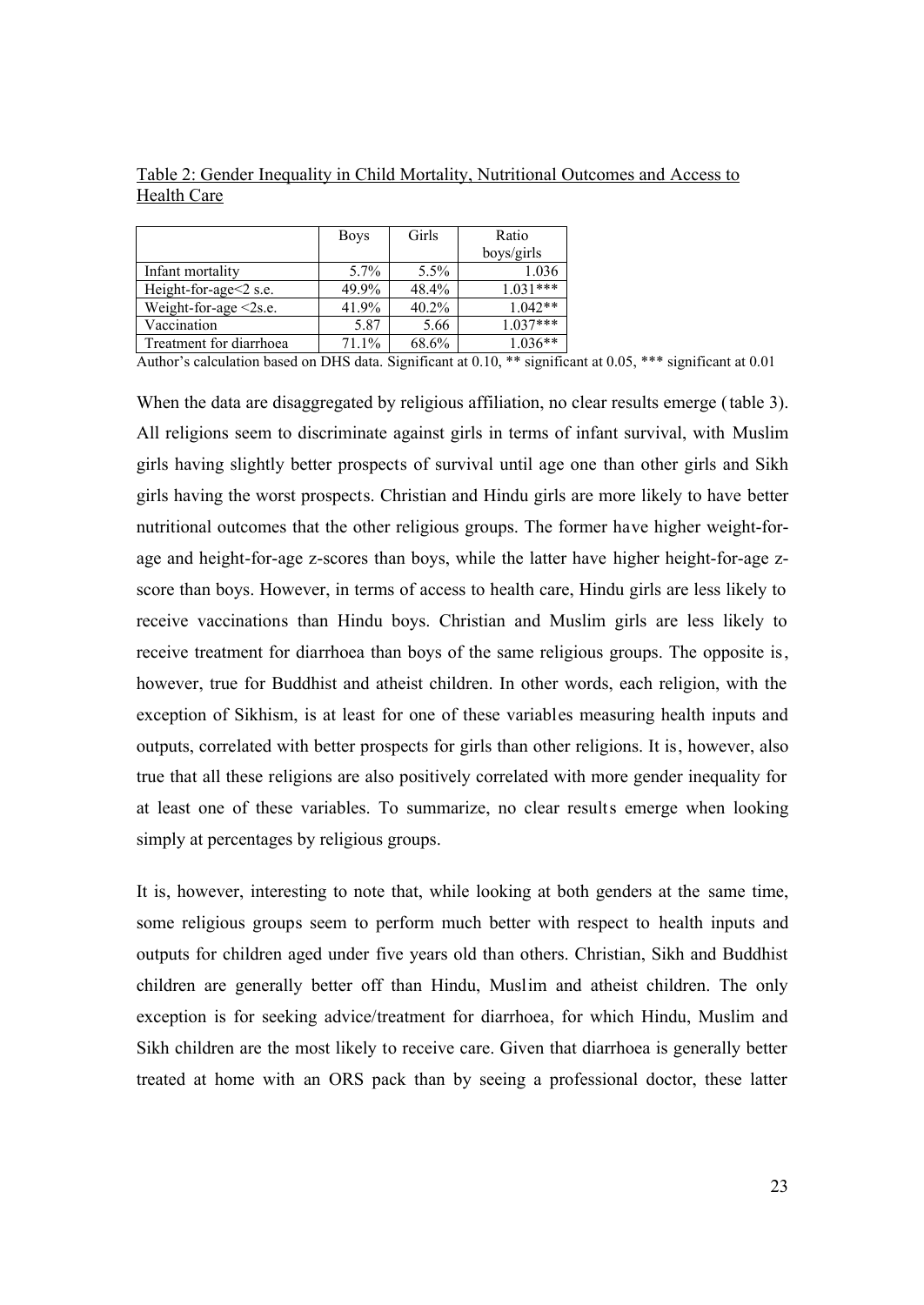results seem to confirm that Christian, Sikh and Buddhist parents are more able/willing to provide appropriate care to their children.

|               |                 | All                  |             |       |                  |
|---------------|-----------------|----------------------|-------------|-------|------------------|
|               |                 | (base:               |             |       |                  |
|               | Religion        | Hindu)               | <b>Boys</b> | Girls | Ratio boys/girls |
| Infant        | Christian       | $0.955***$           | 0.956       | 0.954 | 1.002            |
| survival      | Muslim          | $0.951***$           | 0.945       | 0.958 | 0.986**          |
|               | Hindu           | 0.941                | 0.94        | 0.942 | 0.998            |
|               | <b>Buddhist</b> | $0.962***$           | 0.969       | 0.952 | 1.018            |
|               | Sikh            | $0.956***$           | 0.979       | 0.939 | $1.043***$       |
|               | atheist         | 0.933***             | 0.932       | 0.934 | 0.998            |
| Height-for-   | Christian       | $0.381***$           | 0.412       | 0.35  | $1.177**$        |
| age<2 s.e.    | Muslim          | $0.512***$           | 0.51        | 0.515 | 0.990            |
|               | Hindu           | 0.504                | 0.511       | 0.497 | 1.028**          |
|               | <b>Buddhist</b> | $0.379***$           | 0.37        | 0.391 | 0.946            |
|               | Sikh            | $0.430***$           | 0.407       | 0.357 | 1.140            |
|               | Atheist         | $0.576***$           | 0.652       | 0.501 | 1.301            |
| Weight-for-   | Christian       | $0.224***$           | 0.264       | 0.183 | $1.443***$       |
| age $<$ 2s.e. | Muslim          | $0.421***$           | 0.436       | 0.404 | 1.079            |
|               | Hindu           | 0.435                | 0.44        | 0.43  | 1.023            |
|               | <b>Buddhist</b> | $0.264***$           | 0.243       | 0.294 | 0.827            |
|               | Sikh            | $0.268***$           | 0.223       | 0.248 | 0.899            |
|               | Atheist         | $0.356***$           | 0.466       | 0.248 | 1.879            |
| Vaccination   | Christian       | 6.02                 | 5.95        | 6.09  | 0.977            |
|               | Muslim          | $5.07***$            | 5.18        | 4.96  | 1.044            |
|               | Hindu           | $5.\overline{85***}$ | 5.95        | 5.73  | 1.038**          |
|               | <b>Buddhist</b> | $6.32***$            | 6.26        | 6.41  | 0.977            |
|               | Sikh            | $7.33***$            | 7.57        | 7.03  | $1.077***$       |
|               | Atheist         | $3.13***$            | 3.85        | 2.42  | 1.591            |
| Treatment for | Christian       | $0.53***$            | 0.564       | 0.482 | $1.170**$        |
| diarrhoea     | Muslim          | $0.77***$            | 0.804       | 0.74  | 1.086**          |
|               | Hindu           | 0.70                 | 0.707       | 0.693 | 1.020            |
|               | <b>Buddhist</b> | $0.48***$            | 0.407       | 0.572 | $0.712*$         |
|               | Sikh            | $0.94***$            | 0.881       | 0.775 | 1.137            |
|               | Atheist         | $0.59***$            | 0.436       | 0.833 | $0.523**$        |

Table 3: Health Inputs and Outputs by Religious Affiliations

Author's calculation based on DHS data. Significant at 0.10, \*\* significant at 0.05, \*\*\* significant at 0.01

As was the case for the individual impact of religion, the preference for sons is lower in Christian states than in Hindu, Muslim and Sikh states (Table 4). Moreover, Christian and Sikh states have better nutritional outcomes, irrespective of gender. The use of health care is, however, particularly high in Muslim and in Sikh states, as was the case for the individual data. In terms of gender inequality, Muslim states have the highest probability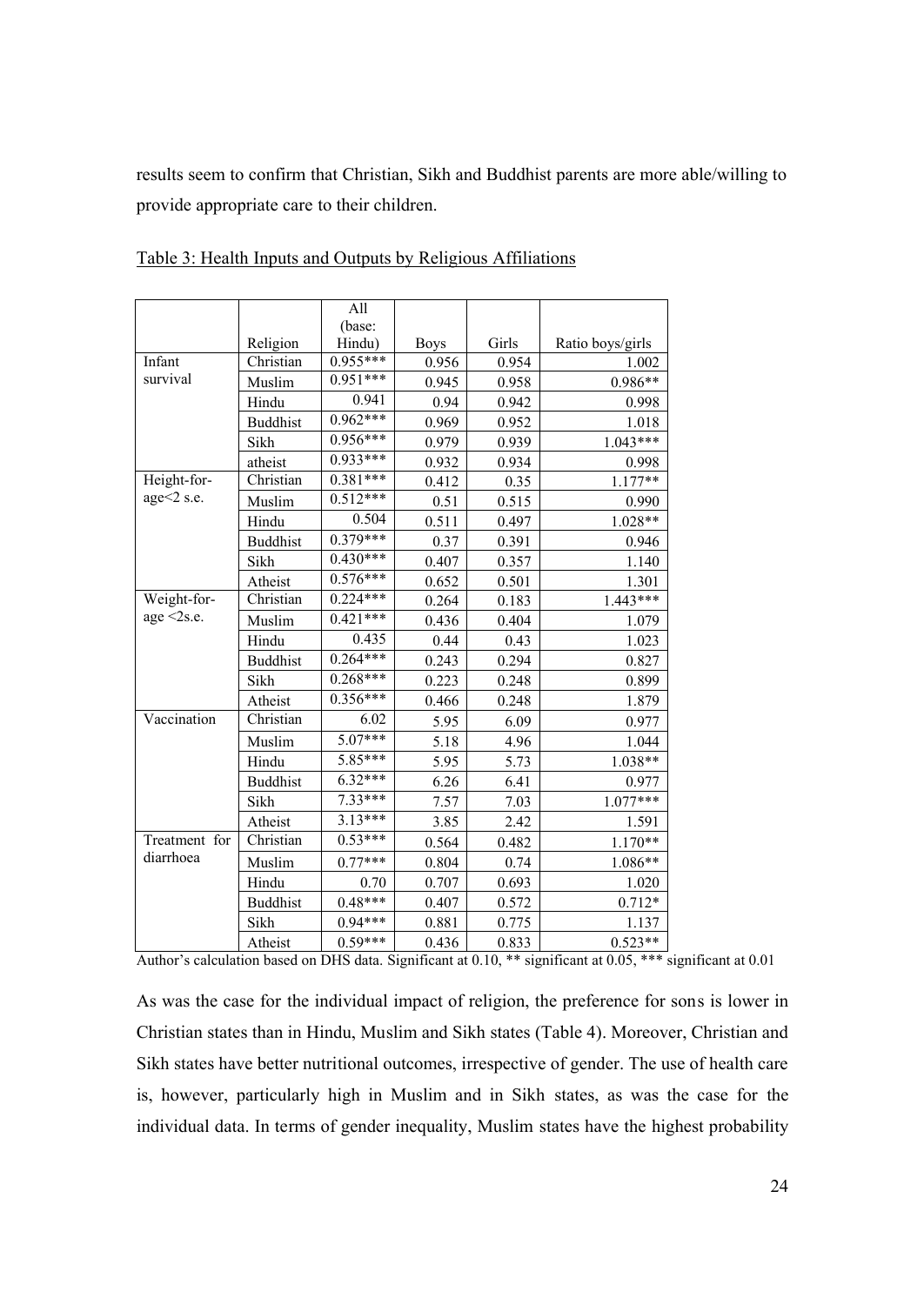ratio of infant mortality, given biological factors only, while Sikh states have a higher level of female mortality, which is in direct contrast to what would be expected without the prevalence of gender inequality. Hindu and Christian states are in the middle, with a more moderate gender inequality than Sikh state. Independent of the majority's religion, boys are always more likely to have poorer nutritional outcomes than girls, both in terms of height-for-age and weight-for-age. In terms of vaccination, it is only in the case of Christian states that girls are more likely to receive vaccines than boys. For all other states, boys are more likely than girls to receive vaccines. Finally, in terms of treatment for diarrhoea, Muslim boys are as likely as Muslim girls to receive treatment, while in Christian and in Hindu states, boys are more likely than girls to receive treatment. Finally, and surprisingly, in Sikh states, girls are more likely to receive treatment for diarrhoea than boys.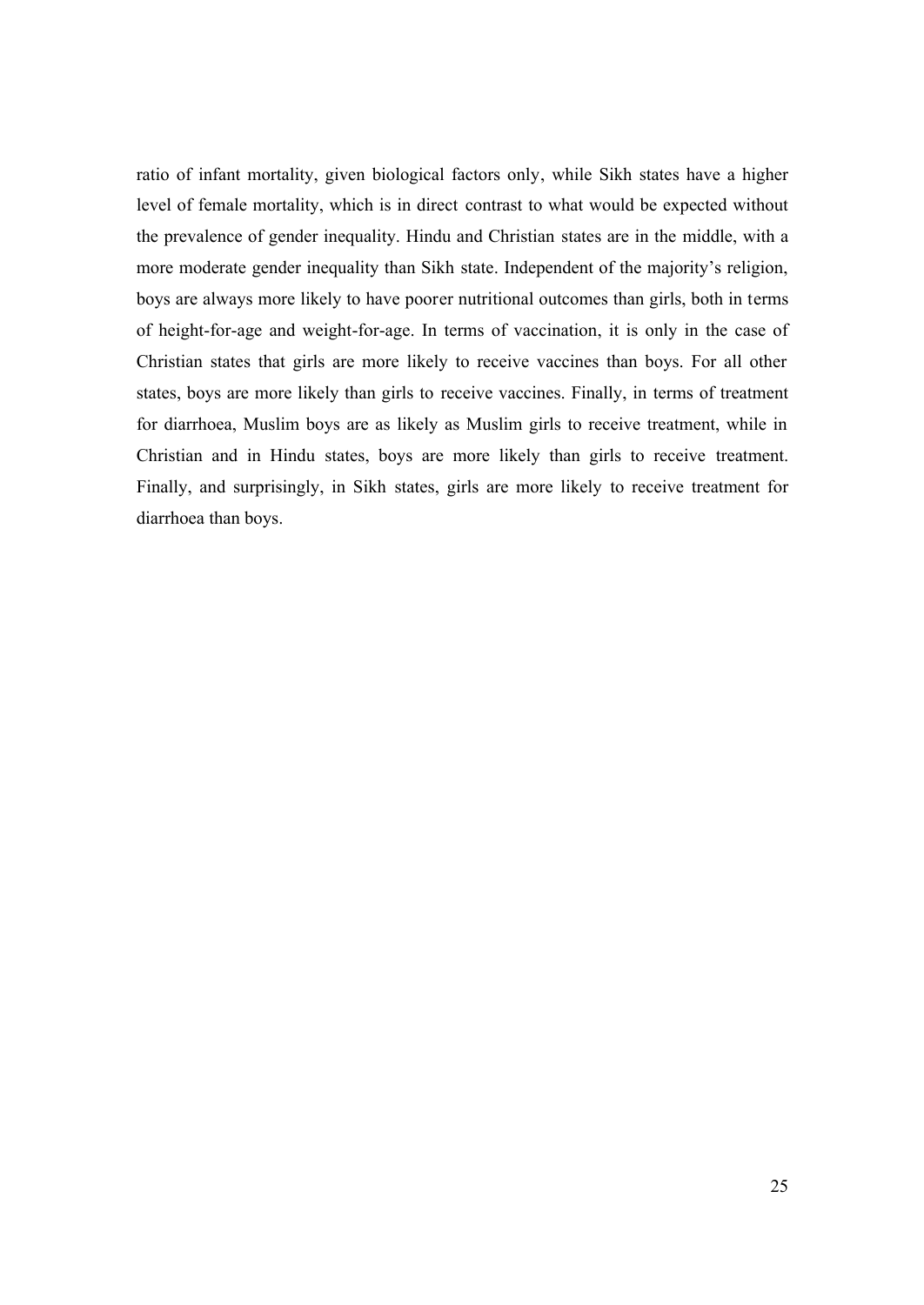|                         | Religion of<br>majority in State | A11<br>(base:<br>Hindu) | <b>Boys</b> | Girls | Ratio      |
|-------------------------|----------------------------------|-------------------------|-------------|-------|------------|
| Mother's preference     | Hindu states                     | 0.574                   |             |       |            |
|                         | Muslim states                    | $0.576***$              |             |       |            |
|                         | Christian states                 | $0.524***$              |             |       |            |
|                         | Sikh state                       | $0.574***$              |             |       |            |
| Infant survival         | Hindu states                     | 0.944                   | 0.943       | 0.944 | $0.999***$ |
|                         | Muslim states                    | $0.947***$              | 0.938       | 0.959 | $0.978***$ |
|                         | Christian states                 | $0.946***$              | 0.945       | 0.946 | $0.999***$ |
|                         | Sikh state                       | $0.951***$              | 0.957       | 0.944 | $1.014***$ |
| Height-for-age<2 s.e.   | Hindu states                     | 0.5                     | 0.506       | 0.492 | $1.028***$ |
|                         | Muslim states                    | $0.448***$              | 0.46        | 0.433 | $1.062***$ |
|                         | Christian states                 | $0.42***$               | 0.469       | 0.369 | $1.271***$ |
|                         | Sikh state                       | $0.443***$              | 0.455       | 0.429 | $1.061***$ |
| Weight-for-age <2s.e    | Hindu states                     | 0.429                   | 0.434       | 0.422 | $1.028***$ |
|                         | Muslim states                    | $0.304***$              | 0.335       | 0.267 | $1.255***$ |
|                         | Christian states                 | $0.24***$               | 0.289       | 0.189 | $1.529***$ |
|                         | Sikh state                       | $0.265***$              | 0.269       | 0.261 | $1.031***$ |
| Vaccination             | Hindu states                     | 4.81                    | 4.91        | 4.7   | $1.045***$ |
|                         | Muslim states                    | $5.82***$               | 6.06        | 5.52  | $1.098***$ |
|                         | Christian states                 | $3.87***$               | 3.83        | 3.91  | $0.980***$ |
|                         | Sikh state                       | 5.96***                 | 6.1         | 5.82  | $1.048***$ |
|                         | Hindu states                     | 0.699                   | 0.71        | 0.688 | 1.032***   |
| Treatment for diarrhoea | Muslim states                    | $0.874***$              | 0.875       | 0.871 | 1.005      |
|                         | Christian states                 | $0.459***$              | 0.494       | 0.418 | $1.182***$ |
|                         | Sikh state                       | $0.916***$              | 0.905       | 0.928 | 0.975***   |

Table 4: Health Inputs and Outputs by Religion of the Majority in the State of Residence

Author's calculation based on DHS data. Significant at 0.10, \*\* significant at 0.05, \*\*\* significant at 0.01

The difference in health outcomes between the religious groups may be divided into two sources; namely, a different impact of some variables on the outcome, and a difference in endowments between the two groups. For example, assume that the only important determinant of gender inequality is the mother's education level and that is true for all religious groups. Also suppose that Christian women have a much higher level of education than non-Christian women. If we observe that Christian girls suffer less from gender inequality than non-Christian girls, it might simply be due to the fact that their endowments are better than those of other girls. However, it is also possible that Christian women, for some reason, make better use of these endowments. Put another way, the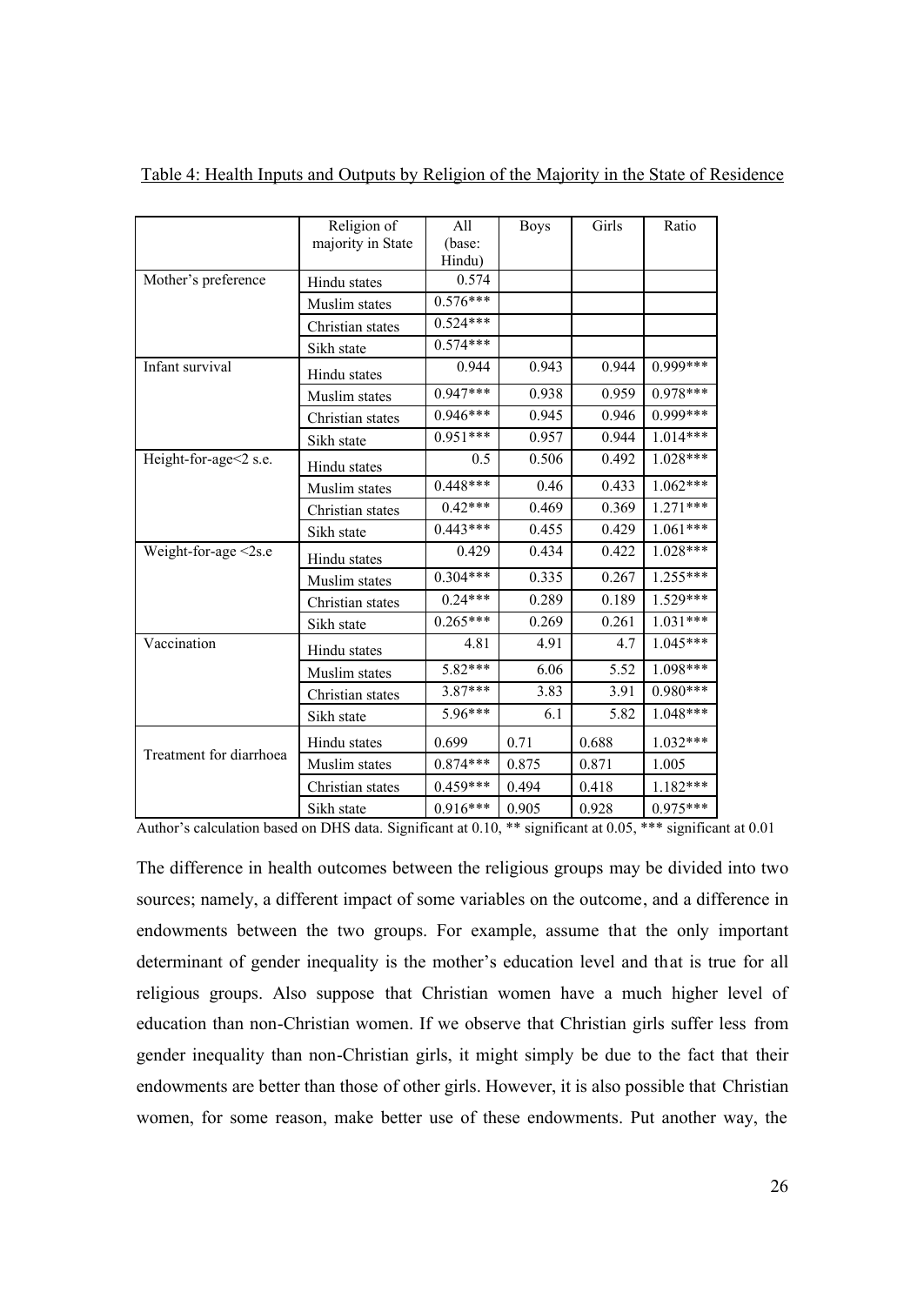coefficient on mother's education is higher, which explains why Christian girls are better off. Blinder-Oaxaca decomposition is used to test this hypothesis. More details about this technique are given in the estimation strategy section. However, in the meantime, it is interesting to compare, between religious groups, some variables (endowments) that are believed to be important in explaining gender inequality in child mortality.

It is clear from Table 5 that many differences in endowments exist between the religious groups. The group that, from the previous analysis, seems to have the worst level of gender inequality, namely the Sikhs, is also the group with the highest level of female education and prenatal care. On the other hand, Sikhs have accumulated less wealth than Muslims and Hindus. However, given the ambiguous relationship between wealth and gender inequality, it is impossible to conclude beforehand whether or not wealth is a good endowment for girls. The only variable that clearly has a potentially negative impact on gender inequality, and that Sikh girls are less likely to have, is a mother willing to have a large family. A large family size limits the necessity of eliminating unwanted girls in order to achieve the wanted number of boys. Finally, even though we have seen that Christians, Muslims and Hindus have similar outcomes in terms of gender inequality in health inputs and outputs of the under-five year olds, they also have clear differences in endowments. Christian children are clearly poorer than Muslim and Hindu ch ildren. Christian children have better educated mothers than Muslim and Hindu children and they are also more likely to have received prenatal care. Moreover, Christian children have mothers willing to have more children than Hindu and Muslim mothers. To summarize, at first sight, there is no clear relation between endowments and the level of gender inequality in health-related inputs and outputs of the under-five year olds.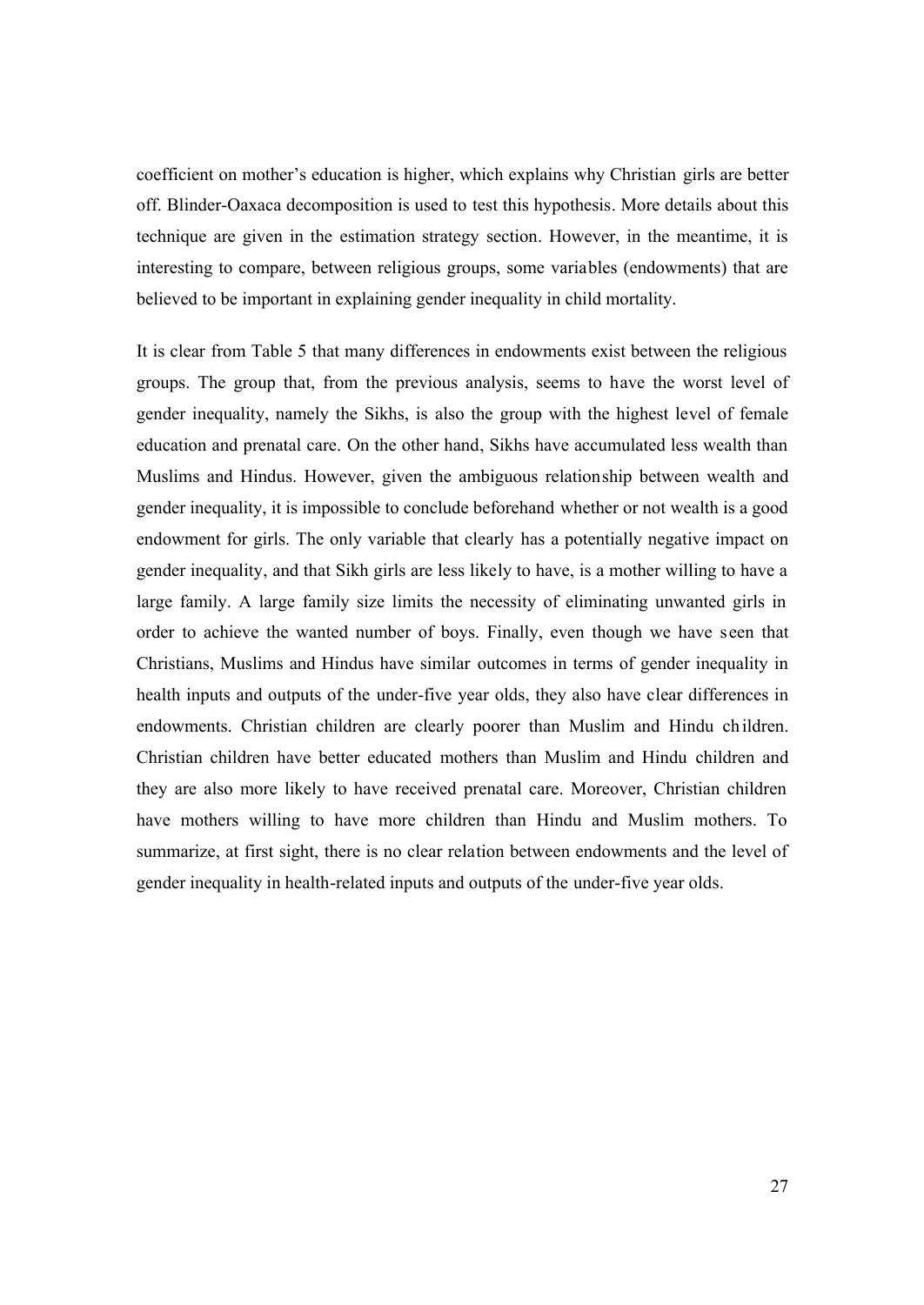|                 | z wealthindex | Educmot       | Prenatcar     | Numbchildmot  |
|-----------------|---------------|---------------|---------------|---------------|
| Religion        | (base: Hindu) | (base: Hindu) | (base: Hindu) | (base: Hindu) |
| Christian       | $-0.17***$    | $5.76***$     | $0.76***$     | $3.79***$     |
| Muslim          | $-0.09***$    | $2.70***$     | $0.64***$     | $314***$      |
| Hindu           | $-0.11$       | 3.63          | 0.66          | 2.66          |
| Sikh            | $-0.16***$    | $5.85***$     | $0.76***$     | $2.20***$     |
| <b>Buddhist</b> | $-0.15***$    | $3.94***$     | $0.65***$     | $2.58***$     |
| Atheist         | $-0.17***$    | $3.60***$     | $0.64***$     | $5.30***$     |

# Table 5: Endowments by Religious Affiliations

Author's calculation based on DHS data. Significant at 0.10, \*\* significant at 0.05, \*\*\* significant at 0.01. Reference category: Hindu

### **5. Empirical Results**

### Estimation Strategy

Five dependent variables are used to measure gender inequality in health-related variables of children under five year olds. As previously discussed, these variables are: if a child has survived until age one (ALIVE0\_1, dummy),  $^{24}$  the height-for-age z-score, a measure of long-term nutritional status (H\_A, continuous), the weight-for-age z-score, a measure summarizing both long and short-term nutritional status (W\_A, continuous), the number of vaccines a child has received (VACCIN, count) and whether or not the parents sought treatment/advice in cases where the child suffered from diarrhoea in the two weeks preceding the survey (TREATDIARRHOEA, dummy). Given the nature of the variable, Logit estimation has been used for ALIVE0\_1 and TREATDIARRHOEA, OLS has been used for H\_A and for W\_A and, finally, Poisson estimation has been used for VACCIN.

 $^{24}$  As has been documented by Sullivan et al. (1990, UN 1998), respondents often have a tendency to report death at the closest year instead of at the exact age in months. By looking at the data for India, it is clear that such a misreporting of age at death plagues our data. As it is probable that parents more likely to misreport the age at death of their children are also more likely to make other mistakes in providing information, children reported to die at one year old have been excluded from the data.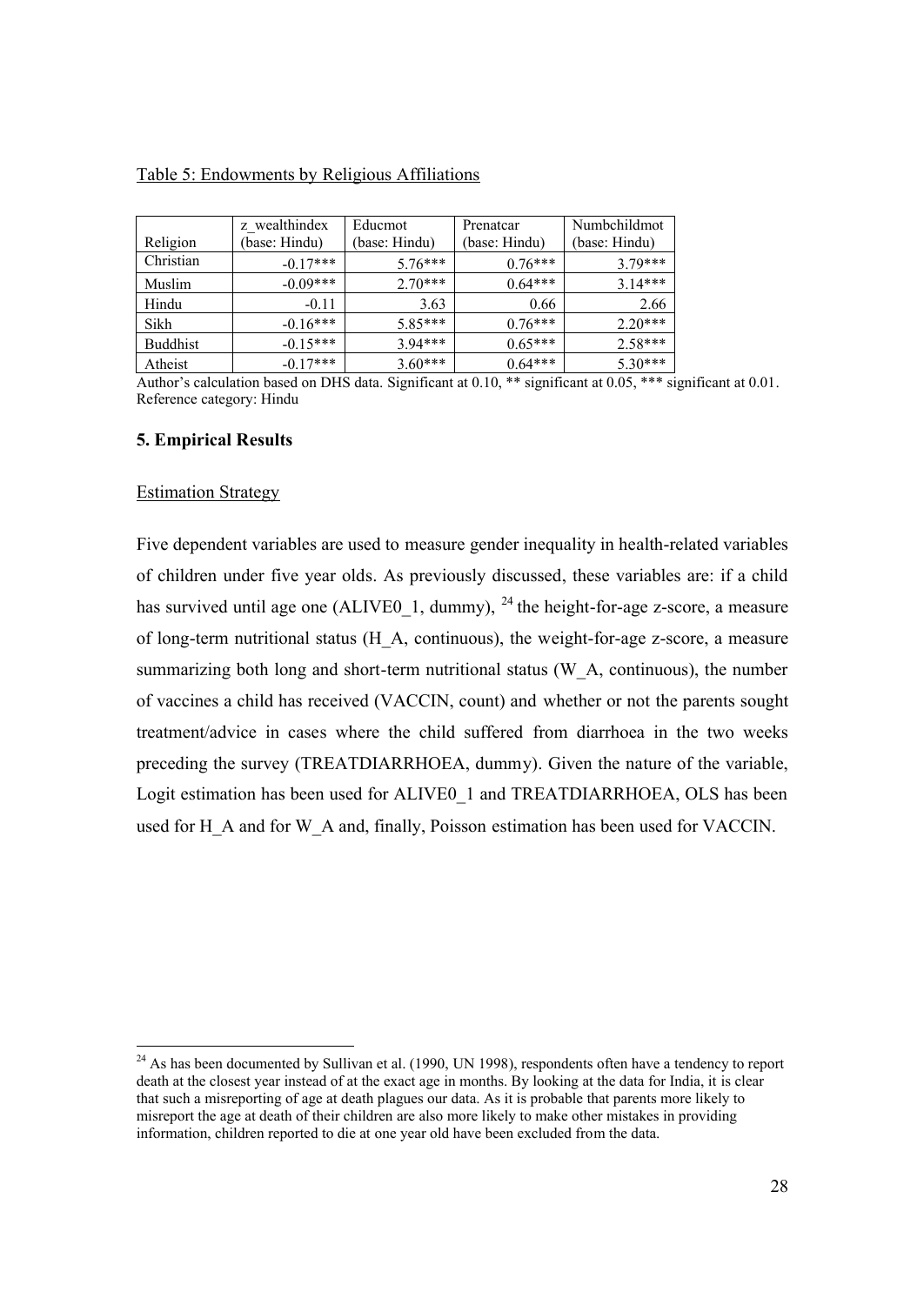The models estimated take the following form:

 $Y=\beta_0 + \beta_{\text{econ}} x_{\text{econ}} + \beta_{\text{cult}} x_{\text{cult}} + \beta_{\text{ress}} x_{\text{ress}} + \beta_{\text{select}} x_{\text{select}} + \beta_{\text{pref}} x_{\text{pref}} + \varepsilon$ 

With:

- Xecon: GDP, GDP2, WORKREG, INDEXWAGE, INDEXMOB.
- X<sub>cult</sub>: INDEXVIOLENCE, ENDOGAMY, PREFMOTREG, MUSLIMREG, HINDUREG, SIKHREG, MUSLIM, BUDDHIST, HINDU, SIKH, OTHERREL, ATHEE, SCHCASTE, SCHTRIBE, BWDCASTE.
- X<sub>ress</sub>: Z\_WEALTHINDEX, RURAL, FLOOD, HEALTHFACI, HEALTHFACI2, COMPET, HOMEMOT2, HOMEMOT3, AGEATBIRTH, EDUCMOT, EDUCFAT, SCARRING.
- Xselect: FEMALE, NO SON ONE DAU, ONE SON NO DAU, NO\_SON\_TWO\_DAU, \_\_\_ ONE\_SON\_ONE\_DAU, TWO\_SON\_NO\_DAU, ONLY SON, ONLY DAU, ATLEAT ONE EACH.
- X<sub>pref</sub>: PREFMOT, SEXHEAD, FATMOTAGEDIF, MOTAGE.
- X<sub>cont</sub>: WEIGHTBIRTH, TWIN, INTERV BEF 12, INTERV BEF 24, TERMINATED, TETANUS, TOILET, AGE, MOTHEIGHT.

All these variables are also included as interacted multiplicatively with the dummy variable female. The only exceptions are for some of the control variables  $(X_{cont})$ . The control variables also vary from one equation to the other.

The second methodological issue that needs to be resolved is whether or not the use of probability weights are necessary. We know that if we are interested in the finite population characteristics, i.e. if we assume that the population characteristics exist the way they are without having been generated by an underlying model, the design-based approach is the most suitable, and involves the use of probability weights. With this approach we assume that, if we had access to all elements of the population, there would be no uncertainty in our results (Nordberg, 1989). However, if we believe that an unknown model generates each observation in the population, and we try to find out what this model is, a model-based approach is necessary and the use of weights is not required most of the time. In this approach we assume that the model generating the observations in the population can be generalised to other populations as well. In the model-based approach, it is only when the dependent variable is related to the variables used to select the observations into the sample that the results should be significantly different between regressions controlling for probability weights and regressions not controlling for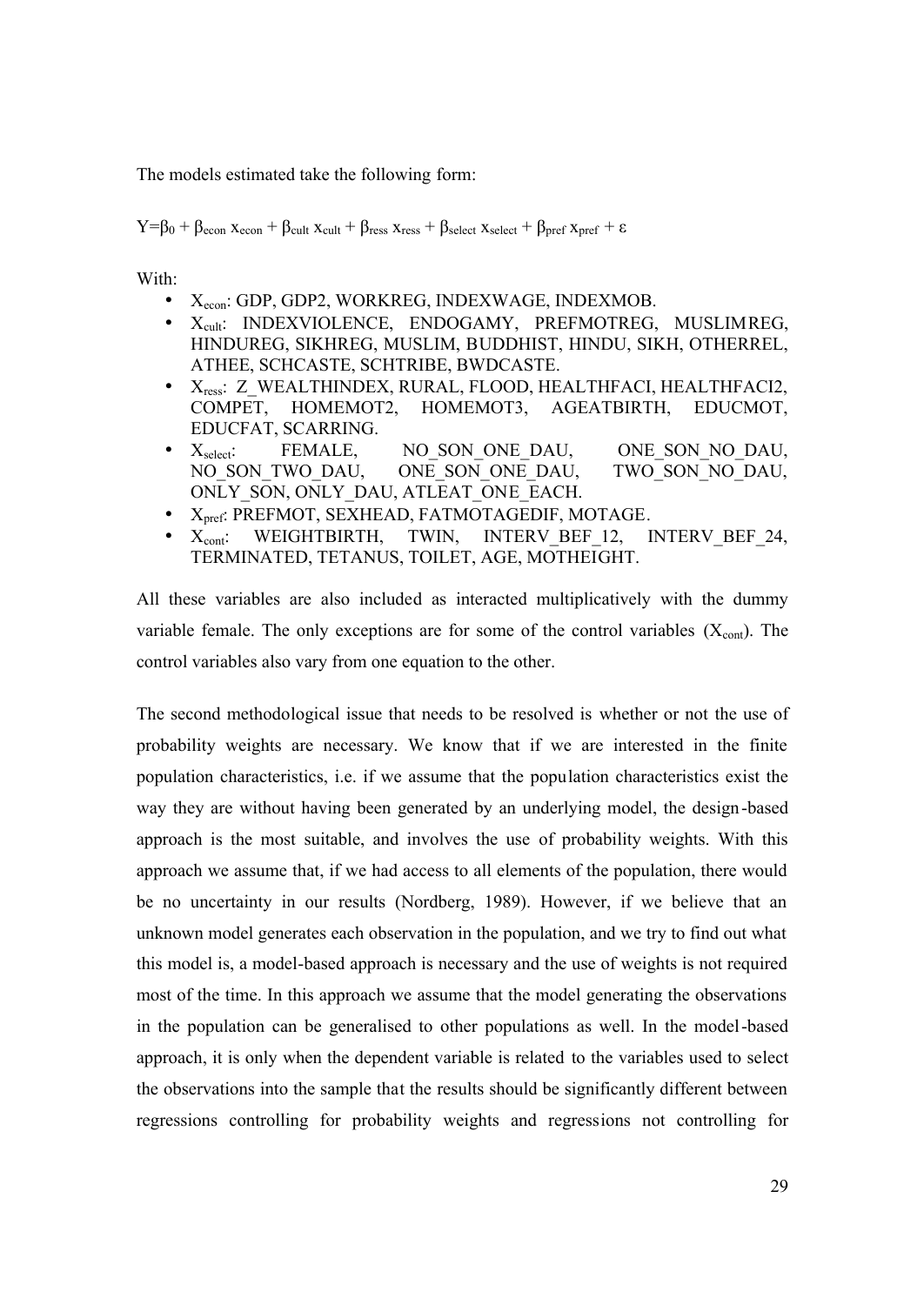weights, with the unweighted regressions producing biased coefficients (Lohr, 1999). If the dependent variable is not related to the variables used to select the sample, the use of weights will lead to inefficiency and should consequently be avoided. Finally, as regressions using weights are fairly robust to the problem of misspecification, a comparison between weighted and unweighted regressions can be used to test for misspecification (Lohr, 1999; Renaud, 2004). Some authors even argue that, as it is impossible to include all covariates in a model, the use of probability weights is always required (Renaud, 2004).

In summary, whether or not to use sampling weights in regression analysis is still controversial and depends on the underlying choice between a model-based and a designbased approach. The model-based approach seems to be the more appropriate in this case as I am looking for a model, true in every population, encouraging parents to discriminate or not between their children based on their gender. However, as I cannot be absolutely certain that the model is well specified, I compare the model with and without controls for the survey design, i.e. with controls for probability weight, strata and cluster in the former case and control for cluster only for the latter case.

Finally, the children for whom I have data on nutritional outcomes and access to health care are the children who are alive at the time of the survey. In other words, no data exist on children who are the most discriminated against, i.e. children who at the time of the survey have been aborted or are dead due to gender discrimination. If this selection bias is present, the coefficients are biased toward zero. In order to solve this problem, the Heckman technique is used.

#### Results

The results will be discussed by category of variables; namely, i/ economic system, ii/ cultural system, iii/ religions and castes, iv/ resource constraints, v/ gender composition of siblings and vi/ preference and power balance. The regression results for the relevant variables are presented in each section. The full regression table can be found in Annex B. The last section discusses the results from the Oaxaca-Blinder decomposition.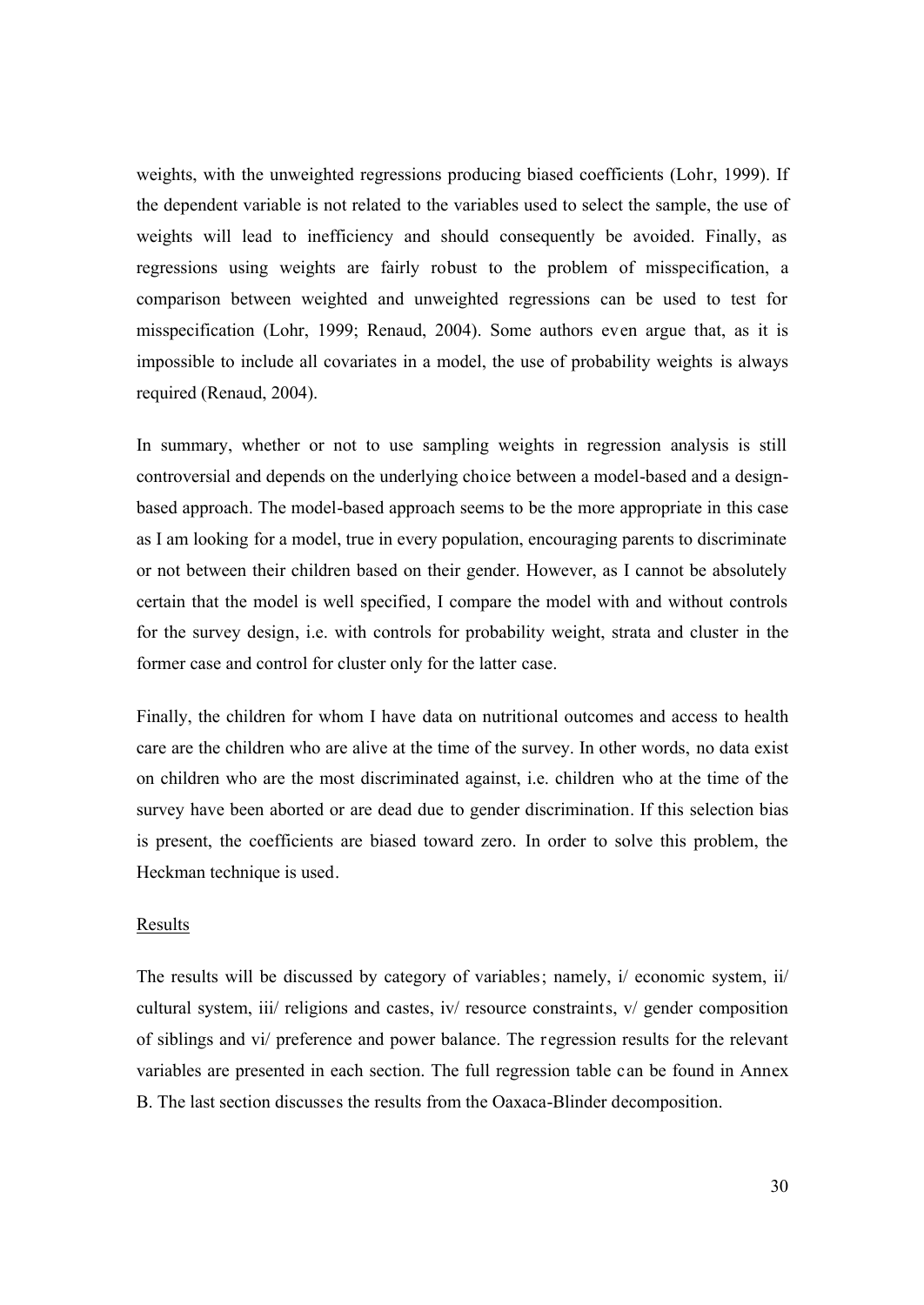As there is no major difference between the results obtained using Logit and Probit for the dependent variables ALIVE0\_1 and TREATDIARRHOEA, only the Logit results are presented as they are easier to interpret.

In the same way, no major difference is found between the estimations controlling for survey design (strata, cluster and probability weight) and those controlling only for cluster. Consequently, only the latter are presented here.

The Heckman technique has also been used to check if a selection bias is present in the database for the two variables reflecting access to health care (VACCIN and TREATDIARRHOEA). In order to apply the Heckman technique, one needs specify variables that are included in the selection equation, here mortality, but not in the equation of interest, here VACCIN AND TREATDIARRHOEA. The extra variables used in the selection equation are if the child was really small at birth (WEIGHTBIRTH), if the child is a twin (TWIN), the mother's BMI (BMIMOT) and the interval between the index child and the preceding birth, either less than 12 months (INTERV BEF 12) or less than 24 months (INTERV\_BEF\_24). All these variables are believed to have an impact on mortality but not on the access to health care. The results show clearly that a selection bias does not exist in the data (results not shown).

As it is possible that this selection bias is significant only for the religious groups that are the most likely to discriminate against their daughters, I tested this hypothesis by dividing the sample into two categories, Hindus and Muslims. Given the limited sample size, the same exercise was not possible for Christians and Sikhs. Again, I conclude that selection bias is not a problem in the data (results not shown). However, the much smaller sample size, in addition to being unable to test for Sikhs, the religious group the most likely to have a selection bias problem, are two problems that prevent me from completely ruling out the risk of selection bias. Moreover, the Heckman technique could not be tested for nutritional outcomes as no variable has been found that has an impact on mortality but not on nutrition.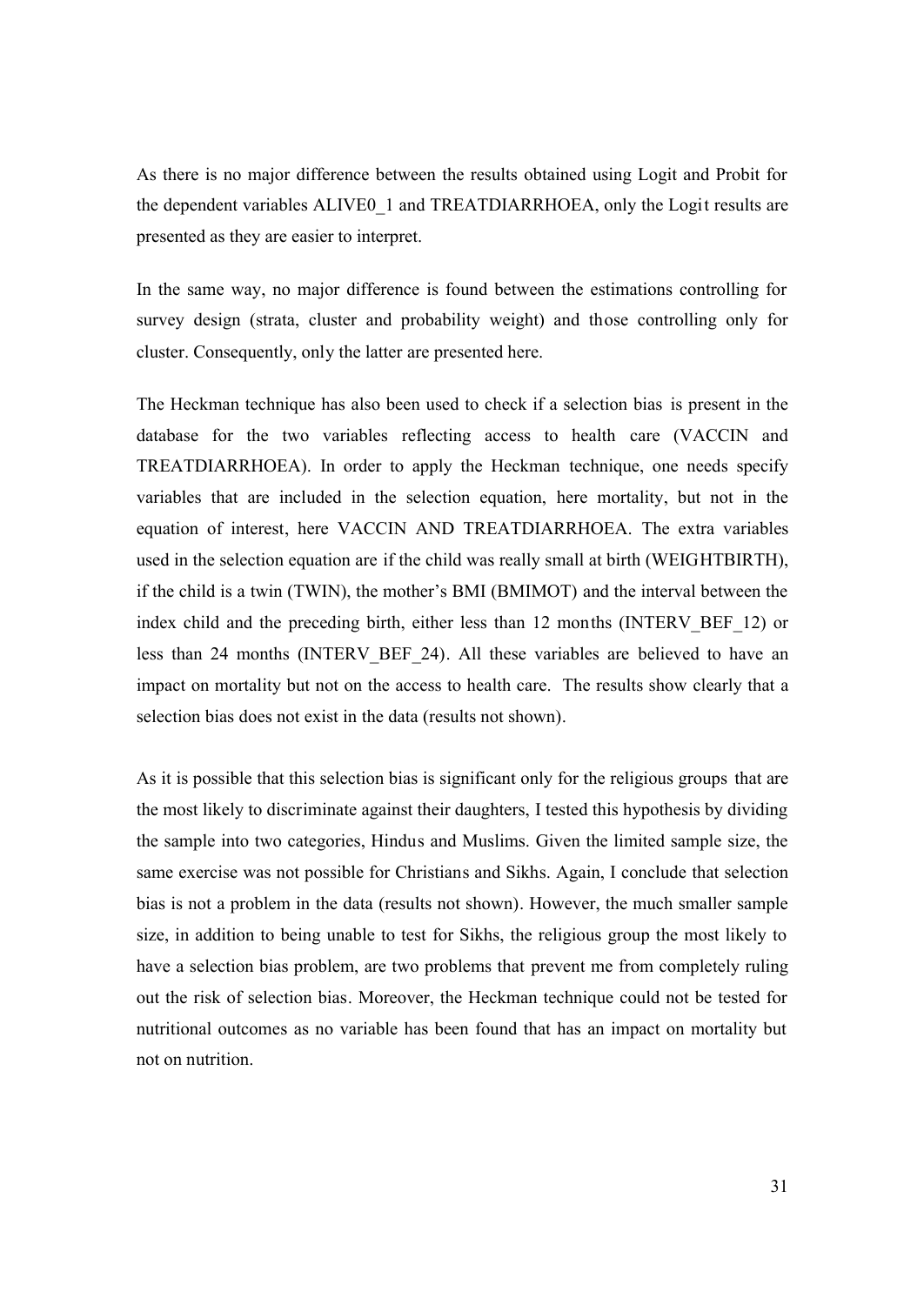### Economic System

The economic system is proxied by four variables, Gross State Domestic Product per capita (GDP) and the square of GSDP per capita to allow for non-linearity, female labour force participation (WORKREG), an index of the relative wage between men and women (INDEXWAGE) and, finally, an index of mobility (INDEXMOB). I discuss the main results for each of these variables in the following paragraphs.

An increase in GSDP per capita has, at first, a negative impact on children's likelihood of surviving until age one and of having appropriate height-for-age z-score. After GSDP per capita has reached 27925 Rupees and 29694 Rupees, respectively, an increase in GSDP per capita improves these two measures of health outcomes, other things equal. One possible explanation for this U-curve relationship is that, at first, higher incomes allow parents to reduce the number of miscarriages, resulting in more children born with poor genetic endowments. However, after reaching a threshold of approximately 29000 Rupees, higher income allows a higher percentage of these children, with poor genetic endowments, to survive.

In the case of access to health care, the two variables have an U-inverted relationship with GSDP per capita, with a turning point at approximately 32000 Rupees. As only two states have a GSDP higher than this threshold, I am only mildly confident about the robustness of this latter result.

In terms of gender inequality and GDP per capita, the results show that for both heightfor-age and treatment for diarrhoea, parents in poorer states are more likely to discriminate against their daughters than parents in richer states. However, in terms of survival, weight-for-age and vaccinations, no significant relations between these variables and GDP per capita appear.

The two variables measuring female labour force participation, namely the percentage of women working in the state and the index of wage inequality, have a negative impact on children's likelihood of surviving until age one and on nutritional outcomes, with significant results for height-for-age and weight-for-age respectively. It is possible that in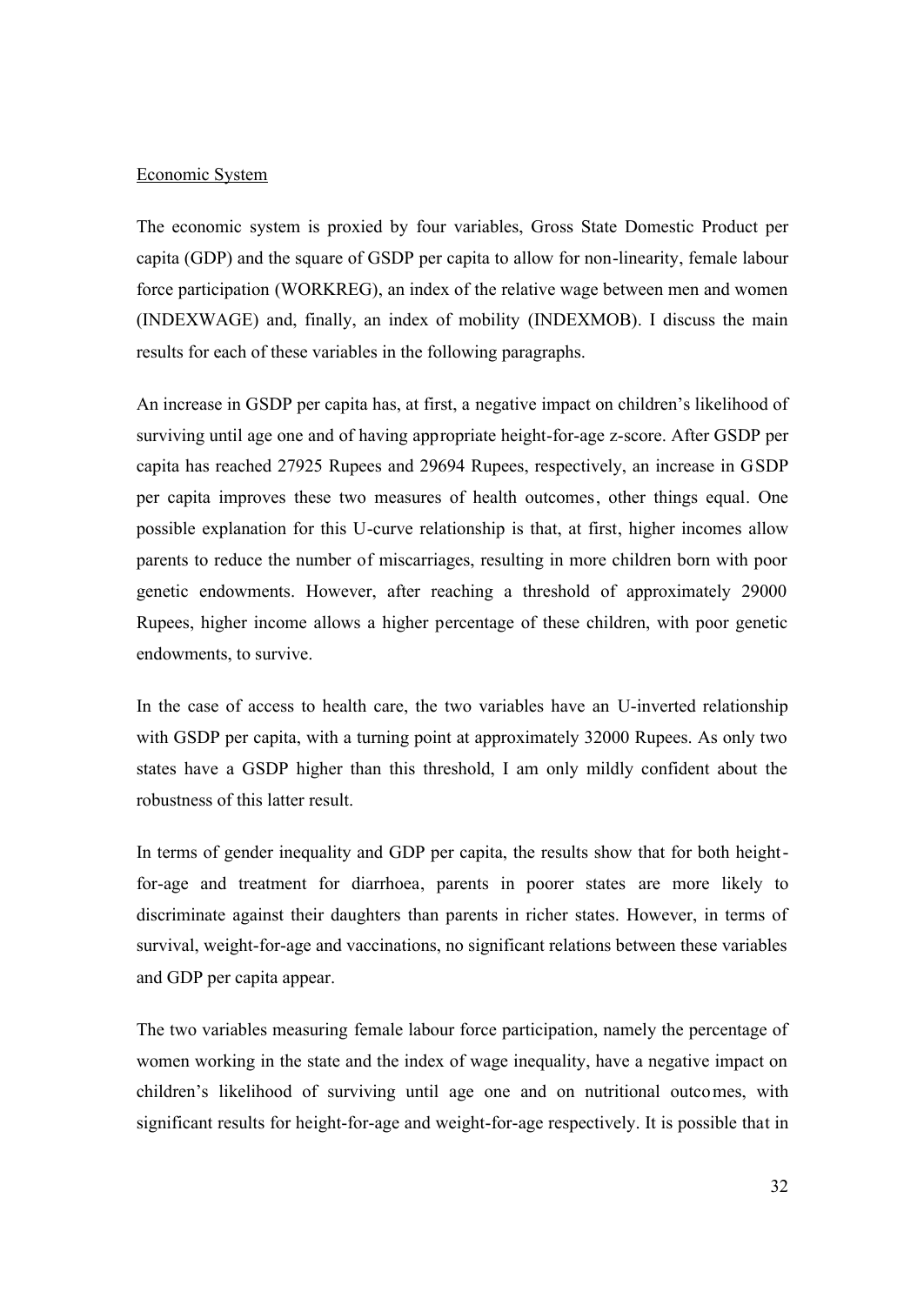states where women are more likely to work, they have less time to take care of their children. However, more equality in terms of potential wage has a significant positive impact on the likelihood of receiving vaccines and treatment for diarrhoea. In other words, as often found in the literature (Durrant and Sathar, 2000; Pitt and Khandker, 1998, cited in World Bank, 2003), increasing women's control over financial resources increases the use of these resources for children. Both boys and girls are affected equally by these two measures of women's involvement in the labour force.

Finally more mobility allows women to provide better care to their children at least in terms of height-for-age z-score and the number of vaccinations. The impact is especially strong for girls in terms of height-for-age.

|            | alive <sub>0</sub> 1 |               | Length/height-for-age z-<br>score |              |             | Weight-for-age z-score |             | vaccin                     | treatdiarrhoea |               |  |
|------------|----------------------|---------------|-----------------------------------|--------------|-------------|------------------------|-------------|----------------------------|----------------|---------------|--|
| gdp        | $-0.0001069$         | $(0.003)$ *** | $-0.00003$                        | $(0.013)$ ** |             | $-3.15E-06$<br>(0.745) |             | $(0.000)$ ***<br>0.0000521 |                | $(0.000)$ *** |  |
| gdpf       | $-0.0000108$         | (0.857)       | $-0.000039$                       | $(0.036)$ ** | 9.41E-07    | (0.953)                | $-2.37E-06$ | (0.726)                    | $-0.00012$     | $(0.075)*$    |  |
| gdp2       | 1.8E-09              | $(0.006)$ *** | 6E-10                             | $(0.012)$ ** | $-1.33E-10$ | (0.413)                | $-8E-10$    | $(0.000)$ ***              | $-4E-09$       | $(0.000)$ *** |  |
| gdp2f      | .72E-10              | (0.879)       | 7E-10                             | $(0.023)$ ** | 9.84E-11    | (0.718)                | $2.25E-1$   | (0.845)                    | 2.09E-09       | $(0.079)*$    |  |
| workreg    | $-0.791$             | $(0.057)^*$   | $-0.16$                           | (0.34)       | $-0.768$    | $(0.000)$ ***          | $-0.118$    | $(0.078)*$                 | $-0.673$       | (0.109)       |  |
| workregf   | 0.598                | (0.317)       | 0.172                             | (0.389)      | 0.006       | (0.969)                | 0.001       | (0.993)                    | $-0.815$       | (0.180)       |  |
| indexwage  | $-1.476$             | $(0.027)$ **  | $-0.53$                           | $(0.046)$ ** | $-0.258$    | (0.175)                | 0.247       | $(0.030)$ **               | 2.281          | $(0.001)$ *** |  |
| indexwagef | .217                 | (0.225)       | $-0.22$                           | (0.543)      | $-0.127$    | (0.642)                | 0.019       | (0.905)                    | $-1.4$         | (0.194)       |  |
| indexmob   | $-0.247$             | (0.755)       | 0.622                             | $(0.062)^*$  | 0.361       | (0.129)                | 0.161       | $(0.074)^*$                | $-0.922$       | (0.359)       |  |
| Indexmobf  | 1.321                | (0.251)       | .052                              | $(0.019)$ ** | 0.18        | (0.585)                | 0.033       | (0.800)                    | .814           | (0.186)       |  |

#### Table 6: Regression Results: Economic System

P-value in parentheses. Significant at 0.10, \*\* significant at 0.05, \*\*\* significant at 0.01

### Cultural System

As expected, children in states where domestic violence (INDEXVIOLENCE) is less prevalent are more likely to survive until age one. Similar results are found by Jejeebhoy (1998, cited in Durrant and Sathar, 2000). However, living in states with a low level of domestic violence decreases the expected height-for-age, vaccination and treatment for diarrhoea. These results might simply be due to the fact that in India, the states that allow the most freedom to women are also the states where domestic violence is the most prevalent. It is consequently possible that in states where women are more submissive to their partners, the latter do not have to rely on violence to make there wives obey. In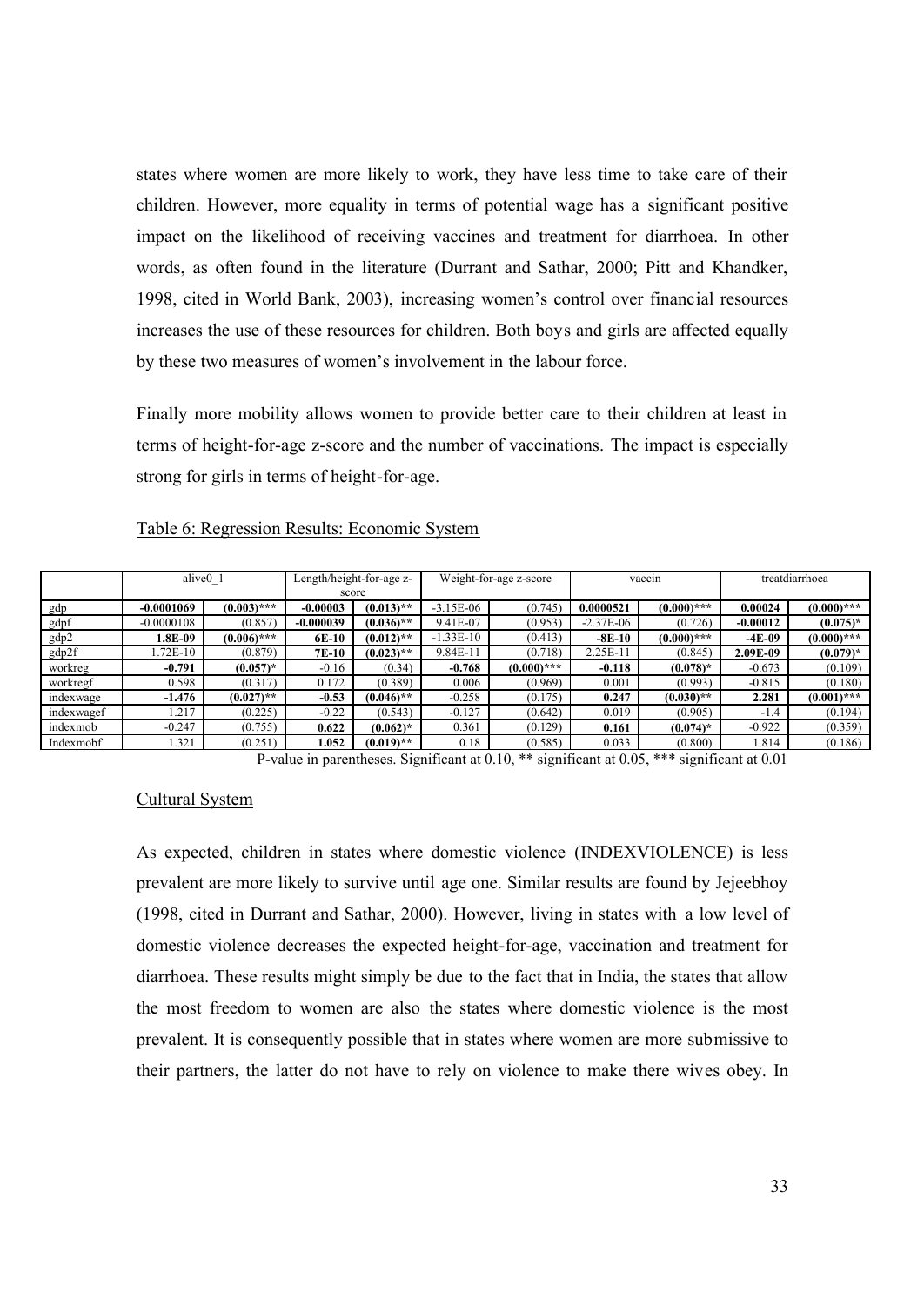other words, our measure of domestic violence may also measure the level of female acceptance to male dominance.

The prevalence of endogamy (ENDOGAMYREG) has a positive significant impact on both measures of nutritional outcomes. However, it has a negative impact on treatment for diarrhoea. This latter result is not worrying as diarrhoea is often better taken care of at home and the knowledge about ORS might simply be more prevalent in states that practice endogamy. It is also possible that mothers are more willing to listen to their own mother than to their mother-in-law.

The prevalence of preference for sons in the state of residence (PREFMOTREG) has no impact on gender inequality. It has, however, a negative impact on the likelihood of surviving until age one and on weight-for-age z-score for both boys and girls. It is possible that our measure of preference for sons is also capturing the prevalence of backward ideas on parenting, which explains why both boys and girls suffer from living in states with strong preference for sons.

|              | Alive <sub>0</sub> 1 |               | Length/height-for-age z-<br>score |               | Weight-for-age z-score |               |          | vaccin        | treatdiarrhoea |               |  |
|--------------|----------------------|---------------|-----------------------------------|---------------|------------------------|---------------|----------|---------------|----------------|---------------|--|
| Indexviolenc | 2.307                | $(0.001)$ *** | $-0.948$                          | $(0.001)$ *** |                        | (0.137)       | $-0.772$ | $(0.000)$ *** | $-3.567$       | $(0.000)$ *** |  |
| Indexviolenc | $-0.612$             | (0.611)       | 0.835                             | $(0.033)$ **  | 0.157                  | (0.618)       | 0.116    | (0.328)       | 1.571          | (0.281)       |  |
| Endogamyre   | 0.417                | (0.419)       | 0.641                             | $(0.003)$ *** | 0.574                  | $(0.000)$ *** | 0.096    | (0.181)       | $-1.505$       | $(0.009)$ *** |  |
| Endogamyre   | $-0.479$             | (0.523)       | $-0.064$                          | (0.812)       | 0.159                  | (0.434)       | 0.052    | (0.586)       | 0.6            | (0.477)       |  |
| Prefmotreg   | $-12.614$            | $(0.000)$ *** | $-1.803$                          | (0.120)       | $-2.545$               | $(0.010)**$   | $-0.393$ | (0.335)       | 3.42           | (0.368)       |  |
| Prefmotregf  | 5.188                | (0.230)       | $-1.325$                          | (0.399)       | 0.82                   | (0.525)       | 0.128    | (0.816)       | 0.391          | (0.942)       |  |

## Table 7: Regression Results: Cultural System

P-value in parentheses. Significant at 0.10, \*\* significant at 0.05, \*\*\* significant at 0.01

### Religions and Castes

In India, 21 out of the 26 states have a majority of Hindus, three states have a majority of Christians and only one state has a majority of Sikhs and one state has a majority of Muslims. Given this variation between states, our data allow us to test if living in a state with a majority of a different religion has an impact on gender inequality.

Living in a state with a majority of Christians (CHRISTIANREG) affects negatively the life expectancy of a child. In other words, in India, in 1998, a child is better off in terms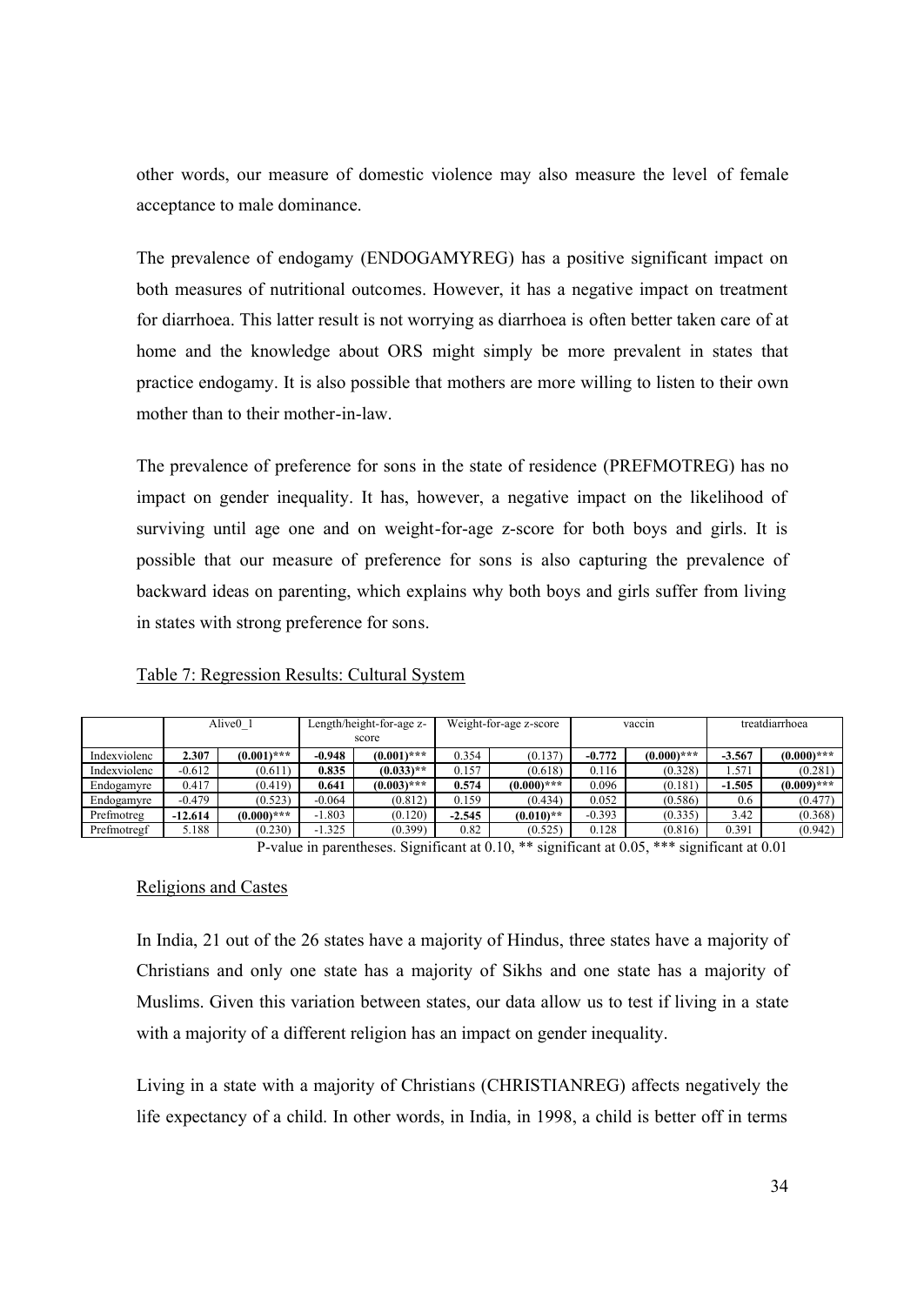of survival to live in a Hindu, Muslim or Sikh state (HINDUREG, MUSLIMREG, SIKHREG), everything else constant.

The same is also true in terms of height-for-age, a measure of long-term nutritional outcomes. In the shorter term, however, the religion of the majority has no significant impact on the nutritional outcome of the under five-year-olds, measured here by the weight-for-age z-score.

In terms of access to health care, only the number of vaccinations is significantly affected by the religion of the majority, with children living in Hindu and Muslim states performing better than children from Sikh and Christian states. There is, however, no impact on gender inequality of the religion of the majority.

In terms of the religion of the parents, children benefit from having Buddhist parents (BUDDHIST) in terms of nutritional outcomes. This is also true for Christian (CHRISTIAN) and atheist (ATHEIST) children, but to a smaller extent. In addition to scoring poorly in terms of nutritional outcomes, Hindu (HINDU) and Muslim (MUSLIM) children are less likely to receive vaccinations.

However, when we look at the impact of religion on gender inequality we realise that Hindu and Muslim girls are more likely to have a higher probability of surviving until age one in the case of Muslims and of having higher height-for-age z-score in the case of both Muslims and Hindus. These results are particularly interesting as these two religions are often believed to be more highly discriminatory against women. However, as we have previously discussed, based on their holy books such a 'demonization' of these religions is not justified.

In terms of castes/tribes, it is clear from the results obtained that children belonging to the lowest level of the caste system do not face the same opportunity as children of the highest castes. However, in terms of gender inequality, no significant difference exists between the different social groups. This is particularly interesting as the beliefs of Hindus vary from one caste to another. However, given the extremely general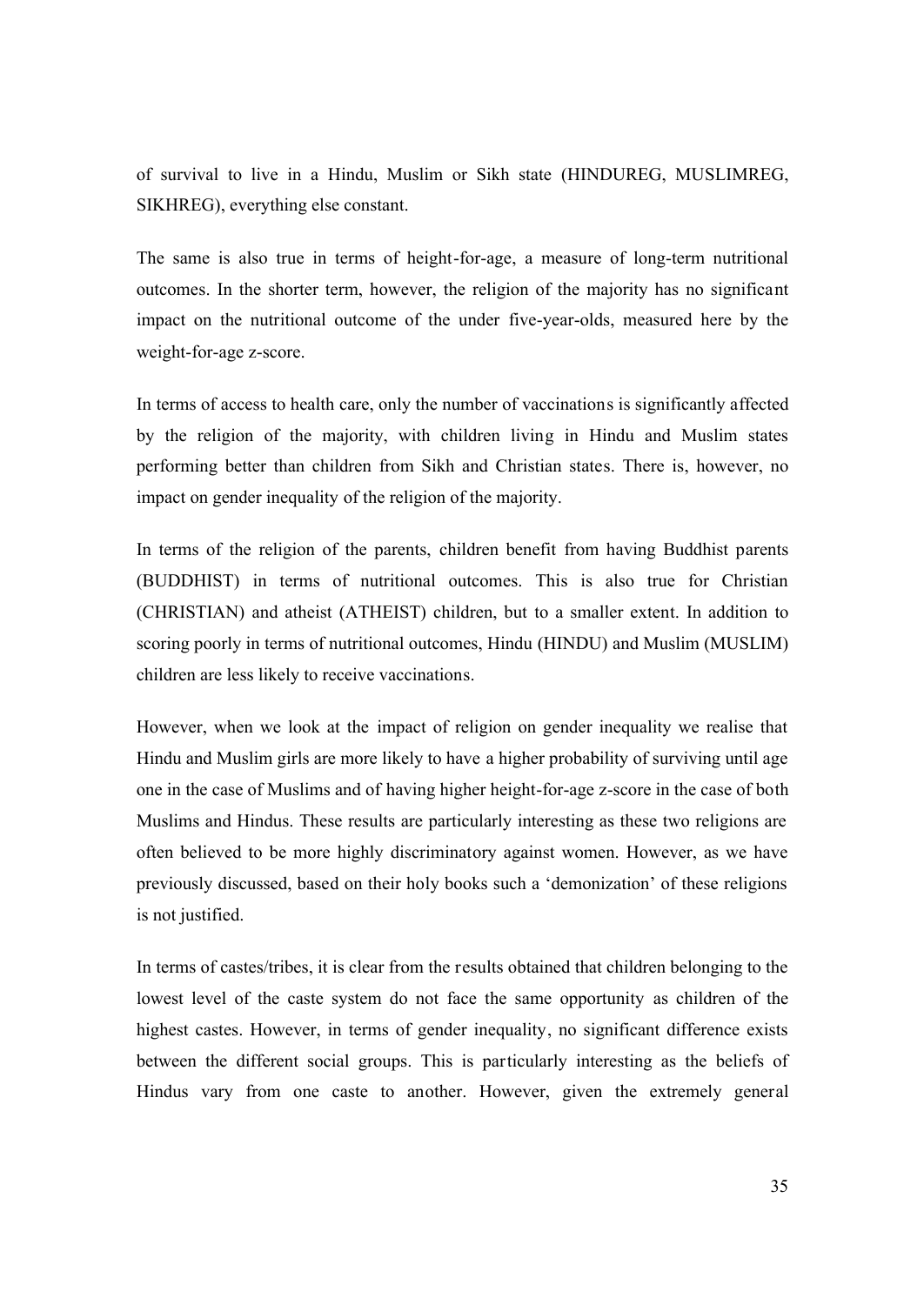classification of caste available in this database, it is possible that the results obtained are only due to the poor classification.

|             |          | Alive <sub>0</sub> 1 |          | Length/height-for-age z-<br>score |          | Weight-for-age z-score |          | vaccin        | treatdiarrhoea |               |  |
|-------------|----------|----------------------|----------|-----------------------------------|----------|------------------------|----------|---------------|----------------|---------------|--|
| muslimreg   | 1.183    | $(0.005)$ ***        | 0.452    | $(0.012)$ **                      | 0.328    | $(0.019)$ **           | 0.214    | $(0.003)$ *** | 0.267          | (0.577)       |  |
| muslimregf  | 0.199    | (0.754)              | 0.045    | (0.831)                           | 0.056    | (0.764)                | 0.041    | (0.642)       | 1.289          | $(0.060)*$    |  |
| hindureg    | 0.939    | $(0.005)$ ***        | 0.278    | $(0.054)$ *                       | 0.04     | (0.722)                | 0.106    | (0.106)       | $-0.008$       | (0.982)       |  |
| hinduregf   | 0.109    | (0.817)              | $-0.119$ | (0.476)                           | $-0.103$ | (0.537)                | 0.049    | (0.545)       | 0.567          | (0.263)       |  |
| sikhrelreg  | 0.927    | $(0.043)$ **         | 0.462    | $(0.014)$ **                      | 0.358    | $(0.023)$ **           | 0.004    | (0.960)       | $-0.578$       | (0.399)       |  |
| sikhrelregf | 0.388    | (0.589)              | $-0.158$ | (0.456)                           | $-0.105$ | (0.635)                | 0.038    | (0.702)       | 1.459          | (0.163)       |  |
| muslim      | $\theta$ | (1.000)              | $-0.255$ | $(0.010)**$                       | $-0.383$ | $(0.000)$ ***          | $-0.124$ | $(0.001)$ *** | 0.392          | (0.163)       |  |
| muslimf     | 0.74     | $(0.098)*$           | 0.266    | $(0.043)$ **                      | 0.051    | (0.646)                | $-0.041$ | (0.413)       | $-0.393$       | (0.371)       |  |
| buddhist    | 0.179    | (0.685)              | 0.299    | $(0.077)^*$                       | 0.206    | $(0.071)^*$            | $-0.026$ | (0.585)       | $-1.292$       | $(0.000)$ *** |  |
| buddhistf   | 0.177    | (0.801)              | 0.052    | (0.831)                           | $-0.064$ | (0.701)                | 0.048    | (0.678)       | 0.652          | (0.239)       |  |
| hindu       | $-0.075$ | (0.790)              | $-0.242$ | $(0.009)$ ***                     | $-0.3$   | $(0.000)$ ***          | $-0.045$ | (0.140)       | $-0.168$       | (0.518)       |  |
| hinduf      | 0.45     | (0.250)              | 0.257    | $(0.031)$ **                      | $-0.004$ | (0.972)                | $-0.04$  | (0.378)       | $-0.046$       | (0.906)       |  |
| sikh        | 0.869    | $(0.090)*$           | $-0.063$ | (0.710)                           | $-0.225$ | $(0.035)$ **           | $-0.048$ | (0.251)       | 1.74           | (0.122)       |  |
| sikhf       | $-1.092$ | (0.107)              | $-0.038$ | (0.869)                           | $-0.161$ | (0.362)                | $-0.06$  | (0.403)       | $-2.071$       | (0.122)       |  |
| otherrel    | 1.015    | (0.182)              | 0.084    | (0.684)                           | 0.209    | (0.218)                | $-0.2$   | $(0.017)$ **  | 0.862          | (0.142)       |  |
| otherrelf   | $-0.409$ | (0.640)              | 0.342    | (0.168)                           | 0.116    | (0.595)                | 0.084    | (0.494)       | $-0.674$       | (0.431)       |  |
| athee       | 0.265    | (0.757)              | $-0.599$ | (0.172)                           | $-0.175$ | (0.542)                | $-0.071$ | (0.682)       | $-0.139$       | (0.798)       |  |
| atheef      | $-0.389$ | (0.539)              | 0.334    | (0.573)                           | 0.057    | (0.896)                | $-0.521$ | (0.156)       | 2.436          | $(0.055)*$    |  |
| schcaste    | $-0.283$ | $(0.030)$ **         | $-0.25$  | $(0.000)$ ***                     | $-0.146$ | $(0.000)$ ***          | $-0.012$ | (0.490)       | 0.174          | (0.199)       |  |
| schcastef   | 0.253    | (0.163)              | 0.076    | (0.273)                           | 0.017    | (0.765)                | 0.02     | (0.455)       | 0.049          | (0.798)       |  |
| Schtribe    | $-0.007$ | (0.963)              | $-0.138$ | $(0.048)$ **                      | $-0.17$  | $(0.005)$ ***          | $-0.093$ | $(0.005)$ *** | $-0.253$       | $(0.087)^*$   |  |
| Schtribef   | 0.175    | (0.409)              | 0.077    | (0.423)                           | 0.052    | (0.502)                | $-0.034$ | (0.432)       | $-0.115$       | (0.543)       |  |
| bwdcaste    | $-0.087$ | (0.436)              | $-0.151$ | $(0.001)$ ***                     | $-0.141$ | $(0.000)$ ***          | 0.016    | (0.272)       | 0.039          | (0.739)       |  |
| bwdcastef   | $-0.107$ | (0.474)              | 0.033    | (0.572)                           | 0.016    | (0.755)                | $-0.026$ | (0.239)       | 0.245          | (0.108)       |  |

Table 8: Regression Results: Religions and Castes

P-value in parentheses. Significant at 0.10, \*\* significant at 0.05, \*\*\* significant at 0.01

### Resource Constraints

In terms of resources available to parents, all our variables are either of the expected sign or are not significant, the only exception being for the level of competition, i.e. the ratio of children of under five years old on an 'adult equivalent' basis. More precisely, COMPET has a positive impact on the likelihood of surviving and on the height-for-age, which implies that parents living in households with many children might have more experience in taking care of children. However, at the same time, COMPET has a negative impact on vaccination and on treatment for diarrhoea, which implie s that parents living in such households might have less time to provide health care to their children. In the case of diarrhoea, both effects might actually be in play, as most of the time, the best remedy to diarrhoea is ORS and not to seek advice or treatment from a health specialist.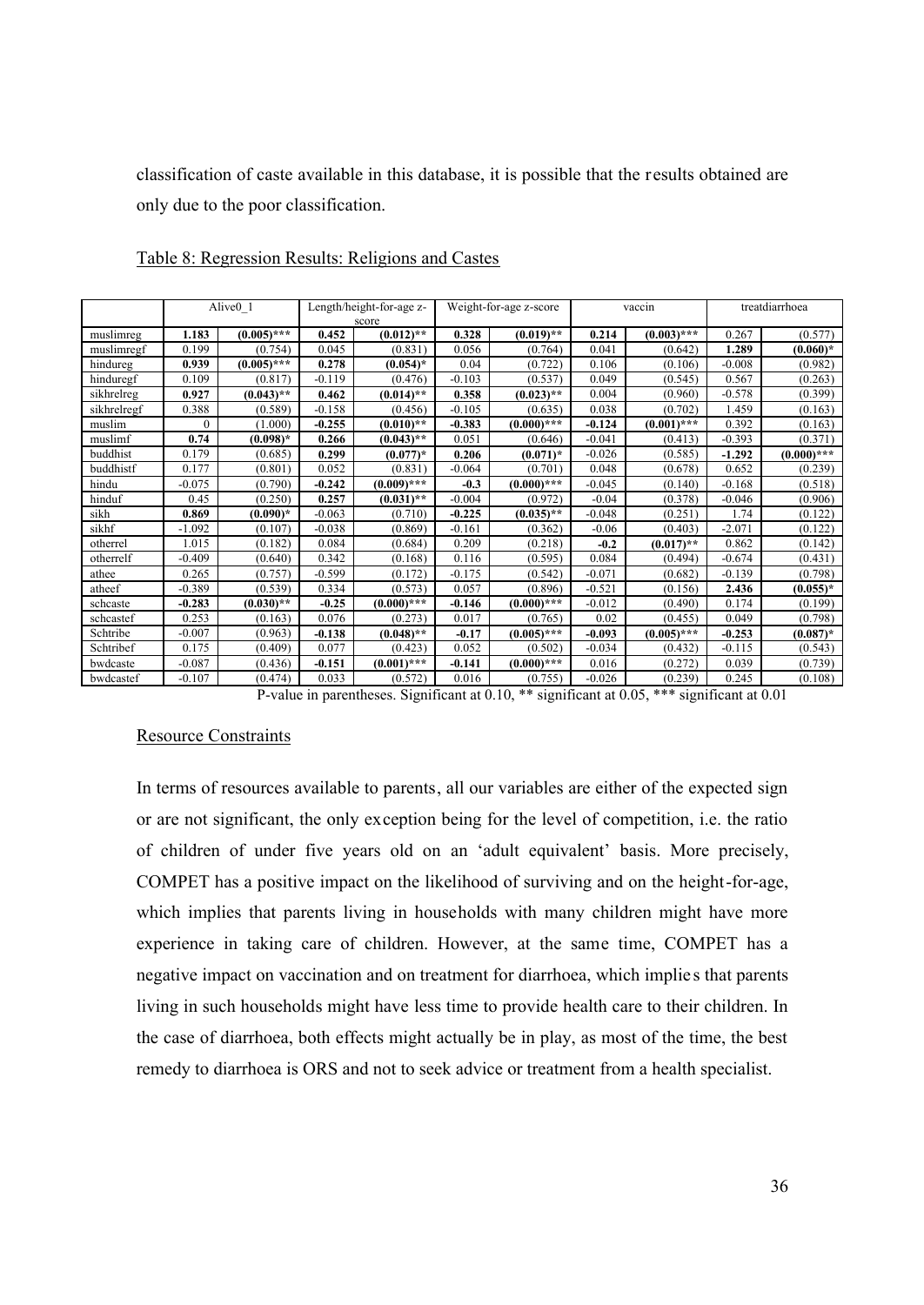In the case of the relationship between resources and gender inequality, the coefficients are generally not significant. However, when it is significant, resources are generally used to improve the level of gender equality in the household. There are only two exceptions. First, the father's level of education (EDUCFAT) has a smaller positive impact on girls' likelihood of surviving than on boys'. The second variable is whether or not the mother has received prenatal care (PRENATCAR), which has a negative impact on the girls' likelihood of receiving treatment for diarrhoea.

It is interesting to compare these results to what has been found for the variables measuring the average income in the state (GDP and GDP2), in which case, as we have previously discussed, an increase in income reduces gender inequality.

|                |          |                      |              |                                   |          |                        |              |               | treatdiarrhoea |               |
|----------------|----------|----------------------|--------------|-----------------------------------|----------|------------------------|--------------|---------------|----------------|---------------|
|                |          | Alive <sub>0</sub> 1 |              | Length/height-for-age z-<br>score |          | Weight-for-age z-score |              | Vaccine       |                |               |
|                |          |                      |              |                                   |          |                        |              |               |                |               |
| z wealthindex  | $-0.024$ | (0.748)              | 0.091        | $(0.000)$ ***                     | 0.024    | (0.172)                |              |               |                |               |
| z wealthindexf | 83.11    | $(0.003)$ ***        | 0.019        | (0.493)                           | 0.025    | (0.285)                |              |               |                |               |
| rural          |          |                      |              |                                   |          |                        | $-0.021$     | $(0.084)$ *   | $-0.25$        | $(0.029)$ **  |
| rRuralf        |          |                      |              |                                   |          |                        | 0.013        | (0.433)       | 0.025          | (0.886)       |
| flood          |          |                      |              |                                   | $-0.027$ | (0.325)                |              |               |                |               |
| floodf         |          |                      |              |                                   | 0.047    | (0.239)                |              |               |                |               |
| healthfaci     |          |                      |              |                                   |          |                        | $-0.006$     | (0.225)       |                |               |
| healthfacif    |          |                      |              |                                   |          |                        | $\mathbf{0}$ | (0.996)       |                |               |
| healthfaci2    |          |                      |              |                                   |          |                        | $\mathbf{0}$ | (0.406)       |                |               |
| healthfaci2f   |          |                      |              |                                   |          |                        | $\Omega$     | (0.209)       |                |               |
| compet         | 6.263    | $(0.000)$ ***        | 0.231        | $(0.000)$ ***                     | 0.045    | (0.392)                | $-0.077$     | $(0.001)$ *** | $-0.568$       | $(0.001)$ *** |
| competf        | $-0.512$ | (0.402)              | 0.002        | (0.981)                           | $-0.068$ | (0.337)                | 0.042        | (0.215)       | 0.597          | $(0.017)$ **  |
| homemot2       |          |                      |              |                                   | $-0.022$ | (0.683)                |              |               | $-0.322$       | $(0.091)^*$   |
| homemot2f      |          |                      |              |                                   | $-0.005$ | (0.949)                |              |               | 0.519          | $(0.051)^*$   |
| homemot3       |          |                      |              |                                   | $-0.082$ | $(0.016)$ **           |              |               | 0.121          | (0.215)       |
| homemot3f      |          |                      |              |                                   | 0.04     | (0.362)                |              |               | 0.08           | (0.572)       |
| ageatbirth     | 0.032    | (0.108)              | 0.041        | $(0.000)$ ***                     | 0.008    | (0.176)                |              |               |                |               |
| ageatbirthf    | 0.081    | $(0.002)$ ***        | $-0.012$     | (0.290)                           | 0.005    | (0.594)                |              |               |                |               |
| educmot        | 0.034    | $(0.012)$ **         | 0.03         | $(0.000)$ ***                     | 0.03     | $(0.000)$ ***          | 0.004        | $(0.033)$ **  | 0.018          | (0.193)       |
| educmotf       | 0.021    | (0.281)              | $-0.002$     | (0.780)                           | $-0.001$ | (0.887)                | 0.004        | $(0.065)*$    | 0.02           | (0.328)       |
| educfat        | 0.045    | $(0.000)$ ***        | 0.013        | $(0.003)$ ***                     | 0.019    | $(0.000)$ ***          | 0.011        | $(0.000)$ *** | 0.015          | (0.185)       |
| educfatf       | $-0.033$ | $(0.033)$ **         | $\mathbf{0}$ | (0.999)                           | $-0.004$ | (0.388)                | $-0.001$     | (0.798)       | 0.004          | (0.802)       |
| prenatcar      | 0.27     | $(0.026)$ **         |              |                                   |          |                        | 0.105        | $(0.000)$ *** | 0.294          | $(0.006)$ *** |
| prenatcarf     | $-0.141$ | (0.421)              |              |                                   |          |                        | 0.058        | (0.130)       | $-0.36$        | $(0.035)*$    |
| scarring       | $-0.078$ | (0.513)              | $-0.099$     | $(0.038)$ **                      | $-0.044$ | (0.219)                | $-0.061$     | $(0.003)$ *** |                |               |
| scarringf      | $-0.352$ | $(0.044)$ **         | 0.072        | (0.346)                           | $-0.027$ | (0.603)                | 0.001        | (0.970)       |                |               |

### Table 9: Regression Results: Resource Constraints

P-value in parentheses. Significant at 0.10, \*\* significant at 0.05, \*\*\* significant at 0.01

### Selective Discrimination

In terms of gender composition of siblings, some really interesting results emerge. First, for every child with at least one older sibling the height-for-age z-score is significantly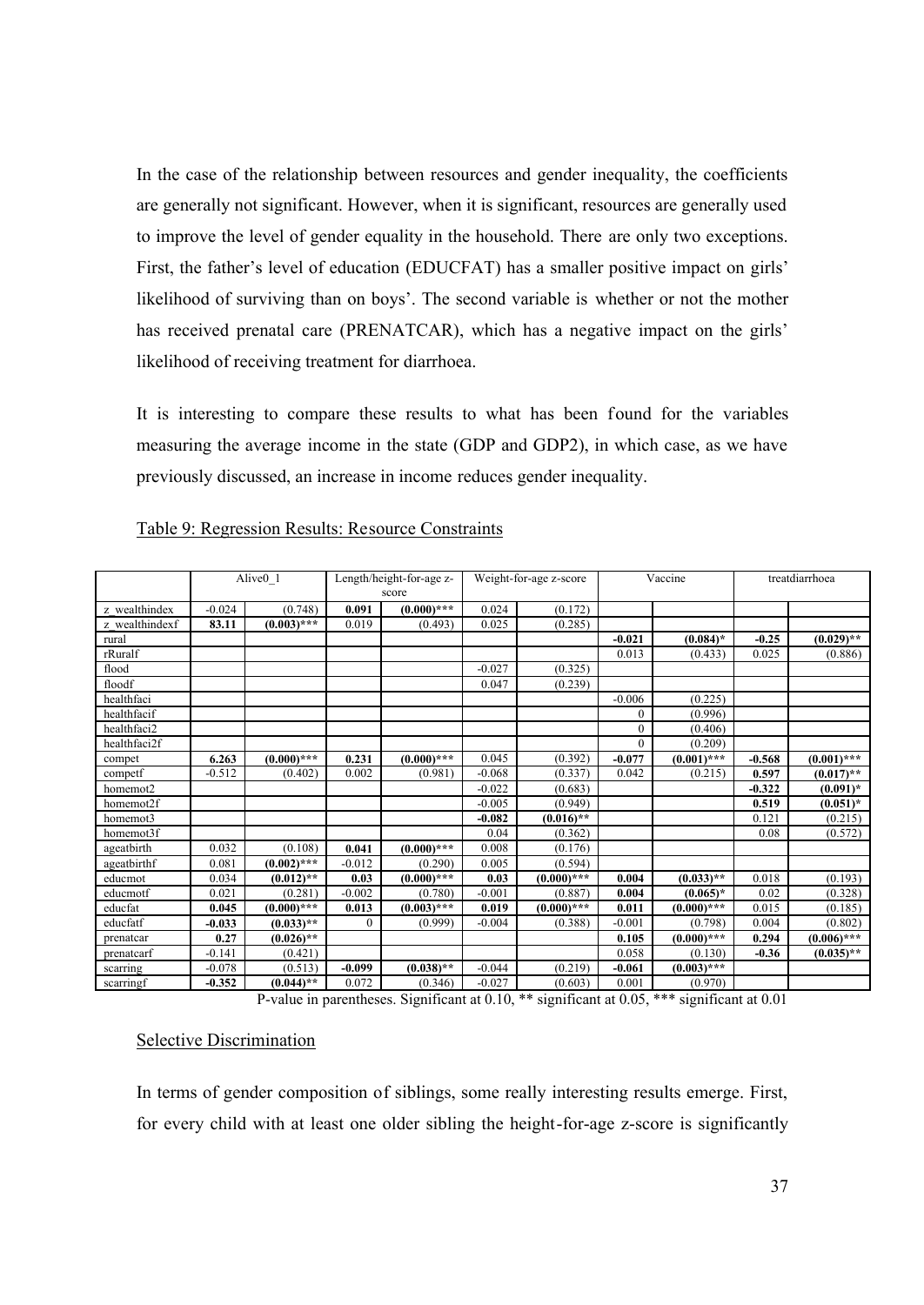lower than for the first born and this applies irrespective of gender. Moreover, being a child with a 'bad' gender composition of siblings, i.e. being in excess of the ideal of two sons and one daughter, has either a negative impact or no impact on the different measures of health inputs and outputs. It, however, never has a significant positive impact. In the case of a 'good' gender composition of siblings the effect is always either significantly positive or non-significant. The only exception is for height-for-age z-score, as we have previously discussed.

These results seem to be confirmed by the fact that the more a mother wants children (NUMBCHILDMOT), the more likely are her daughters to survive until age one. These results are in line with the literature.

Finally, the variable FEMALE is significant only in the regression explaining mortality. However, while performing a joint significant test for all variables interacted with FEMALE, we conclude that girls are treated differently than boys for all our dependent variables.

|                   |          | alive0 1      |          | Length/height-for-age z- |          | Weight-for-age z-score |          | Vaccine       | treatdiarrhoea |              |  |
|-------------------|----------|---------------|----------|--------------------------|----------|------------------------|----------|---------------|----------------|--------------|--|
| Female            | 10.693   | $(0.069)^*$   | 0.189    | (0.856)                  | $-0.342$ | (0.687)                | $-0.217$ | (0.554)       | $-0.67$        | (0.850)      |  |
| no son one dau    | $-0.068$ | (0.656)       | $-0.202$ | $(0.000)$ ***            | $-0.032$ | (0.508)                | 0.026    | $(0.090)*$    | 0.106          | (0.463)      |  |
| no son one dauf   | $-0.69$  | $(0.000)$ *** | 0.003    | (0.974)                  | $-0.076$ | (0.255)                | $-0.038$ | (0.110)       | $-0.315$       | (0.138)      |  |
| one son no dau    | $-0.237$ | (0.140)       | $-0.252$ | $(0.000)$ ***            | $-0.047$ | (0.291)                | 0.011    | (0.521)       | 0.022          | (0.889)      |  |
| one son no dauf   | $-0.259$ | (0.231)       | $-0.036$ | (0.683)                  | $-0.008$ | (0.901)                | $-0.012$ | (0.616)       | $-0.149$       | (0.503)      |  |
| no son two dau    | 0.224    | (0.419)       | $-0.252$ | $(0.003)$ ***            | 0.015    | (0.821)                | 0.053    | $(0.021)$ **  | 0.014          | (0.939)      |  |
| no son two dauf   | -1.116   | $(0.001)$ *** | $-0.013$ | (0.921)                  | $-0.223$ | $(0.024)$ **           | $-0.053$ | (0.211)       | $-0.43$        | (0.142)      |  |
| one son one dau   | $-0.124$ | (0.530)       | $-0.392$ | $(0.000)$ ***            | $-0.055$ | (0.375)                | 0.021    | (0.364)       | 0.149          | (0.330)      |  |
| one son one dauf  | $-0.384$ | (0.196)       | 0.053    | (0.640)                  | $-0.11$  | (0.213)                | $-0.008$ | (0.810)       | $-0.291$       | (0.164)      |  |
| two son no dau    | $-0.188$ | (0.424)       | $-0.332$ | $(0.001)$ ***            | $-0.048$ | (0.543)                | $-0.002$ | (0.954)       | $-0.111$       | (0.609)      |  |
| two son no dauf   | $-0.366$ | (0.316)       | 0.011    | (0.940)                  | $-0.174$ | (0.132)                | 0.011    | (0.818)       | 0.147          | (0.663)      |  |
| only dau          | $-0.15$  | (0.613)       | $-0.492$ | $(0.000)$ ***            | $-0.001$ | (0.989)                | 0.09     | $(0.014)$ **  | 0.433          | $(0.080)*$   |  |
| only dauf         | $-1.142$ | $(0.011)$ **  | 0.281    | (0.141)                  | $-0.145$ | (0.302)                | $-0.162$ | $(0.023)$ **  | $-0.934$       | $(0.011)$ ** |  |
| only son          | 0.151    | (0.803)       | $-0.596$ | $(0.000)$ ***            | -0.302   | $(0.010)$ ***          | $-0.098$ | (0.239)       | 0.065          | (0.826)      |  |
| only sonf         | $-1.134$ | (0.111)       | 0.309    | (0.159)                  | 0.067    | (0.697)                | 0.106    | (0.374)       |                |              |  |
| atleast one each  | 0.294    | (0.296)       | $-0.529$ | $(0.000)$ ***            | $-0.121$ | (0.130)                | 0.016    | (0.546)       | $-0.07$        | (0.625)      |  |
| atleast one eachf | $-1.425$ | $(0.000)$ *** | 0.069    | (0.658)                  | $-0.14$  | (0.229)                | $-0.041$ | (0.313)       | 0.096          | (0.623)      |  |
| notwanted         | 0.329    | $(0.014)$ **  | $-0.123$ | $(0.005)$ ***            | $-0.085$ | $(0.010)$ ***          | $-0.042$ | $(0.018)$ **  | 0.117          | (0.281)      |  |
| notwantedf        | $-0.111$ | (0.522)       | 0.028    | (0.631)                  | 0.004    | (0.938)                | $-0.006$ | (0.814)       | $-0.289$       | $(0.063)^*$  |  |
| numbchildmot      | $-0.043$ | (0.348)       | $-0.039$ | $(0.051)^*$              |          |                        | $-0.034$ | $(0.000)$ *** |                |              |  |
| numbchildmotf     | 0.125    | $(0.048)$ **  | $-0.005$ | (0.838)                  |          |                        | 0.002    | (0.905)       |                |              |  |

### Table 10: Regression Results: Selective Discrimination

P-value in parentheses. Significant at 0.10, \*\* significant at 0.05, \*\*\* significant at 0.01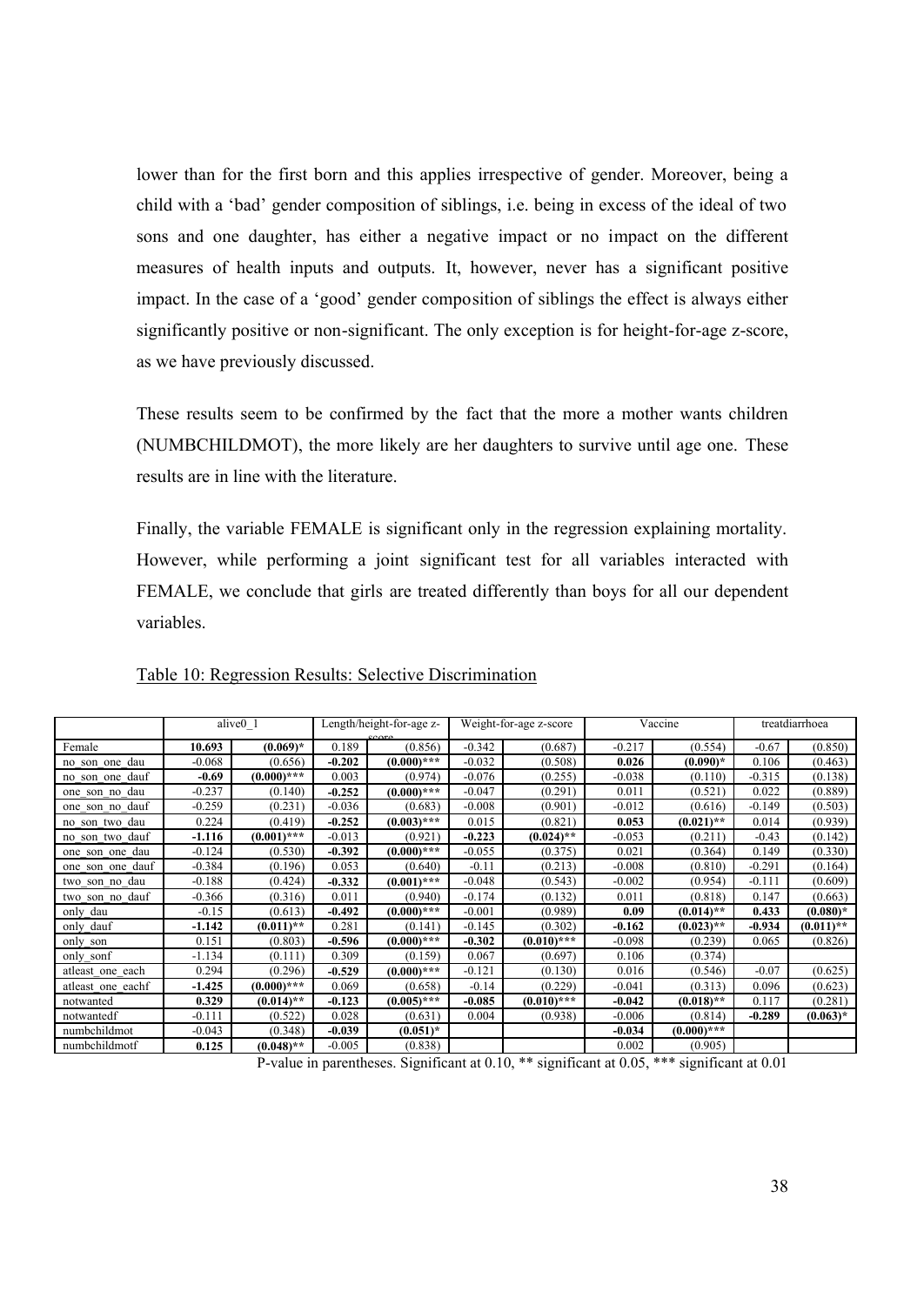## Preference and power balance inside the household

The preference for sons expressed by the mother (PREFMOT) has a significant negative impact on girls' likelihood of surviving. However, for all other measures of health-related inputs and outputs, preference for sons expressed by the mother is never significant and this is true for both boys and girls.

In contrast to what is often found in the literature, our three measures of power balance inside the household, namely female headed-household (SEXHEAD), mother's age at first birth (MOTAGE) and age difference between parents (FATMOTAGEDIF), do not significantly explain gender inequality in our variables measuring health-related inputs and outputs. The only exception is for MOTAGE, which reduces significantly the girls' odds of surviving. It is possible that women who start childbearing at an older age face more pressure to suppress unwanted girls as the number of years where they can bear a son is more limited than for younger mothers.

|              |          | alive <sub>0</sub> 1 |          | Length/height-for-age z- |          | Weight-for-age z- |          | Vaccine | treatdiarrhoea |              |
|--------------|----------|----------------------|----------|--------------------------|----------|-------------------|----------|---------|----------------|--------------|
|              |          |                      |          | score                    |          | score             |          |         |                |              |
| prefmot      | 0.175    | (0.529)              |          |                          | 0.056    | (0.531)           | $-0.017$ | (0.718) |                |              |
| prefmotf     | $-1.164$ | $(0.008)$ ***        |          |                          | $-0.207$ | (0.126)           | $-0.1$   | (0.172) |                |              |
| sexhead      |          |                      |          |                          |          |                   |          |         | 0.466          | $(0.022)$ ** |
| sexheadf     |          |                      |          |                          |          |                   |          |         | $-0.307$       | (0.213)      |
| fatmotagedif | $-0.017$ | $(0.084)$ *          | 0.001    | (0.906)                  |          | (0.897)           | $-0.002$ | (0.126) |                |              |
| fatmotagedif | 0.02     | (0.163)              | 0.009    | (0.131)                  | 0.005    | (0.281)           | 0.003    | (0.235) |                |              |
| motage       | $-0.017$ | (0.464)              | $-0.027$ | $(0.005)$ ***            | 0.007    | (0.245)           | 0.003    | (0.101) |                |              |
| motagef      | $-0.073$ | $(0.021)$ **         | 0.016    | (0.265)                  | $-0.001$ | (0.893)           | $-0.002$ | (0.515) |                |              |

Table 11: Regression Results: Preference and Power Balance inside the Household

P-value in parentheses. Significant at 0.10, \*\* significant at 0.05, \*\*\* significant at 0.01

## Oaxaca-Blinder Decomposition

As we have previously discussed, the gender inequality we observe can be caused by two factors: difference in endowments, and discrimination per se. In order to weight the relative importance of these two factors, an Oaxaca-Blinder decomposition is performed.

Put simply, an Oaxaca-Blinder decomposition is, for example, the difference in the average probability of a boy and a girl receiving vaccination: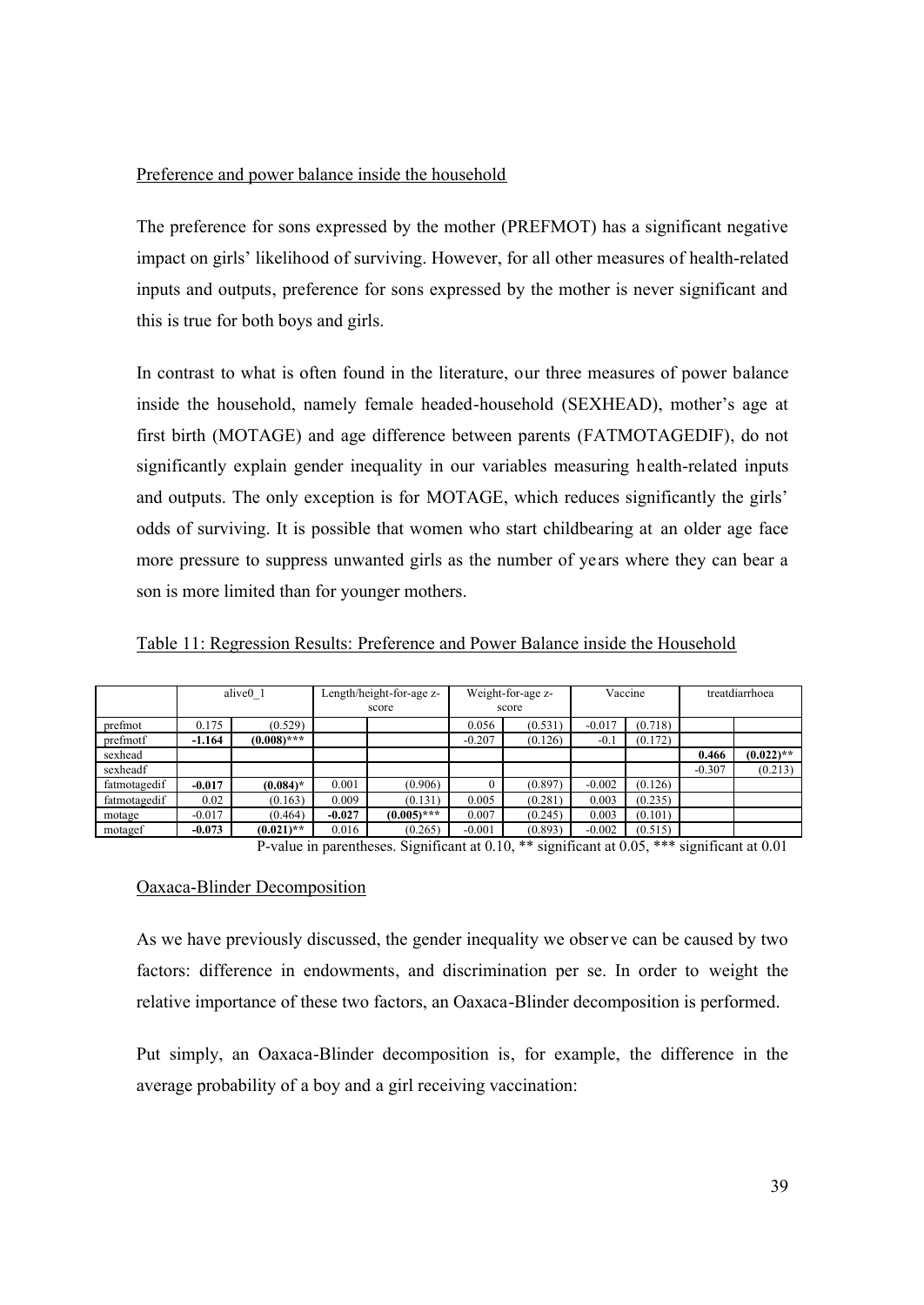$$
P(vac)_b - P(vac)_g = [P(X^g, \beta^b) - P(X^g, \beta^g)] + [P(X^b, \beta^b) - P(X^g, \beta^b)]
$$
  
Or:  $P(vac)_b - P(vac)_g = [P(X^b, \beta^b) - P(X^b, \beta^g)] + [P(X^b, \beta^g) - P(X^g, \beta^g)]$ 

The first term in the bracket represents the discrimination effect, while the second bracket measures the endowment effect.

In order to be able to perform an Oaxaca-Blinder decomposition, it is necessary to have variation in the explained variable between the two groups. Because in the case of infant mortality no difference is synonymous with gender inequality, I could not perform the decomposition for this variable. In the case of nutritional outcomes, boys are more likely than girls to be undernourished, implying that if gender inequality exists, it is against boys. As the focus of this paper is on gender inequality against girls, our two variables of nutritional outcomes have been discarded. Finally, the number of observations for treatment for diarrhoea is too limited to be reliable. Consequently, the only variable left is, the number of vaccines received.

On average, in India, girls are less likely to receive vaccinations than boys. Around 49% of this difference is due to difference in endowments, with the remainder being due to discrimination as such. When we disaggregate by religious groups we conclude that neither Muslims nor Christians discriminate between their children in terms of vaccination. However, Hindus and, even more importantly, Sikhs discriminate against girls. For Hindus, approximately 0.61% of the difference observed between boys and girls is due to discrimination. For Sikhs, the result is even stronger. Given their endowments, girl should receive 53% more vaccines than what we actually observe. In other words, the raw data show less gender discrimination than the discrimination actually faced by Sikh girls, everything else constant.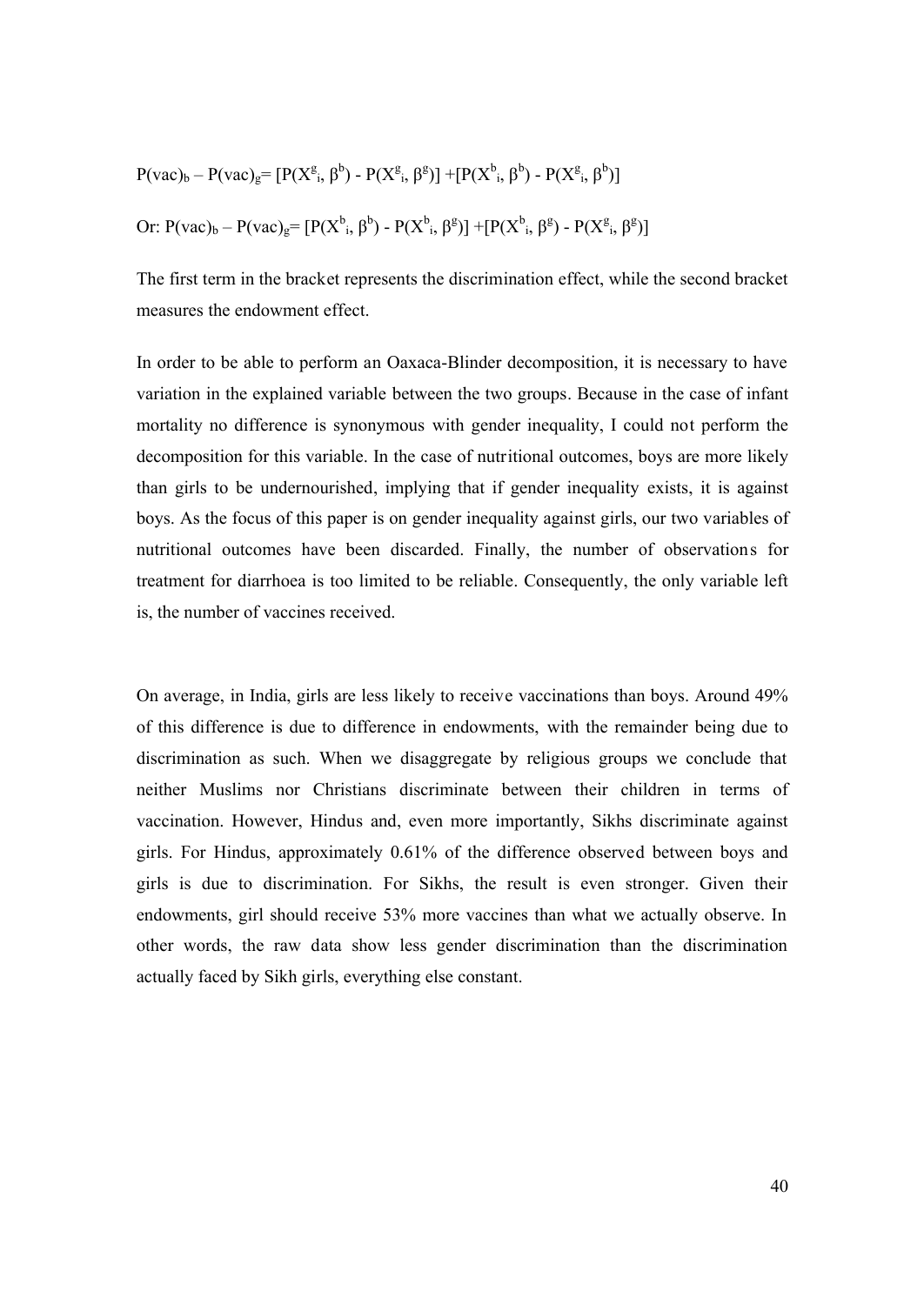|  |  | <b>Table 12: Oaxaca-Blinder Decomposition</b> |  |
|--|--|-----------------------------------------------|--|
|--|--|-----------------------------------------------|--|

|                | Coef.        | Coef.    | P > Z | % explained<br>by<br>endowments |
|----------------|--------------|----------|-------|---------------------------------|
|                |              |          |       |                                 |
| All            | difference   | 0.202    | 0.002 | 0.486475                        |
|                | endowments   | 0.098    | 0.030 |                                 |
|                | coefficients | 0.084    | 0.098 |                                 |
|                | interaction  | 0.020    | 0.299 |                                 |
| Hindus         | difference   | 0.211    | 0.004 | 0.387775                        |
|                | endowments   | 0.082    | 0.119 |                                 |
|                | coefficients | 0.088    | 0.120 |                                 |
|                | interaction  | 0.041    | 0.060 |                                 |
| <b>Muslims</b> | difference   | 0.158    | 0.419 | 0.598615                        |
|                | endowments   | 0.095    | 0.493 |                                 |
|                | coefficients | 0.121    | 0.446 |                                 |
|                | interaction  | $-0.058$ | 0.543 |                                 |
| Christians     | difference   | $-0.113$ | 0.688 | 0.204524                        |
|                | endowments   | $-0.023$ | 0.924 |                                 |
|                | coefficients | 0.054    | 0.825 |                                 |
|                | interaction  | $-0.144$ | 0.533 |                                 |
| Sikhs          | difference   | 0.672    | 0.042 | $-0.52789$                      |
|                | endowments   | $-0.355$ | 0.408 |                                 |
|                | coefficients | 0.837    | 0.009 |                                 |
|                | interaction  | 0.190    | 0.653 |                                 |

## **6. Conclusion**

Girls in India are clearly more at risk of dying relative to boys than they should be based only on biological difference. As boys have worse nutritional outcomes than girls, it seems that the difference in mortality between boys and girls might be due to differences in health care, as shown by the smaller average number of vaccines received by girls and the lower probability of receiving treatment for diarrhoea for girls.

After controlling for the economic system, the kinship system, the resource constraints faced by parents, the selective discrimination and the preference for sons of the mother, we conclude that religion has still an impact, with being a Muslim girl increasing the probability of surviving and being a Hindu or a Muslim girl increasing the height-for-age z-score. These results are interesting as these two religions are often demonized. The only religious group that seems to clearly discriminate against girls is Sikhism, with Sikh girls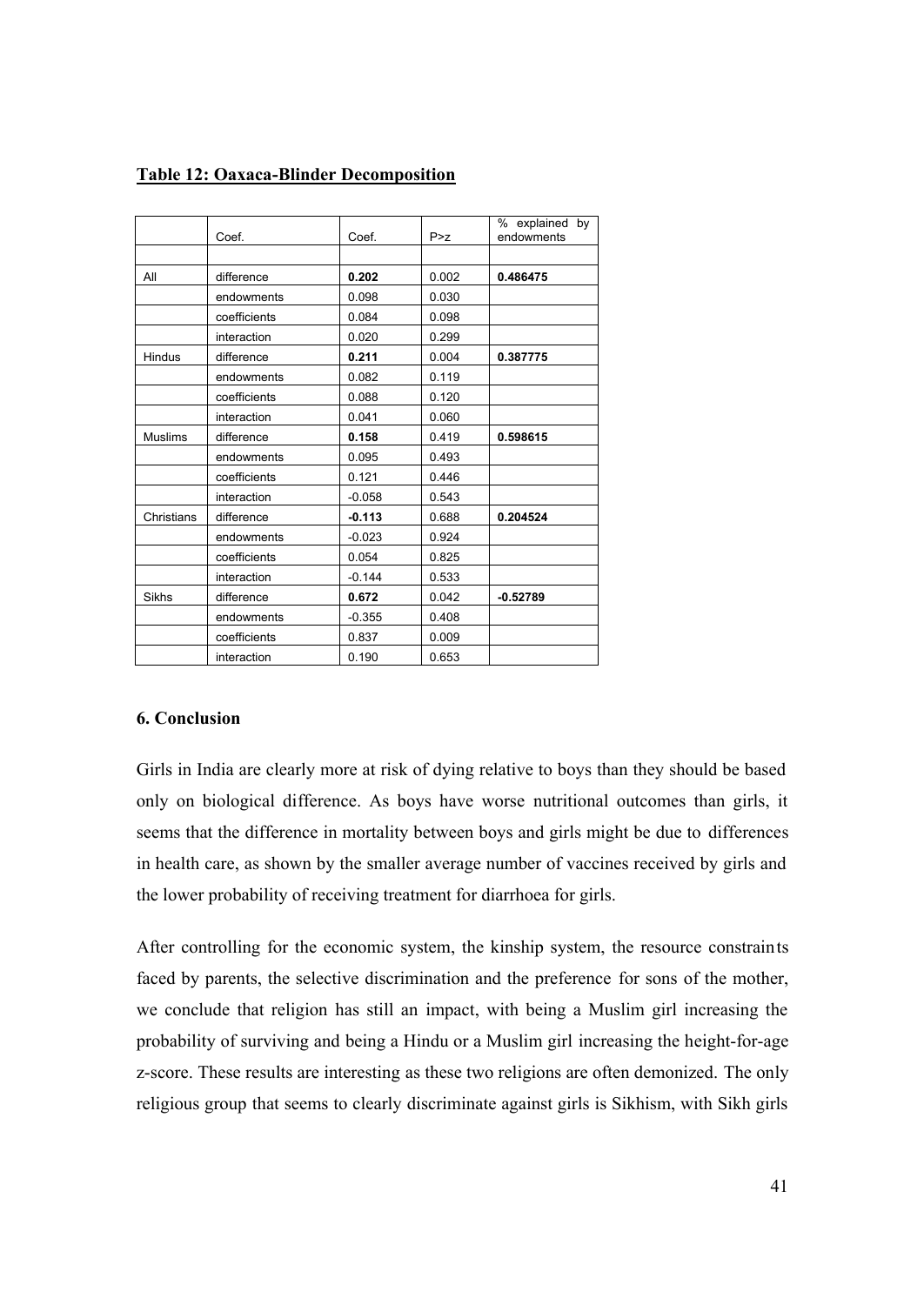having an almost significant lower chance of surviving than boys and of having a lower likelihood of receiving treatment for diarrhoea. The non-significance is probably only due to the small sample size for Sikhs (p-value of 0.107 and 0.122, respectively).<sup>25</sup> This conclusion is confirmed through the used of the Blinder-Oaxaca decomposition techniques that show that after controlling for endowments, Sikh girls are clearly discriminated against in terms of vaccination. The same is also true for Hindus, but the level of discrimination faced by girls is much lower.

The main drawback of this study is the use of wide religious affiliation instead of focusing on more clearly defined religious groups. Even if we conclude that Hindus, Muslims and Christians do not seem to have particularly high levels of gender inequality compared to the other groups, it is possible that within these religions some sub-groups behave differently from others. The limited information available in the data is the reason why more precise information has not been used. There is a clear need for more research in this area.

 $25$  616 observations are used to measure Sikhs likelihood of surviving and only, 73 observations are used to measure their likelihood of receiving treatment for diarrhoea.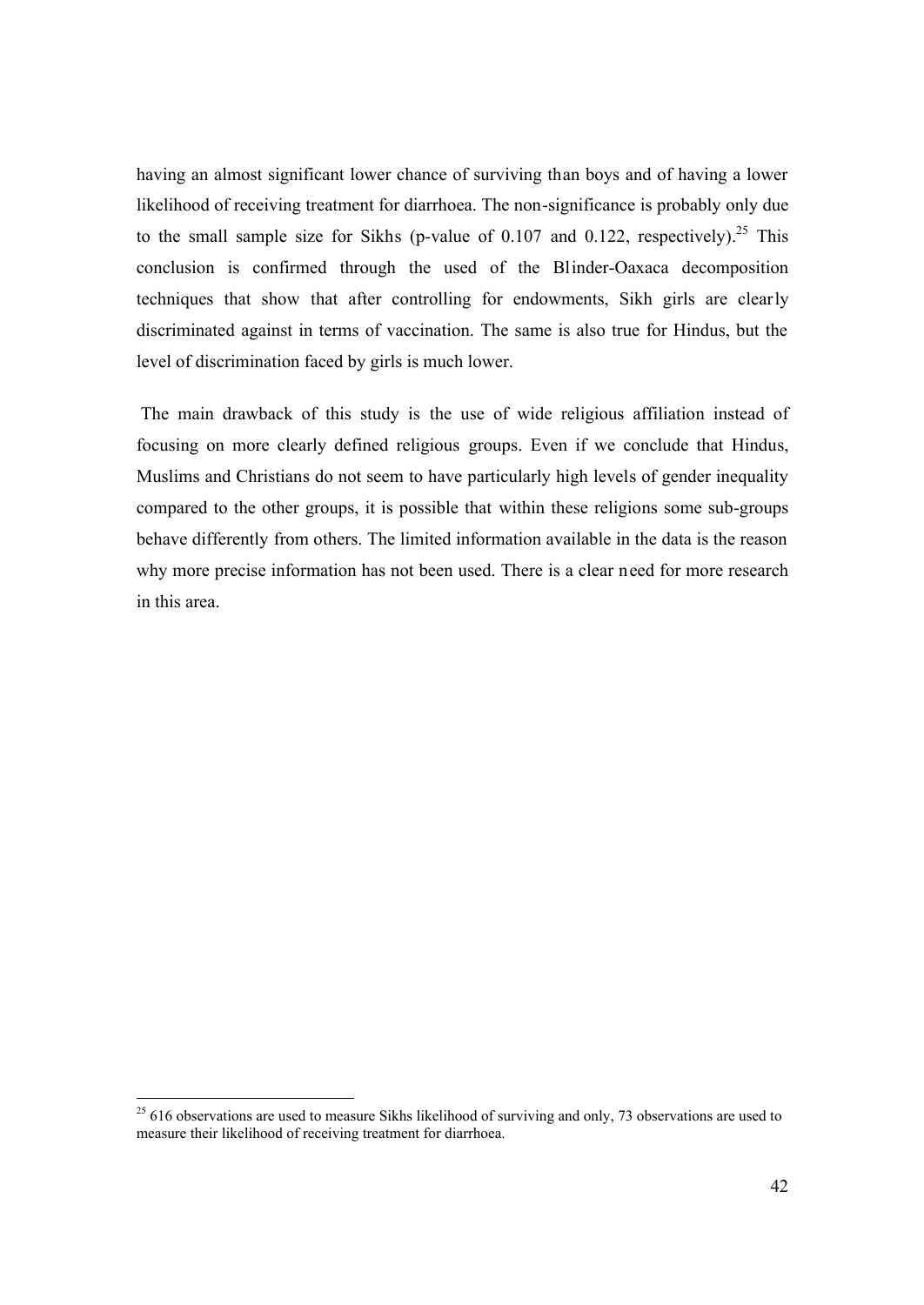### **Bibliography**

(2001). Census of India.

(2001). Demographic and Health Survey, ORS Macro.

(2001). National Fertility and Health Survey, ORS Macro.

(1993). The Koran. London, Everyman's Library.

(1996). The Old Testament: The Authorized or King James Version. London, Everyman's Library.

(1999). The New Testament: The Authorized or King James Version. London, Everyman's Library.

Ahmed, S., F. Sobhan and A. Islam (1998). "Neonatal Morbidity and Care-seeking Behaviour in Rural Areas of Bangladesh." International Centre for Diarrhoeal Disease Research, Bangladesh, Working Paper 114.

Arnold, F., M. K. Choe, et al. (1998). "Son Preference, the Family-Building Process and Child Mortality in India." Population Studies 52(3): 301-315.

Arulampalam, W., and S. Bhalotra (2006). "Persistence in Infant Mortality: Evidence for the Indian States." Institute for the Study of Labor, Discussion Paper series 2488.

Awde, N. (2000). Women in Islam: An anthology from the Qur'an and Hadiths. New York, St. Martin's Press.

Bairagi, R. (1986). "Food Crisis, Nutrition, and Female Children in Rural Bangladesh." Population and Development Review 12(2): 307-315.

Basu, A. M. (1989). "Is discrimination in food really necessary for explaining sex differentials in childhood mortality?" Population Studies 43(2): 193-210.

Borooah, V. K. (2004). "Gender bias among children in India in their diet and immunisation against disease." Social Science & Medicine 58(9): 1719-1731.

Bourne, K. L. and G. M. Walker, Jr. (1991). "The Differential Effect of Mothers' Education on Mortality of Boys and Girls in India." Population Studies 45(2): 203-219.

Chen, L. C., E. Huq, S. D'Souza (1981). "Sex Bias in the Family Allocation of Food and Health Care in Rural Bangladesh." Population and Development Review 7(1): 55-70.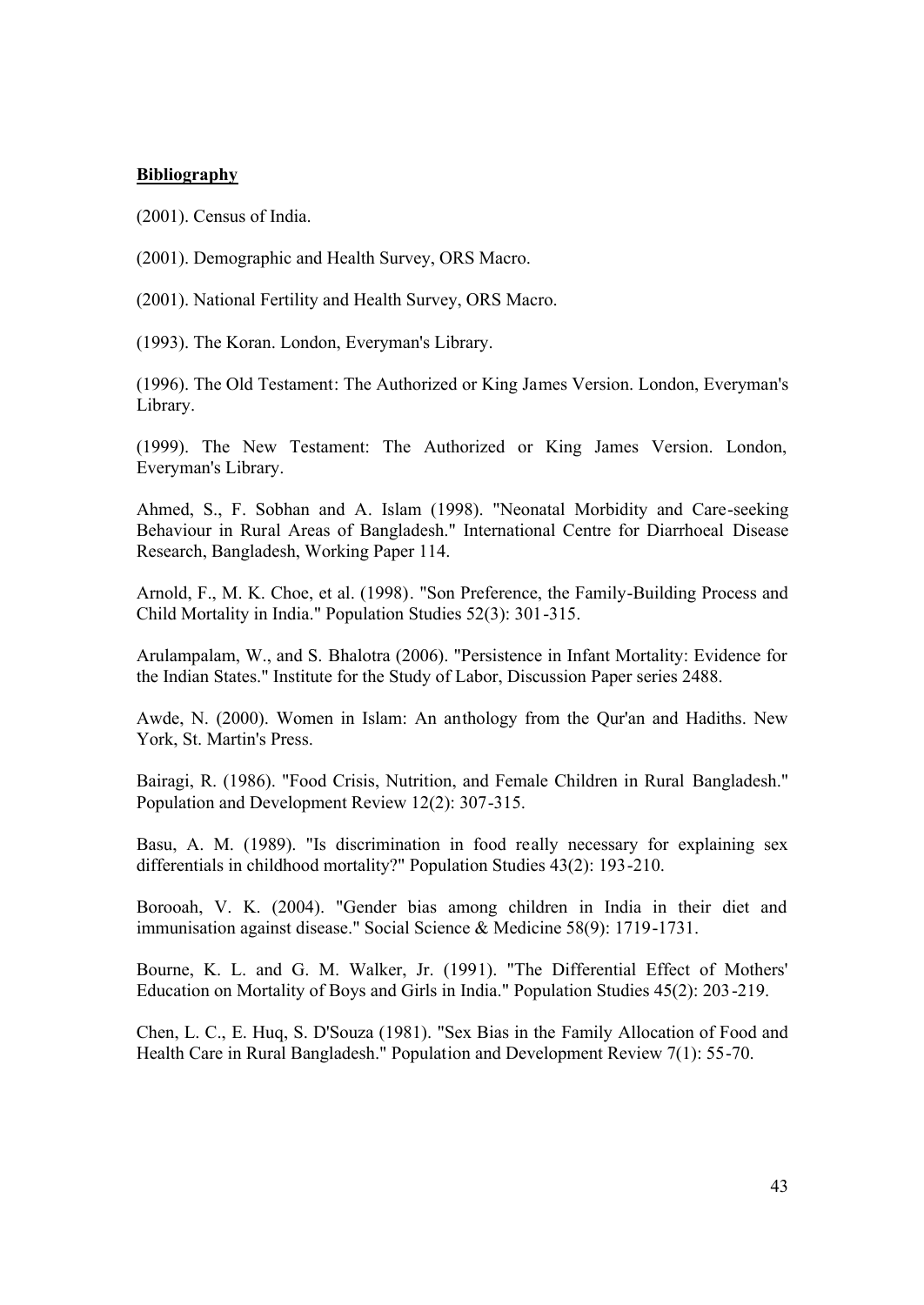Chen, M. (1995). A Matter of Survival: Women's Right to Emplyment in India and Bangladesh. Women, Culture and Development: A Study of Human Capabilities. M. Nussbaum, and J. Clover. New York, Oxford University Press.

Das Gupta, M. (1987). "Selective Discrimination against Female Children in Rural Punjab, India." Population and Development Review 13(1): 77-100.

Das Gupta, M., J. Zhengua, L. Bohua, X. Zhenming, W. Chung and B. Hwa-Ok (2003). "Why is Son Preference so Persistent in East and South Asia? A Cross-Country Study of China, India and the Republic of Korea." The Journal of Development Studies 40(2): 153-187.

Directorate of Economic and Statistic (2007). Gross State Domestic Product at Constant **Prices** 

Duflo, E. (2003). "Grandmothers and Granddaughters: Old-Age Pensions and Intrahousehold Allocation in South Africa." The World Bank Economic Review 17(1): 1 - 25.

Durrant, V. L., and Z. A. Sathar (2000). Greater Investments in Children Through Women's Empowerment: A Key to Demogarphic Change in Pakistan? Policy Research Division Working Paper #137. Washington, Population Council.

Filmer, D., E. M. King and L. Pritchett (1998). Gender Disparity in South Asia: Comparisons between and within Countries. Policy Research Working Paper Series, World Bank. 1867.

Hallman, K. K. (2000) "Mother-Father Resource Control, Marriage Payments, and Girl-Boy Health in Rural Bangladesh." Food Consumption and Nutrition Divsion Discussion paper Volume, DOI:

Hossain, M. B., J. F. Philips, B. Pence and I. D. Diamond (2000). The Effect of Constrainted Women's Status on Infant and Child Mortality in Four Rural Areas of Bangladesh. Annual Meeting of the Population Association of America. Los Angel es.

Jejeebhoy, S. J. (1998). "Associations Between Wife-Beating and Fetal and Infant Death: Impressions from a Survey in Rural India." Studies in Family Planning 29(3): 300-308.

Jensen, E. R. and D. A. Ahlburg (2002). "Family Size, Unwantedness, and Child Health and Health Care Utilisation in Indonesia." Bulletin of Indonesian Economic Studies 38(1): 43 - 59.

Kishor, S. (1993). ""May God Give Sons to All": Gender and Child Mortality in India." American Sociological Review 58(2): 247-265.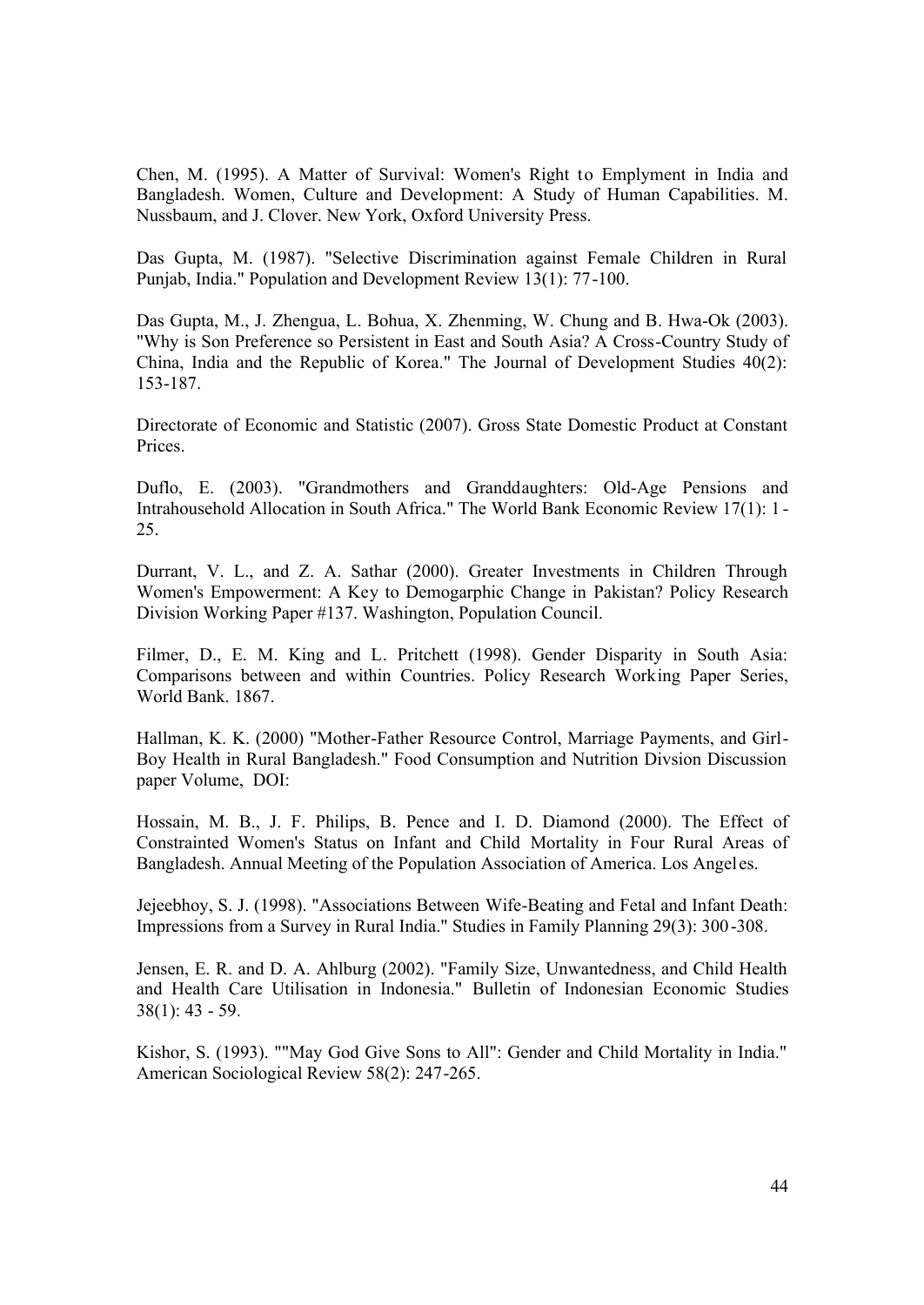Kishor, S., and S. Parasuraman (1998) "Mother's Employment and Infant and Child Mortality in India." National Family Health Survey Sujbect Report Volume, DOI:

Koolwal, G. B. (2007). "Son Preference and Child Labor in Nepal: The Household Impact of Sending Girls to Work." World Development 35(5): 881-903.

Lohr, S. L. (1999). Sampling: Design and Analysis, Duxbury Press.

Maitra, P., and S. Pal (2007). "Early Childbirth, Health Inputs and Child Mortality: Recent Evidence from Bangladesh." Institute for the Study of Labor, Discussion Paper series 2841.

Manghnani, R. (2004). An Index of the Realized Basic Rights of Women (Economic Perspective of Human Rights). National Seminar on Gender Statistics and Data Gaps, Goa.

McLeod, W. H. (2003). Sikhs of the Khalsa: A History of the Khalsa Rahit. Oxford, Oxford University Press.

Murthi, M., A. Guio and J. Dreze (1995). "Mortality, Fertility, and Gender Bias in India: A District-Level Analysis." Population and Development Review 21(4): 745-782.

Nordberg, L. (1989). "Generalized Linear Modeling of Sample Survey Data." Journal of Official Statistics 5(3): 223-239.

Pitt, M. M., and S. R. Khandker (1998). "The Impact of Group-based Credit Programs on Poor Households in Bangladesh: Does the Gender of Participants Matter?" Journal of Political Economy(106): 958-996.

Rao, K. V., V. K. Mishra, and R. D. Retherford (1998). "Mass Media Can Help Improve Treatment of Childhood Diarrhoea." National Family Health Survey Bulletin(11).

Renaud, A. (2004). Analyse de données d'enquêtes: Quelques méthodes et illustration avec des données de l'OFS. Office fédéral de la statistique: 69.

Rosenzweig, M. R. and T. P. Schultz (1982). "Market Opportunities, Genetic Endowments, and Intrafamily Resource Distribution: Child Survival in Rural India." The American Economic Review 72(4): 803-815.

Sauerborn, R., P. Berman and A. Nougtara (1996). "Age Bias, but no Gender Bias in the Intra-household Resource Allocation for Health Care in Rural Burkina Faso." Health Transition Review 6: 131-145.

Siri Guru Granth Sahib, Hand Made Books.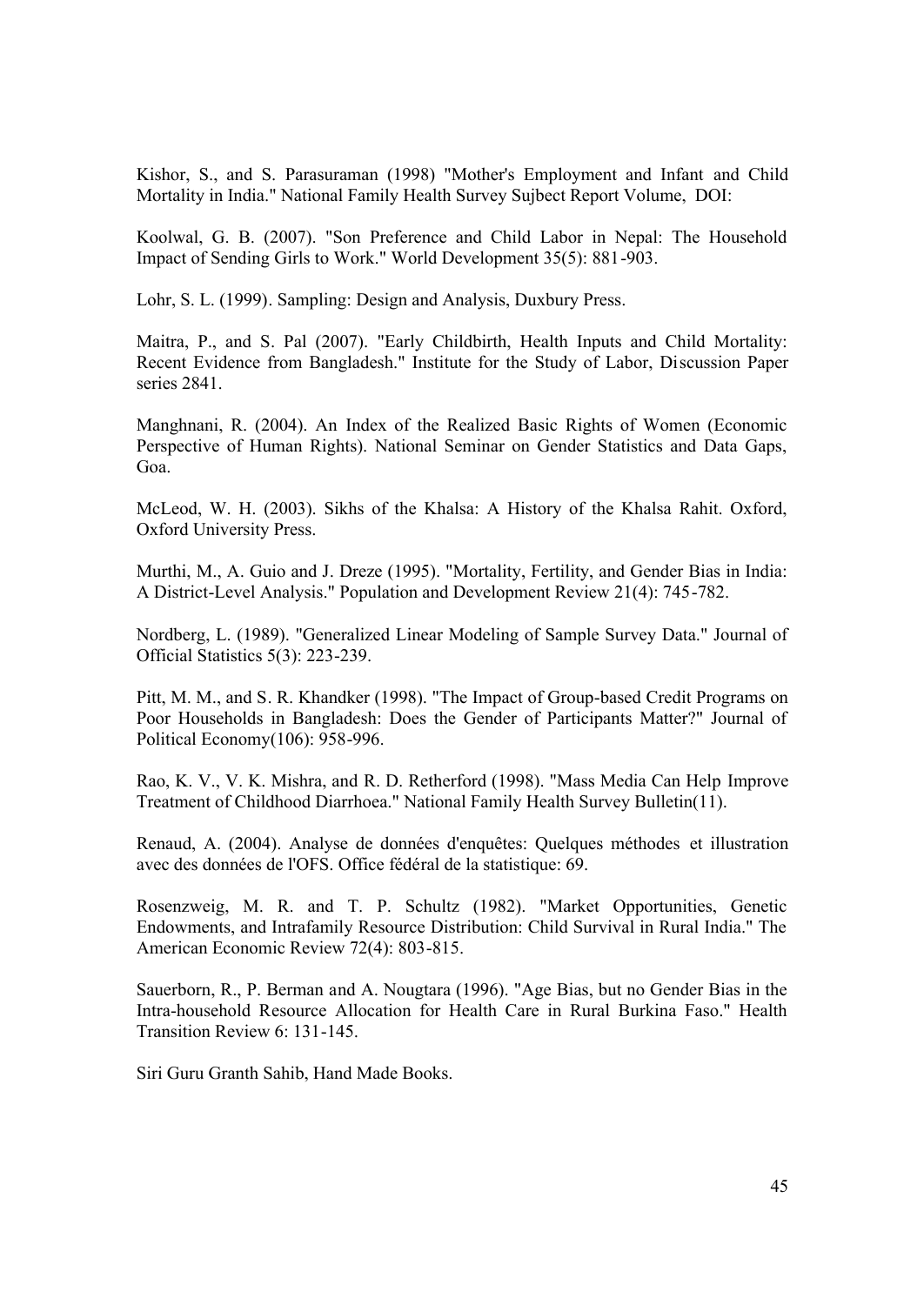Stowasser, B. F. (1994). Women in the Qur'an, Traditions, and Interpretation. New York, Oxford University Press.

Valmiki (1976). The Ramayana. Calcutta, Firma KLM private limited.

WHO\_Multicentre\_Growth\_Reference\_Study\_Group (2006). WHO Child Growth Standards: Lenght/height-for-age, weight-for-age, weight-for-lenght, weight-for-height and body mass index-for-age: Methods and development, World Health Organization.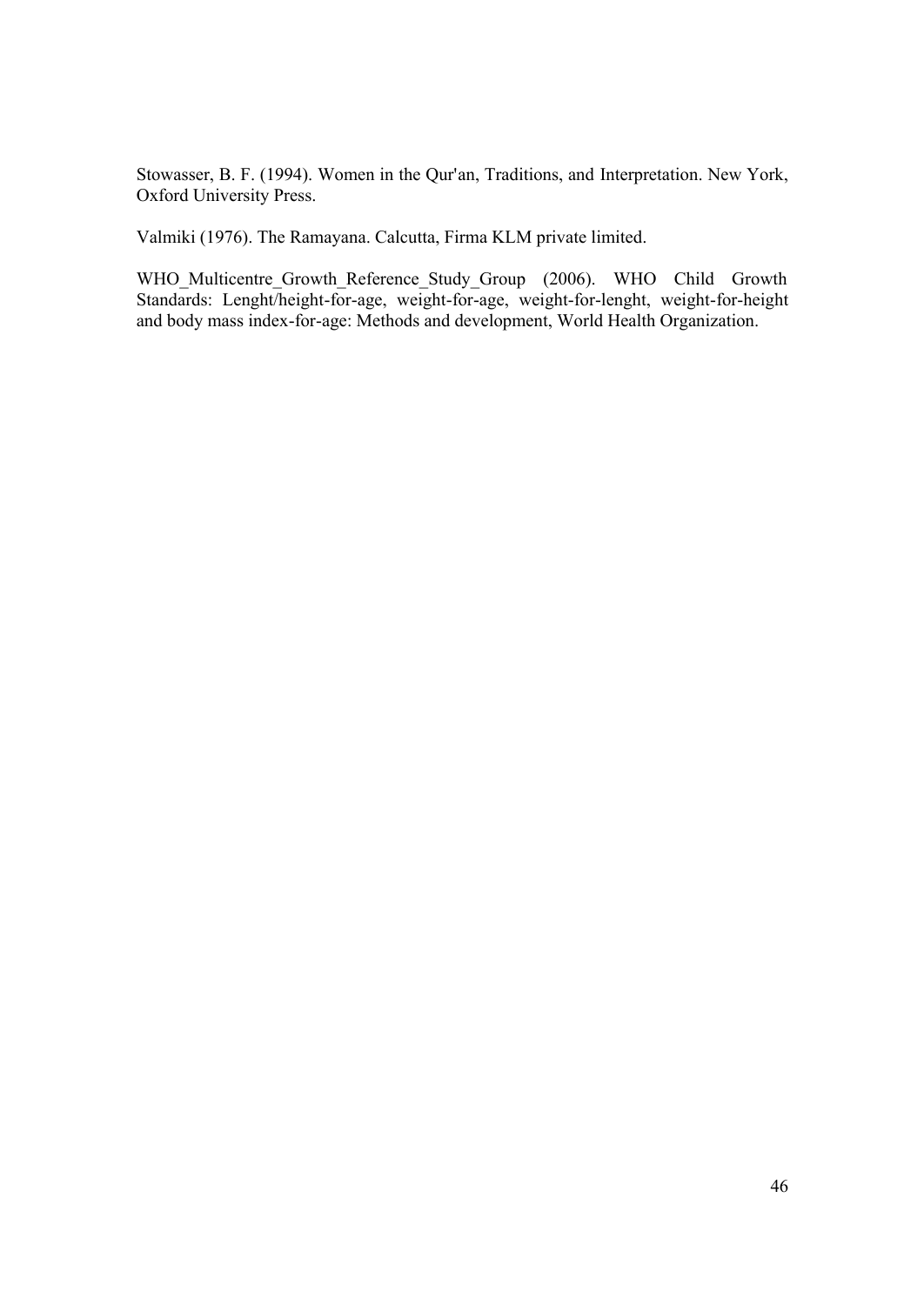# Annex A: Variables' definition

| Variable name                                  | <b>Definition</b>                                                                                                                                                                                                 | Type of<br>Variable       | <b>Source</b>                                                                                        | Min.             | Max            |
|------------------------------------------------|-------------------------------------------------------------------------------------------------------------------------------------------------------------------------------------------------------------------|---------------------------|------------------------------------------------------------------------------------------------------|------------------|----------------|
|                                                | <b>Dependent variables</b>                                                                                                                                                                                        |                           |                                                                                                      |                  |                |
| ALIVE0 1                                       | Child is alive $(1)$ or not $(0)$ .                                                                                                                                                                               | Dummy                     | <b>DHS</b>                                                                                           | $\mathbf{0}$     |                |
| H A                                            | Height-for-age z-score. The z-score is: (observed value- median<br>value of the reference population)/ standard deviation of reference<br>population.                                                             | Continuous                | <b>DHS</b>                                                                                           | $-6$             | 6              |
| W A                                            | Weight-for-age z-score. The z-score is: (observed value- median<br>value of the reference population)/ standard deviation of reference<br>population.                                                             | Continuous                | <b>DHS</b>                                                                                           | $-5.99$          | 4.93           |
| <b>VACCIN</b>                                  | Number of vaccines received in the list of vaccines included in the<br>questionnaire.                                                                                                                             | Count                     | <b>DHS</b>                                                                                           | $\Omega$         | 9              |
| <b>TREATDIARRHOEA</b>                          | Conditional on the child suffering from diarrhoea in the two<br>weeks preceding the survey, does the parents have sought any<br>type of treatment/advice.                                                         | Dummy                     | <b>DHS</b>                                                                                           | $\overline{0}$   | $\mathbf{1}$   |
|                                                | <b>Independent variables</b>                                                                                                                                                                                      |                           |                                                                                                      |                  |                |
|                                                | Economic development, domestic productivity and labour participa tion                                                                                                                                             |                           |                                                                                                      |                  |                |
| GDP, GDP2                                      | Gross State domestic Product at constant price (1999-2000) and<br>total population per state (2001), Squared GDP.                                                                                                 | Continuous                | Directorate of Economics<br>& Statistics of respective<br>State Governments and<br>Census India 2001 | 6048             | 46970          |
| WORKREG                                        | The percentage of women working in a state.                                                                                                                                                                       | Continuous                | <b>DHS</b>                                                                                           | 0.09             | 0.70           |
| INDEXWAGE**                                    | Weighted female wage as a proportion of weighted male wage<br>(the higher the index, the more equality).                                                                                                          | Continuous                | Manghani (2004)                                                                                      | 0.52             | 0.85           |
| <b>RURAL</b>                                   | Household is living in rural area $(1)$ or urban area $(0)$ .                                                                                                                                                     | Dummy                     | <b>DHS</b>                                                                                           | $\mathbf{0}$     | $\mathbf{1}$   |
| ENDOGAMYREG*                                   | <b>Cultural and Institutional Systems</b>                                                                                                                                                                         |                           |                                                                                                      |                  |                |
|                                                | Percentage of women who the last time they have moved was at a<br>different time than her marriage (more or less one year).                                                                                       | Continuous                | <b>DHS</b>                                                                                           | 0.15             | 0.93           |
| INDEXMOB**                                     | Percentage of ever married women who do not require permission<br>to go to the market and/or visit friends and relative (the higher the<br>index, the more equality).                                             | Continuous                | Manghani (2004)                                                                                      | 0.28             | 0.63           |
| INDEXVIOLENCE**                                | Percentage of women who have been victims of domestic physical<br>violence (the higher the index, the more equality).                                                                                             | Continuous                | Manghani (2004)                                                                                      | 0.06             | 0.94           |
| PREFMOTREG*                                    | Prefmot at the state level.                                                                                                                                                                                       | Continuous                | <b>DHS</b>                                                                                           | 0.51             | 0.61           |
|                                                | Religion                                                                                                                                                                                                          |                           |                                                                                                      |                  |                |
| MUSLIM,<br>BUDDHIST, HINDU,<br>OTHERREL, ATHEE | Mother's religion, the reference category being Christian.                                                                                                                                                        | Set of dummy<br>variables | <b>DHS</b>                                                                                           | $\mathbf{0}$     | 1              |
| SCHCASTE,<br>SCHTRIBE,<br><b>BWDCASTE</b>      | Caste membership, the reference category being caste other than<br>scheduled caste or tribe and backward caste.                                                                                                   | Set of dummy<br>variables | <b>DHS</b>                                                                                           | $\mathbf{0}$     | 1              |
| MUSLIMREG,<br>HINDUREG,<br>SIKHREG*            | Main religion in the state, the reference category being Christian.                                                                                                                                               | Set of dummy<br>variables | <b>DHS</b>                                                                                           | $\mathbf{0}$     | $\mathbf{1}$   |
|                                                | <b>Resource constraints</b>                                                                                                                                                                                       |                           |                                                                                                      |                  |                |
| <b>Z WEALTHINDEX</b>                           | Z-score of a wealth index (observed value-mean)/standard<br>deviation.                                                                                                                                            | Continuous                | <b>DHS</b>                                                                                           | $-0.18$          | 5.72           |
| <b>FLOOD</b>                                   | Flood has happened in the state of residence during the first year<br>of life of the child $(1)$ , otherwise $(0)$ .                                                                                              | Dummy                     | <b>DHS</b>                                                                                           | $\theta$         | 1              |
| <b>HEALTHFACI</b>                              | Distance to the closest health facility of the following: sub-centre,<br>primary health centre government dispensary, government<br>hospital.                                                                     | Continuous                | <b>DHS</b>                                                                                           | $\overline{0}$   | 90             |
| <b>COMPET</b>                                  | Number of children of less than five years old divided by the<br>number of 'adult equivalents'.                                                                                                                   | Continuous                | <b>DHS</b>                                                                                           | $\overline{0}$   | $\overline{3}$ |
| HOMEMOT2,<br>HOMEMOT3                          | HOMEMOT2: the mother is working at home (1), otherwise (0)<br>Homemot3: the mother is working outside of home (1), otherwise<br>(0).                                                                              | Set of dummy<br>variables | <b>DHS</b>                                                                                           | $\overline{0}$   | $\mathbf{1}$   |
| <b>AGEATBIRTH</b>                              | Mother's age at the birth of the index child.                                                                                                                                                                     | Continuous                | <b>DHS</b>                                                                                           | 13               | 49             |
| <b>EDUCMOT</b>                                 | Mother's education.                                                                                                                                                                                               | Continuous                | <b>DHS</b>                                                                                           | $\boldsymbol{0}$ | 22             |
| <b>EDUCFAT</b>                                 | Father's education.                                                                                                                                                                                               | Continuous                | <b>DHS</b>                                                                                           | $\mathbf{0}$     | 22             |
| <b>PRENATCAR</b>                               | Mother has received prenatal care by a trained professional before<br>the birth of the index child $(1)$ , otherwise $(0)$ . Missing answers are<br>hypothesised to mean that no prenatal care has been received. | Dummy                     | <b>DHS</b>                                                                                           | $\overline{0}$   | 1              |
| <b>SCARRING</b>                                | At least one of the older sibling of the index child died before<br>reaching 5 years old (1), otherwise (0).                                                                                                      | Dummy                     | <b>DHS</b>                                                                                           | $\overline{0}$   | 1              |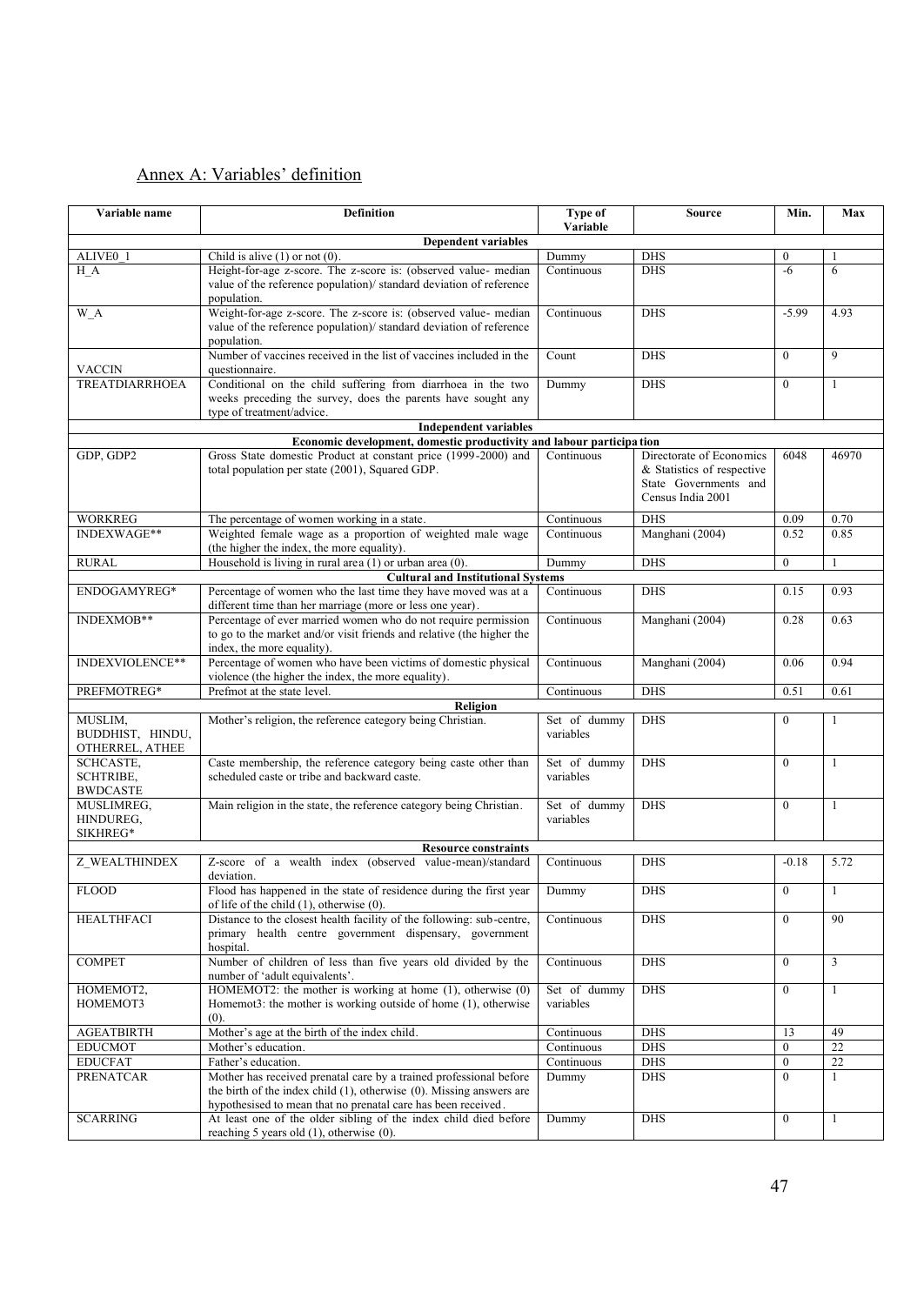| Variable name                                                            | <b>Definition</b>                                                                                                                                                                                                                      | Type of<br>Variable       | <b>Source</b> | Min.         | Max          |
|--------------------------------------------------------------------------|----------------------------------------------------------------------------------------------------------------------------------------------------------------------------------------------------------------------------------------|---------------------------|---------------|--------------|--------------|
|                                                                          | <b>Selective discrimination</b>                                                                                                                                                                                                        |                           |               |              |              |
| <b>FEMALE</b>                                                            | The child is a girl $(1)$ , otherwise $(0)$ .                                                                                                                                                                                          | Dummy                     | <b>DHS</b>    | $\theta$     | 1            |
| NO SON ONE DAU,<br>ONE SON NO DAU,<br>NO SON TWO DAU,<br>ONE SON ONE DAU | Gender composition of older siblings still alive at the time of the<br>survey. The reference category is firstchild.                                                                                                                   | Set of dummy<br>variables | <b>DHS</b>    | $\theta$     | $\mathbf{1}$ |
| TWO SON NO DAU,<br>ONLY SON,<br>ONLY DAU,<br>ATLEAT ONE EACH             |                                                                                                                                                                                                                                        |                           |               |              |              |
| <b>NOTWANTED</b>                                                         | Child was wanted (0) or unwanted/wanted later $(1)$ by the mother<br>at the time of the birth.                                                                                                                                         | Dummy                     | <b>DHS</b>    | $\theta$     | $\mathbf{1}$ |
| NUMBCHILDMOT                                                             | Number of child desired by the mother.                                                                                                                                                                                                 | Dummy                     | <b>DHS</b>    | $\theta$     | $\mathbf{1}$ |
|                                                                          | Preference                                                                                                                                                                                                                             |                           |               |              |              |
| <b>PREFMOT</b>                                                           | Index of son preference: number of sons wanted/total number of<br>children wanted.                                                                                                                                                     | Continuous                | <b>DHS</b>    | $\theta$     | $\mathbf{1}$ |
| <b>SEXHEAD</b>                                                           | Male-headed household (0) female-headed household (1).                                                                                                                                                                                 | Dummy                     | <b>DHS</b>    | $\theta$     | $\mathbf{1}$ |
| <b>FATMOTAGEDIF</b>                                                      | Difference in age between the father and the mother.                                                                                                                                                                                   | Continuous                | <b>DHS</b>    | $-15$        | 57           |
| <b>MOTAGE</b>                                                            | Mother's age at birth of the first child.                                                                                                                                                                                              | Continuous                | <b>DHS</b>    | 10           | 42           |
|                                                                          | <b>Control variables</b>                                                                                                                                                                                                               |                           |               |              |              |
| WEIGHTBIRTH                                                              | The size of the index child at birth was "very small" (1),<br>otherwise (0).                                                                                                                                                           | Dummy                     | <b>DHS</b>    | $\theta$     | $\mathbf{1}$ |
| <b>TWIN</b>                                                              | The index child has a twin $(1)$ , otherwise $(0)$ .                                                                                                                                                                                   | Dummy                     | <b>DHS</b>    | $\Omega$     | $\mathbf{1}$ |
| <b>BMIMOT</b>                                                            | Mother's BMI (does not adjust for pregnant women).                                                                                                                                                                                     | Continuous                | <b>DHS</b>    | 12.19        | 59.56        |
| <b>TERMINATED</b>                                                        | Mother had at least one terminated birth.                                                                                                                                                                                              | Dummy                     | <b>DHS</b>    | $\mathbf{0}$ |              |
| <b>TETANUS</b>                                                           | Mother has received at least one tetanus injection before the birth<br>of the index child.                                                                                                                                             | Dummy                     | <b>DHS</b>    | $\theta$     | $\mathbf{1}$ |
| INTERV_BEF_12,<br><b>INTERV BEF 24</b>                                   | Birth spacing, older sibling is born less than 12 months before<br>index child, between 12 and 24 months, or after 24 months.<br>Children without any older siblings are in the last category.<br>Reference category, interv bef more. | Set of dummy<br>variables | <b>DHS</b>    | $\theta$     | $\mathbf{1}$ |
| <b>TOILET</b>                                                            | Access to toilet or latrine $(1)$ , otherwise $(0)$ .                                                                                                                                                                                  | Dummy                     | <b>DHS</b>    | $\theta$     | $\mathbf{1}$ |
| MOTHEIGHT                                                                | Mother's height.                                                                                                                                                                                                                       | Continuous                | <b>DHS</b>    | 101          | 200          |
| <b>AGE</b>                                                               | Child's age, child's age squared.                                                                                                                                                                                                      | Continuous                | <b>DHS</b>    | $\theta$     | 59           |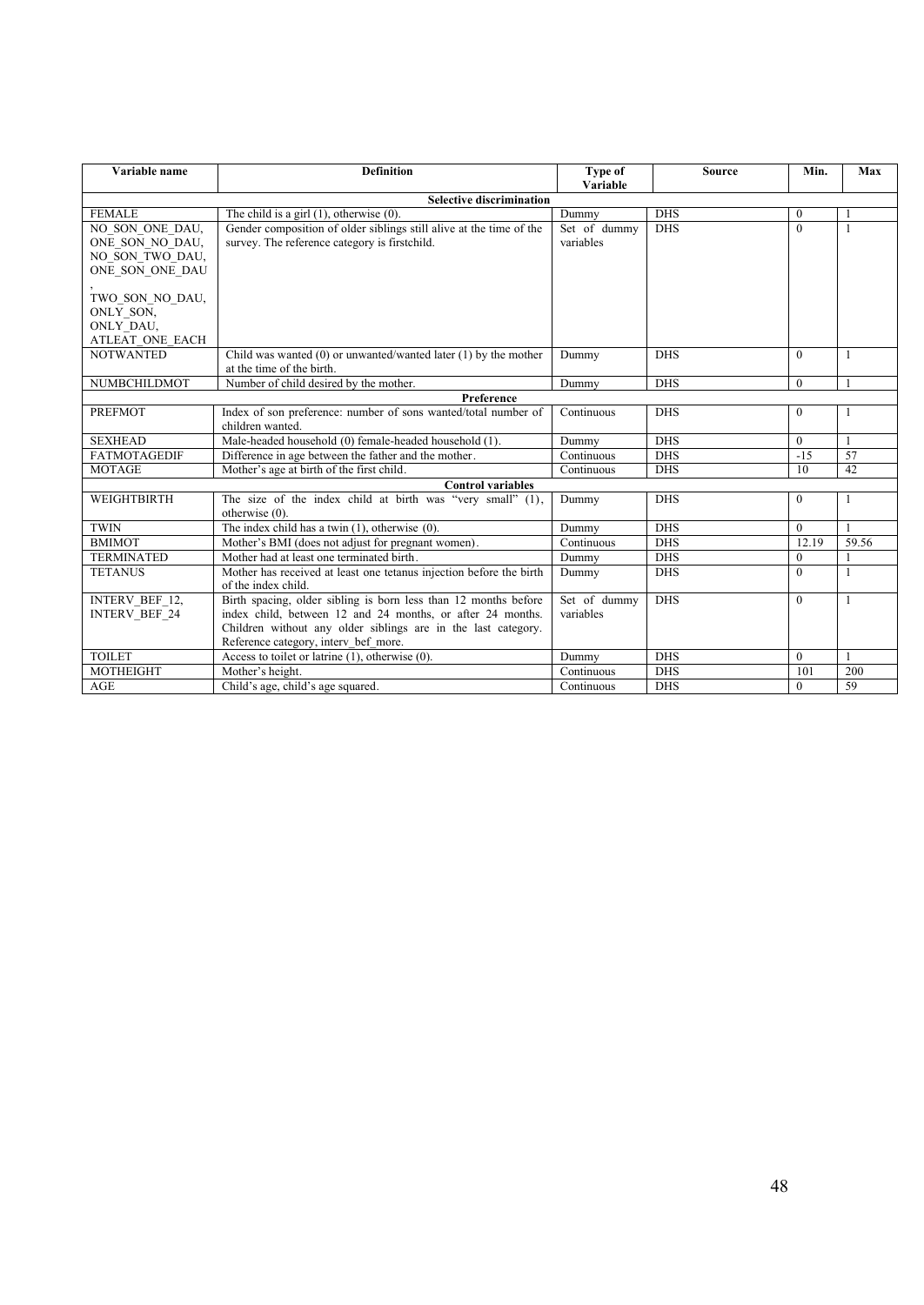|                       | alive <sub>0</sub> 1   | $\frac{1}{2}$ miller $B$ . Respectively | Length/height-for-age z-score |                            | Weight-for-age z-score |                         |                     | vaccin                 | treatdiarrhoea       |                    |
|-----------------------|------------------------|-----------------------------------------|-------------------------------|----------------------------|------------------------|-------------------------|---------------------|------------------------|----------------------|--------------------|
|                       | <b>ECONOMIC SYSTEM</b> |                                         |                               |                            |                        |                         |                     |                        |                      |                    |
| ;dp                   | $-0.0001069$           | $(0.003)$ ***                           | $-0.00003$                    | $(0.013)$ **               | $-3.15E-06$            | (0.745)                 | 0.0000521           | $(0.000)$ ***          | 0.00024              | $(0.000)$ ***      |
| ;dpf                  | $-0.0000108$           | (0.857)                                 | $-0.000039$                   | $(0.036)$ **               | 9.41E-07               | (0.953)                 | $-2.37E-06$         | (0.726)                | -0.00012             | $(0.075)*$         |
| d p 2                 | 1.8E-09                | $(0.006)$ ***                           | 6E-10                         | $(0.012)$ **               | $-1.33E-10$            | (0.413)                 | $-8E-10$            | $(0.000)$ ***          | $-4E-09$             | $(0.000)$ ***      |
| $d$ p2f               | 1.72E-10               | (0.879)                                 | <b>7E-10</b>                  | $(0.023)$ **               | 9.84E-11               | (0.718)                 | 2.25E-11            | (0.845)                | 2.09E-09             | $(0.079)*$         |
| vorkreg               | $-0.791$               | $(0.057)^*$                             | $-0.16$                       | (0.340)                    | $-0.768$               | $(0.000)$ ***           | $-0.118$            | $(0.078)$ *            | $-0.673$             | (0.109)            |
| vorkregf              | 0.598                  | (0.317)                                 | 0.172                         | (0.389)                    | 0.006                  | (0.969)                 | 0.001               | (0.993)                | $-0.815$             | (0.180)            |
| ndexwage              | $-1.476$               | $(0.027)$ **                            | $-0.53$                       | $(0.046)$ **               | $-0.258$               | (0.175)                 | 0.247               | $(0.030)$ **           | 2.281                | $(0.001)$ ***      |
| ndexwagef             | 1.217                  | (0.225)                                 | $-0.22$                       | (0.543)                    | $-0.127$               | (0.642)                 | 0.019               | (0.905)                | $-1.4$<br>$-0.922$   | (0.194)            |
| ndexmob               | $-0.247$<br>1.321      | (0.755)<br>(0.251)                      | 0.622<br>1.052                | $(0.062)*$<br>$(0.019)$ ** | 0.361<br>0.18          | (0.129)                 | 0.161<br>0.033      | $(0.074)$ *<br>(0.800) | 1.814                | (0.359)            |
| ndexmobf              |                        |                                         |                               |                            | <b>CULTURAL SYSTEM</b> | (0.585)                 |                     |                        |                      | (0.186)            |
| ndexviolenc           | 2.307                  | $(0.001)$ ***                           | $-0.948$                      | $(0.001)$ ***              | 0.354                  | (0.137)                 | $-0.772$            | $(0.000)$ ***          | $-3.567$             | $(0.000)$ ***      |
| ndexviolenc           | $-0.612$               | (0.611)                                 | 0.835                         | $(0.033)$ **               | 0.157                  | (0.618)                 | 0.116               | (0.328)                | 1.571                | (0.281)            |
| ndogamyre             | 0.417                  | (0.419)                                 | 0.641                         | $(0.003)$ ***              | 0.574                  | $(0.000)$ ***           | 0.096               | (0.181)                | $-1.505$             | $(0.009)$ ***      |
| ndogamyre             | $-0.479$               | (0.523)                                 | $-0.064$                      | (0.812)                    | 0.159                  | (0.434)                 | 0.052               | (0.586)                | 0.6                  | (0.477)            |
| vrefmotreg            | $-12.614$              | $(0.000)$ ***                           | $-1.803$                      | (0.120)                    | $-2.545$               | $(0.010)$ **            | $-0.393$            | (0.335)                | 3.42                 | (0.368)            |
| vrefmotregf           | 5.188                  | (0.230)                                 | $-1.325$                      | (0.399)                    | 0.82                   | (0.525)                 | 0.128               | (0.816)                | 0.391                | (0.942)            |
|                       |                        |                                         |                               |                            | RELIGIONS AND CASTES   |                         |                     |                        |                      |                    |
| nuslimreg             | 1.183                  | $(0.005)$ ***                           | 0.452                         | $(0.012)$ **               | 0.328                  | $(0.019)$ **            | 0.214               | $(0.003)$ ***          | 0.267                | (0.577)            |
| nuslimregf            | 0.199                  | (0.754)                                 | 0.045                         | (0.831)                    | 0.056                  | (0.764)                 | 0.041               | (0.642)                | 1.289                | $(0.060)*$         |
| indureg               | 0.939                  | $(0.005)$ ***                           | 0.278                         | $(0.054)$ *                | 0.04                   | (0.722)                 | 0.106               | (0.106)                | $-0.008$             | (0.982)            |
| induregf              | 0.109                  | (0.817)                                 | $-0.119$                      | (0.476)                    | $-0.103$               | (0.537)                 | 0.049               | (0.545)                | 0.567                | (0.263)            |
| ikhrelreg             | 0.927                  | $(0.043)$ **                            | 0.462                         | $(0.014)$ **               | 0.358                  | $(0.023)$ **            | 0.004               | (0.960)                | $-0.578$             | (0.399)            |
| <b>Sikhrelregf</b>    | 0.388                  | (0.589)                                 | $-0.158$                      | (0.456)                    | $-0.105$               | (0.635)                 | 0.038               | (0.702)                | 1.459                | (0.163)            |
| nuslim                | $\boldsymbol{0}$       | (1.000)                                 | $-0.255$                      | $(0.010)$ **               | $-0.383$               | $(0.000)$ ***           | $-0.124$            | $(0.001)$ ***          | 0.392                | (0.163)            |
| nuslimf               | 0.74                   | $(0.098)$ *                             | 0.266                         | $(0.043)$ **               | 0.051                  | (0.646)                 | $-0.041$            | (0.413)                | $-0.393$             | (0.371)            |
| vuddhist              | 0.179                  | (0.685)                                 | 0.299                         | $(0.077)*$                 | 0.206                  | $(0.071)^*$             | $-0.026$            | (0.585)                | $-1.292$             | $(0.000)$ ***      |
| <i>v</i> uddhistf     | 0.177                  | (0.801)                                 | 0.052                         | (0.831)                    | $-0.064$               | (0.701)                 | 0.048               | (0.678)                | 0.652                | (0.239)            |
| ıindu                 | $-0.075$               | (0.790)                                 | $-0.242$                      | $(0.009)$ ***              | $-0.3$<br>$-0.004$     | $(0.000)$ ***           | $-0.045$<br>$-0.04$ | (0.140)                | $-0.168$<br>$-0.046$ | (0.518)            |
| ıinduf<br><b>Sikh</b> | 0.45<br>0.869          | (0.250)<br>$(0.090)*$                   | 0.257<br>$-0.063$             | $(0.031)$ **<br>(0.710)    | $-0.225$               | (0.972)<br>$(0.035)$ ** | $-0.048$            | (0.378)<br>(0.251)     | 1.74                 | (0.906)<br>(0.122) |
| ikhf                  | $-1.092$               | (0.107)                                 | $-0.038$                      | (0.869)                    | $-0.161$               | (0.362)                 | $-0.06$             | (0.403)                | $-2.071$             | (0.122)            |
| therrel               | 1.015                  | (0.182)                                 | 0.084                         | (0.684)                    | 0.209                  | (0.218)                 | $-0.2$              | $(0.017)$ **           | 0.862                | (0.142)            |
| therrelf              | $-0.409$               | (0.640)                                 | 0.342                         | (0.168)                    | 0.116                  | (0.595)                 | 0.084               | (0.494)                | $-0.674$             | (0.431)            |
| thee                  | 0.265                  | (0.757)                                 | $-0.599$                      | (0.172)                    | $-0.175$               | (0.542)                 | $-0.071$            | (0.682)                | $-0.139$             | (0.798)            |
| itheef                | $-0.389$               | (0.539)                                 | 0.334                         | (0.573)                    | 0.057                  | (0.896)                 | $-0.521$            | (0.156)                | 2.436                | $(0.055)^*$        |
| chcaste               | $-0.283$               | $(0.030)$ **                            | $-0.25$                       | $(0.000)$ ***              | $-0.146$               | $(0.000)$ ***           | $-0.012$            | (0.490)                | 0.174                | (0.199)            |
| chcastef              | 0.253                  | (0.163)                                 | 0.076                         | (0.273)                    | 0.017                  | (0.765)                 | 0.02                | (0.455)                | 0.049                | (0.798)            |
| chtribe               | $-0.007$               | (0.963)                                 | $-0.138$                      | $(0.048)$ **               | $-0.17$                | $(0.005)$ ***           | $-0.093$            | $(0.005)$ ***          | $-0.253$             | $(0.087)$ *        |
| chtribef              | 0.175                  | (0.409)                                 | 0.077                         | (0.423)                    | 0.052                  | (0.502)                 | $-0.034$            | (0.432)                | $-0.115$             | (0.543)            |
| wdcaste               | $-0.087$               | (0.436)                                 | $-0.151$                      | $(0.001)$ ***              | $-0.141$               | $(0.000)$ ***           | 0.016               | (0.272)                | 0.039                | (0.739)            |
| wdcastef              | $-0.107$               | (0.474)                                 | 0.033                         | (0.572)                    | 0.016                  | (0.755)                 | $-0.026$            | (0.239)                | 0.245                | (0.108)            |
|                       |                        |                                         |                               |                            | RESSOURCES CONSTRAINT  |                         |                     |                        |                      |                    |
| wealthinde            | $-0.024$               | (0.748)                                 | 0.091                         | $(0.000)$ ***              | 0.024                  | (0.172)                 |                     |                        |                      |                    |
| wealthinde            | 83.11                  | $(0.003)$ ***                           | 0.019                         | (0.493)                    | 0.025                  | (0.285)                 |                     |                        |                      |                    |
| ural                  |                        |                                         |                               |                            |                        |                         | $-0.021$            | $(0.084)$ *            | $-0.25$              | $(0.029)$ **       |
| uralf                 |                        |                                         |                               |                            |                        |                         | 0.013               | (0.433)                | 0.025                | (0.886)            |
| lood                  |                        |                                         |                               |                            | $-0.027$               | (0.325)                 |                     |                        |                      |                    |
| loodf<br>realthfaci   |                        |                                         |                               |                            | 0.047                  | (0.239)                 | $-0.006$            | (0.225)                |                      |                    |
| <i>v</i> ealthfacif   |                        |                                         |                               |                            |                        |                         | $\boldsymbol{0}$    | (0.996)                |                      |                    |
| ealthfaci2            |                        |                                         |                               |                            |                        |                         | $\bf{0}$            | (0.406)                |                      |                    |
| realthfaci2f          |                        |                                         |                               |                            |                        |                         | $\boldsymbol{0}$    | (0.209)                |                      |                    |
| ompet                 | 6.263                  | $(0.000)$ ***                           | 0.231                         | $(0.000)$ ***              | 0.045                  | (0.392)                 | $-0.077$            | $(0.001)$ ***          | $-0.568$             | $(0.001)$ ***      |
| ompetf                | $-0.512$               | (0.402)                                 | 0.002                         | (0.981)                    | $-0.068$               | (0.337)                 | 0.042               | (0.215)                | 0.597                | $(0.017)$ **       |
| iomemot2              |                        |                                         |                               |                            | $-0.022$               | (0.683)                 |                     |                        | $-0.322$             | $(0.091)^*$        |
| iomemot2f             |                        |                                         |                               |                            | $-0.005$               | (0.949)                 |                     |                        | 0.519                | $(0.051)^*$        |
| iomemot3              |                        |                                         |                               |                            | $-0.082$               | $(0.016)$ **            |                     |                        | 0.121                | (0.215)            |
| iomemot3f             |                        |                                         |                               |                            | 0.04                   | (0.362)                 |                     |                        | 0.08                 | (0.572)            |
| geatbirth             | 0.032                  | (0.108)                                 | 0.041                         | $(0.000)$ ***              | 0.008                  | (0.176)                 |                     |                        |                      |                    |
| geatbirthf            | 0.081                  | $(0.002)$ ***                           | $-0.012$                      | (0.290)                    | 0.005                  | (0.594)                 |                     |                        |                      |                    |
|                       | alive0 1               |                                         | Length/height-for-age z-score |                            | Weight-for-age z-score |                         | vaccin              |                        | treatdiarrhoea       |                    |

# Annex B: Regression Results